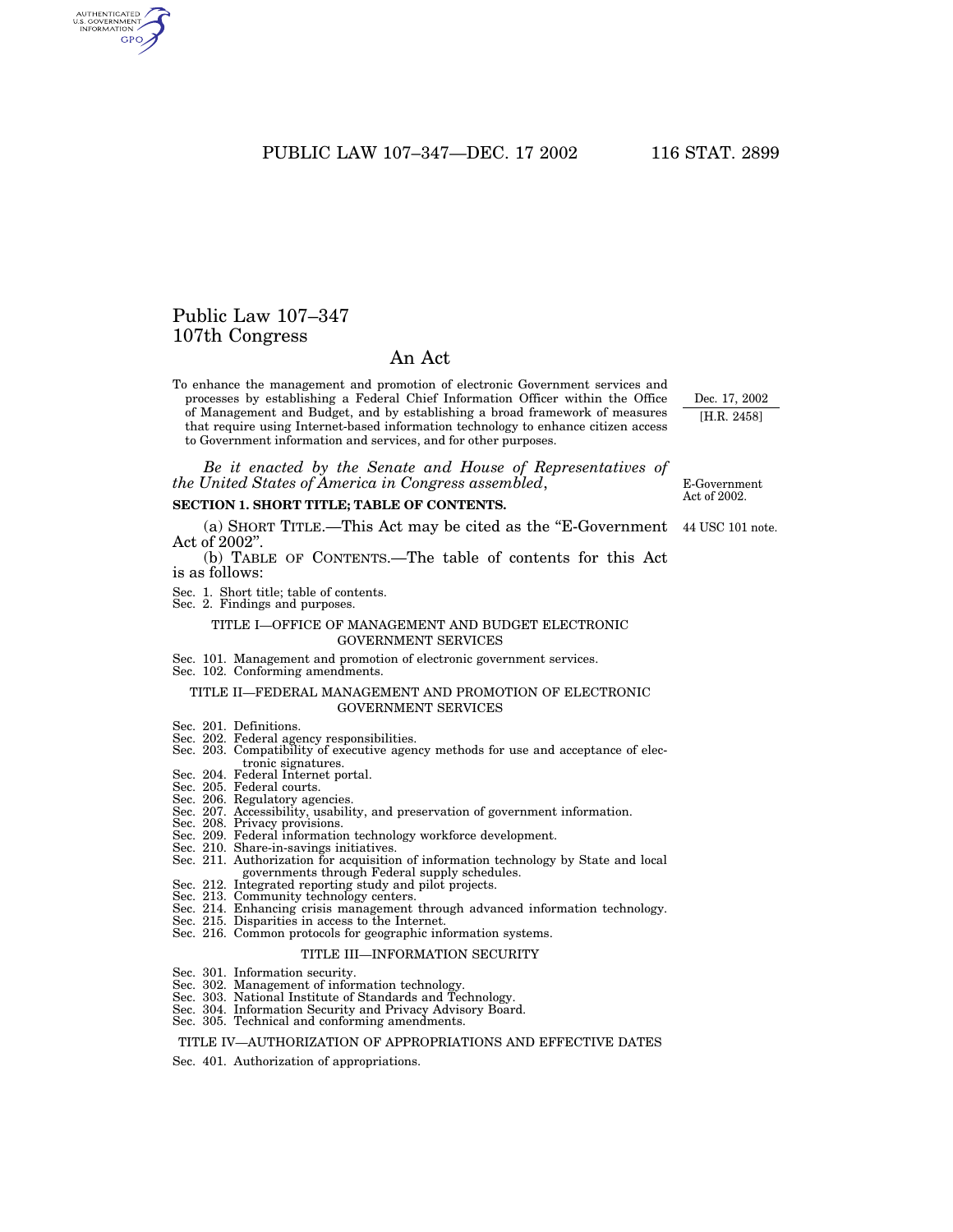### Sec. 402. Effective dates.

### TITLE V—CONFIDENTIAL INFORMATION PROTECTION AND STATISTICAL **EFFICIENCY**

- Sec. 501. Short title.
- Sec. 502. Definitions. Sec. 503. Coordination and oversight of policies.
- Sec. 504. Effect on other laws.

#### Subtitle A—Confidential Information Protection

- Sec. 511. Findings and purposes
- Sec. 512. Limitations on use and disclosure of data and information. Sec. 513. Fines and penalties.
- 

### Subtitle B—Statistical Efficiency

- 
- Sec. 521. Findings and purposes. Sec. 522. Designation of statistical agencies.
- 
- 
- Sec. 523. Responsibilities of designated statistical agencies. Sec. 524. Sharing of business data among designated statistical agencies. Sec. 525. Limitations on use of business data provided by designated statistical agencies. Sec. 526. Conforming amendments.
- 

44 USC 3601 note.

# **SEC. 2. FINDINGS AND PURPOSES.**

(a) FINDINGS.—Congress finds the following:

(1) The use of computers and the Internet is rapidly transforming societal interactions and the relationships among citizens, private businesses, and the Government.

(2) The Federal Government has had uneven success in applying advances in information technology to enhance governmental functions and services, achieve more efficient performance, increase access to Government information, and increase citizen participation in Government.

(3) Most Internet-based services of the Federal Government are developed and presented separately, according to the jurisdictional boundaries of an individual department or agency, rather than being integrated cooperatively according to function or topic.

(4) Internet-based Government services involving interagency cooperation are especially difficult to develop and promote, in part because of a lack of sufficient funding mechanisms to support such interagency cooperation.

(5) Electronic Government has its impact through improved Government performance and outcomes within and across agencies.

(6) Electronic Government is a critical element in the management of Government, to be implemented as part of a management framework that also addresses finance, procurement, human capital, and other challenges to improve the performance of Government.

(7) To take full advantage of the improved Government performance that can be achieved through the use of Internetbased technology requires strong leadership, better organization, improved interagency collaboration, and more focused oversight of agency compliance with statutes related to information resource management.

(b) PURPOSES.—The purposes of this Act are the following: (1) To provide effective leadership of Federal Government efforts to develop and promote electronic Government services and processes by establishing an Administrator of a new Office of Electronic Government within the Office of Management and Budget.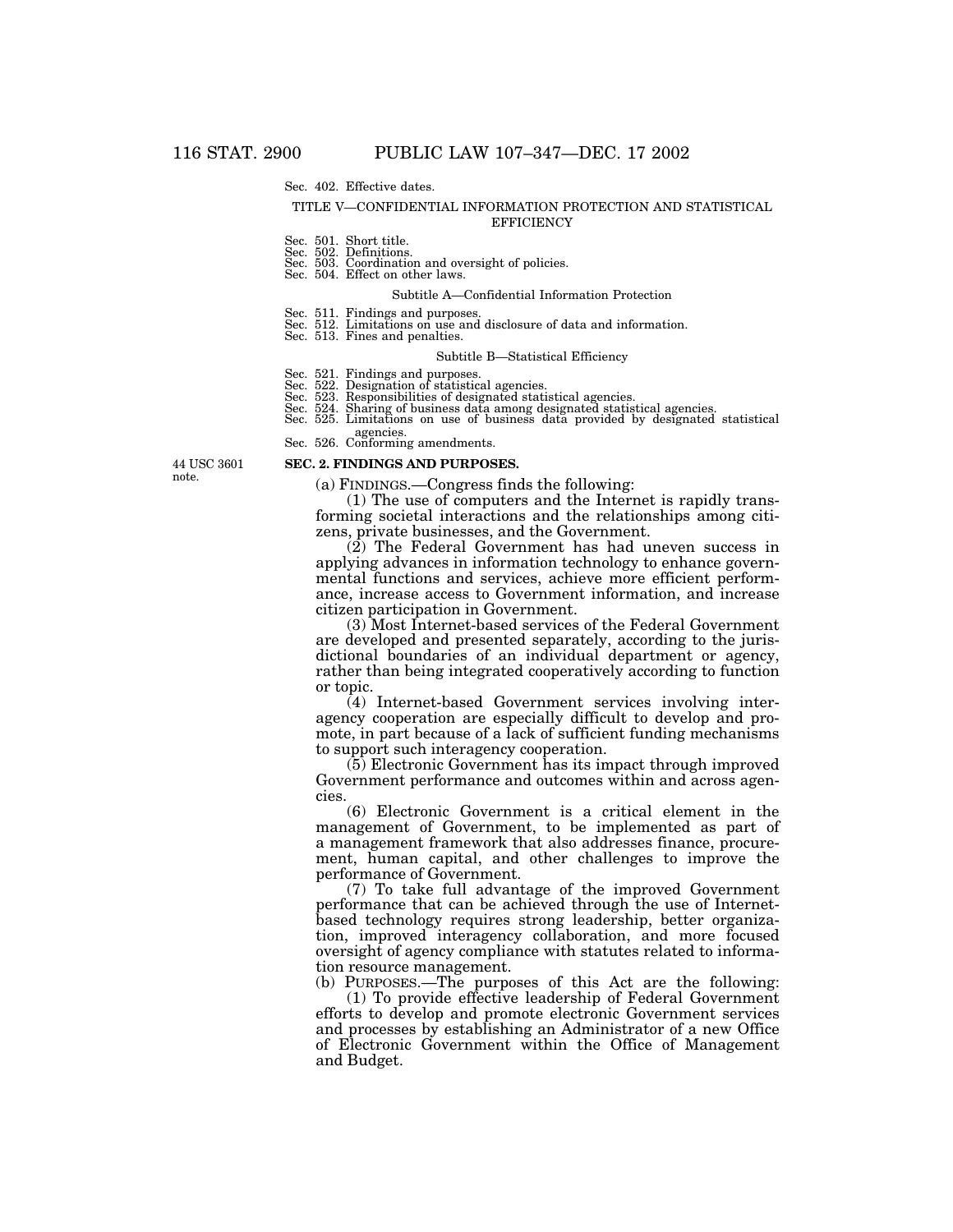(2) To promote use of the Internet and other information technologies to provide increased opportunities for citizen participation in Government.

(3) To promote interagency collaboration in providing electronic Government services, where this collaboration would improve the service to citizens by integrating related functions, and in the use of internal electronic Government processes, where this collaboration would improve the efficiency and effectiveness of the processes.

(4) To improve the ability of the Government to achieve agency missions and program performance goals.

(5) To promote the use of the Internet and emerging technologies within and across Government agencies to provide citizen-centric Government information and services.

(6) To reduce costs and burdens for businesses and other Government entities.

(7) To promote better informed decisionmaking by policy makers.

(8) To promote access to high quality Government information and services across multiple channels.

(9) To make the Federal Government more transparent and accountable.

(10) To transform agency operations by utilizing, where appropriate, best practices from public and private sector organizations.

(11) To provide enhanced access to Government information and services in a manner consistent with laws regarding protection of personal privacy, national security, records retention, access for persons with disabilities, and other relevant laws.

# **TITLE I—OFFICE OF MANAGEMENT AND BUDGET ELECTRONIC GOVERNMENT SERVICES**

# **SEC. 101. MANAGEMENT AND PROMOTION OF ELECTRONIC GOVERN-MENT SERVICES.**

(a) IN GENERAL.—Title 44, United States Code, is amended by inserting after chapter 35 the following:

# **''CHAPTER 36—MANAGEMENT AND PROMOTION OF ELECTRONIC GOVERNMENT SERVICES**

''Sec.

- ''3601. Definitions.
- ''3602. Office of Electronic Government.
- ''3603. Chief Information Officers Council.
- ''3604. E-Government Fund.
- ''3605. Program to encourage innovative solutions to enhance electronic Government services and processes.
- ''3606. E-Government report.

# **''§ 3601. Definitions**

''In this chapter, the definitions under section 3502 shall apply, and the term—

"(1) 'Administrator' means the Administrator of the Office of Electronic Government established under section 3602;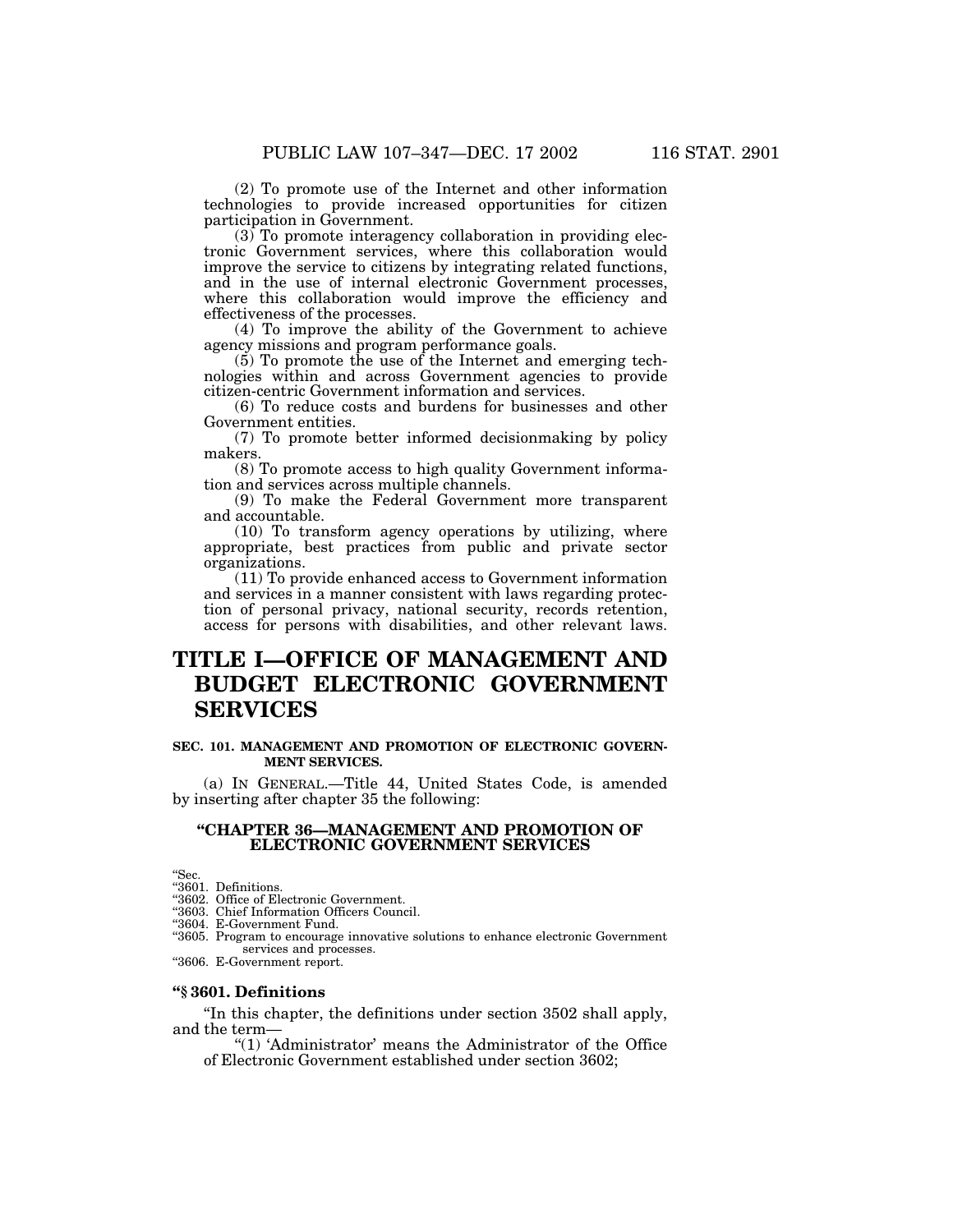"(2) 'Council' means the Chief Information Officers Council established under section 3603;

''(3) 'electronic Government' means the use by the Government of web-based Internet applications and other information technologies, combined with processes that implement these technologies, to—

 $\mathbf{H}^{\mathsf{u}}(A)$  enhance the access to and delivery of Government information and services to the public, other agencies, and other Government entities; or

''(B) bring about improvements in Government operations that may include effectiveness, efficiency, service quality, or transformation;

 $\mathcal{L}(4)$  'enterprise architecture'—

''(A) means—

''(i) a strategic information asset base, which defines the mission;

"(ii) the information necessary to perform the mission;

"(iii) the technologies necessary to perform the mission; and

"(iv) the transitional processes for implementing new technologies in response to changing mission needs; and

''(B) includes—

''(i) a baseline architecture;

"(ii) a target architecture; and

''(iii) a sequencing plan;

"(5) 'Fund' means the E-Government Fund established under section 3604;

"(6) 'interoperability' means the ability of different operating and software systems, applications, and services to communicate and exchange data in an accurate, effective, and consistent manner;

"(7) 'integrated service delivery' means the provision of Internet-based Federal Government information or services integrated according to function or topic rather than separated according to the boundaries of agency jurisdiction; and

''(8) 'tribal government' means—

''(A) the governing body of any Indian tribe, band, nation, or other organized group or community located in the continental United States (excluding the State of Alaska) that is recognized as eligible for the special programs and services provided by the United States to Indians because of their status as Indians, and

''(B) any Alaska Native regional or village corporation established pursuant to the Alaska Native Claims Settlement Act (43 U.S.C. 1601 et seq.).

### **''§ 3602. Office of Electronic Government**

"(a) There is established in the Office of Management and Budget an Office of Electronic Government.

 $\tilde{f}(b)$  There shall be at the head of the Office an Administrator who shall be appointed by the President.

''(c) The Administrator shall assist the Director in carrying out—

 $''(1)$  all functions under this chapter;

President. Establishment. Government organization.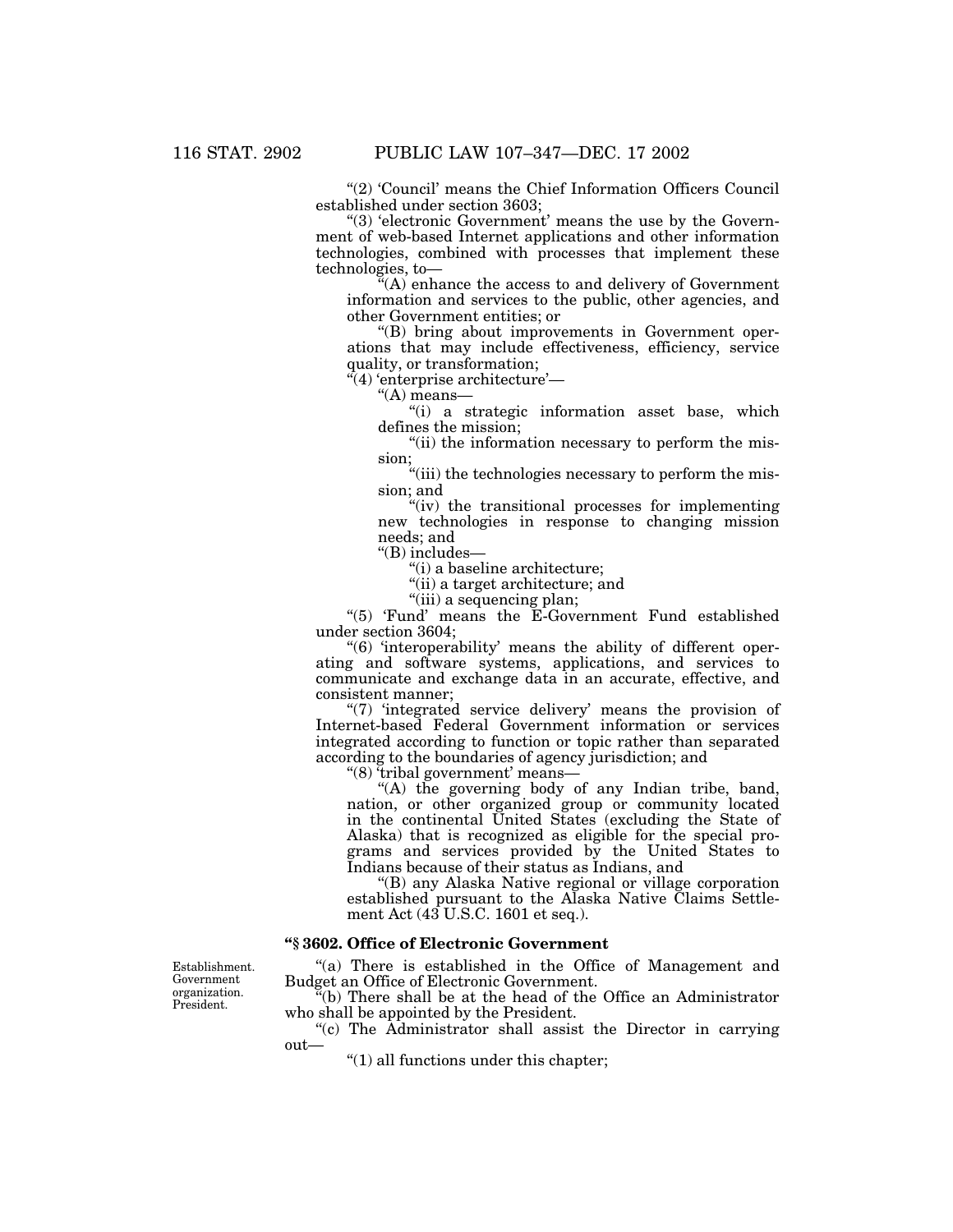" $(2)$  all of the functions assigned to the Director under title II of the E-Government Act of 2002; and

''(3) other electronic government initiatives, consistent with other statutes.

''(d) The Administrator shall assist the Director and the Deputy Director for Management and work with the Administrator of the Office of Information and Regulatory Affairs in setting strategic direction for implementing electronic Government, under relevant statutes, including—

" $(1)$  chapter 35;

"(2) subtitle III of title 40, United States Code;

 $(3)$  section 552a of title 5 (commonly referred to as the 'Privacy Act');

''(4) the Government Paperwork Elimination Act (44 U.S.C. 3504 note); and

''(5) the Federal Information Security Management Act of 2002.

''(e) The Administrator shall work with the Administrator of the Office of Information and Regulatory Affairs and with other offices within the Office of Management and Budget to oversee implementation of electronic Government under this chapter, chapter 35, the E-Government Act of 2002, and other relevant statutes, in a manner consistent with law, relating to—

''(1) capital planning and investment control for information technology;

''(2) the development of enterprise architectures;

''(3) information security;

" $(4)$  privacy;

''(5) access to, dissemination of, and preservation of Government information;

''(6) accessibility of information technology for persons with disabilities; and

''(7) other areas of electronic Government.

''(f) Subject to requirements of this chapter, the Administrator shall assist the Director by performing electronic Government functions as follows:

''(1) Advise the Director on the resources required to develop and effectively administer electronic Government initiatives.

 $(2)$  Recommend to the Director changes relating to Governmentwide strategies and priorities for electronic Government.

''(3) Provide overall leadership and direction to the executive branch on electronic Government.

''(4) Promote innovative uses of information technology by agencies, particularly initiatives involving multiagency collaboration, through support of pilot projects, research, experimentation, and the use of innovative technologies.

''(5) Oversee the distribution of funds from, and ensure appropriate administration and coordination of, the E-Government Fund established under section 3604.

''(6) Coordinate with the Administrator of General Services regarding programs undertaken by the General Services Administration to promote electronic government and the efficient use of information technologies by agencies.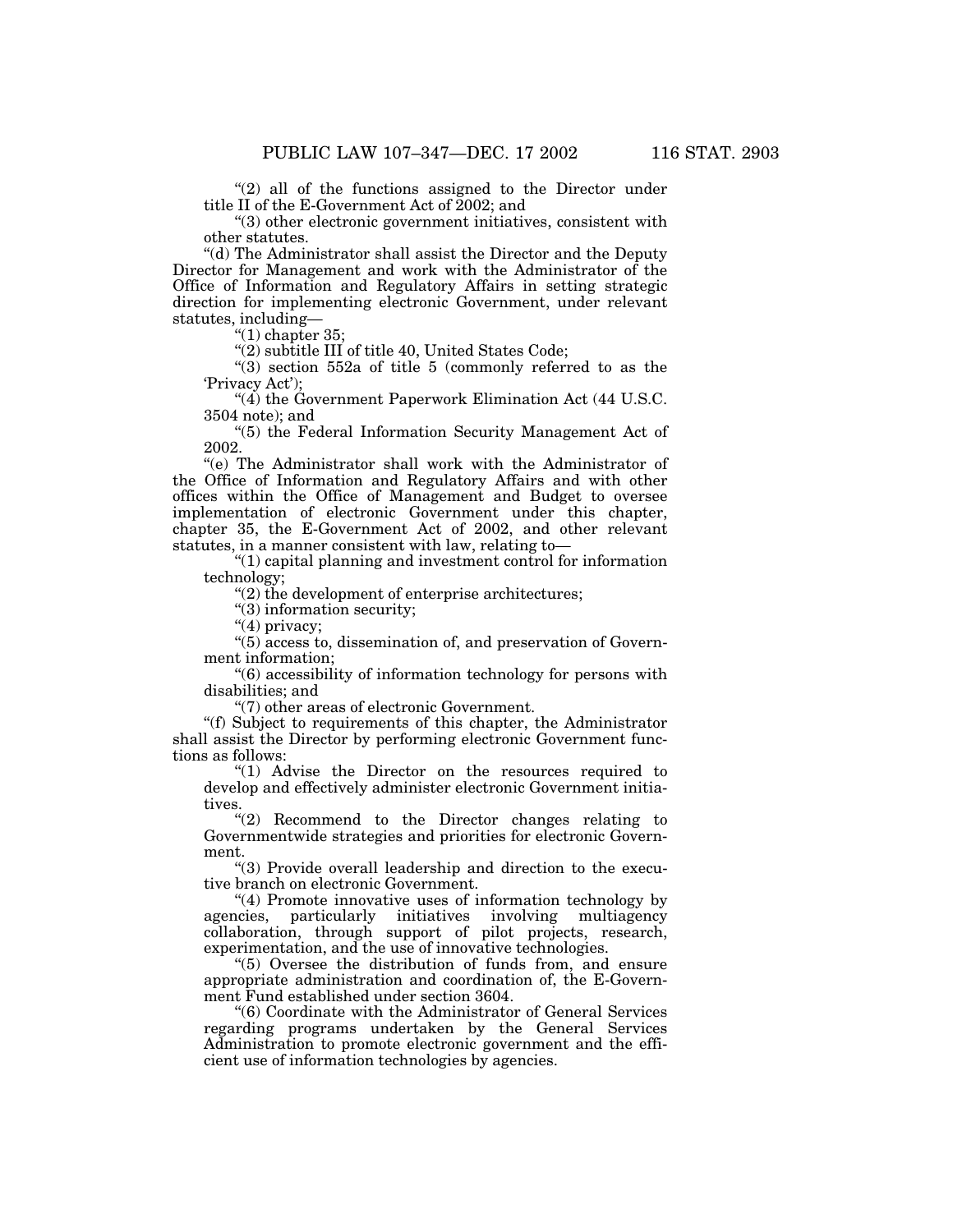''(7) Lead the activities of the Chief Information Officers Council established under section 3603 on behalf of the Deputy

" $(8)$  Assist the Director in establishing policies which shall set the framework for information technology standards for the Federal Government developed by the National Institute of Standards and Technology and promulgated by the Secretary of Commerce under section 11331 of title 40, taking into account, if appropriate, recommendations of the Chief Information Officers Council, experts, and interested parties from the private and nonprofit sectors and State, local, and tribal governments, and maximizing the use of commercial standards as appropriate, including the following:

"(A) Standards and guidelines for interconnectivity and interoperability as described under section 3504.

"(B) Consistent with the process under section  $207(d)$ of the E-Government Act of 2002, standards and guidelines for categorizing Federal Government electronic information to enable efficient use of technologies, such as through the use of extensible markup language.

''(C) Standards and guidelines for Federal Government computer system efficiency and security.

''(9) Sponsor ongoing dialogue that—

"(A) shall be conducted among Federal, State, local, and tribal government leaders on electronic Government in the executive, legislative, and judicial branches, as well as leaders in the private and nonprofit sectors, to encourage collaboration and enhance understanding of best practices and innovative approaches in acquiring, using, and managing information resources;

 $f(B)$  is intended to improve the performance of governments in collaborating on the use of information technology to improve the delivery of Government information and services; and

''(C) may include—

''(i) development of innovative models—

''(I) for electronic Government management and Government information technology contracts; and

''(II) that may be developed through focused discussions or using separately sponsored research;

''(ii) identification of opportunities for public-private collaboration in using Internet-based technology to increase the efficiency of Government-to-business transactions;

''(iii) identification of mechanisms for providing incentives to program managers and other Government employees to develop and implement innovative uses of information technologies; and

"(iv) identification of opportunities for public, private, and intergovernmental collaboration in and intergovernmental collaboration in addressing the disparities in access to the Internet and information technology.

" $(10)$  Sponsor activities to engage the general public in the development and implementation of policies and programs, particularly activities aimed at fulfilling the goal of using the most effective citizen-centered strategies and those activities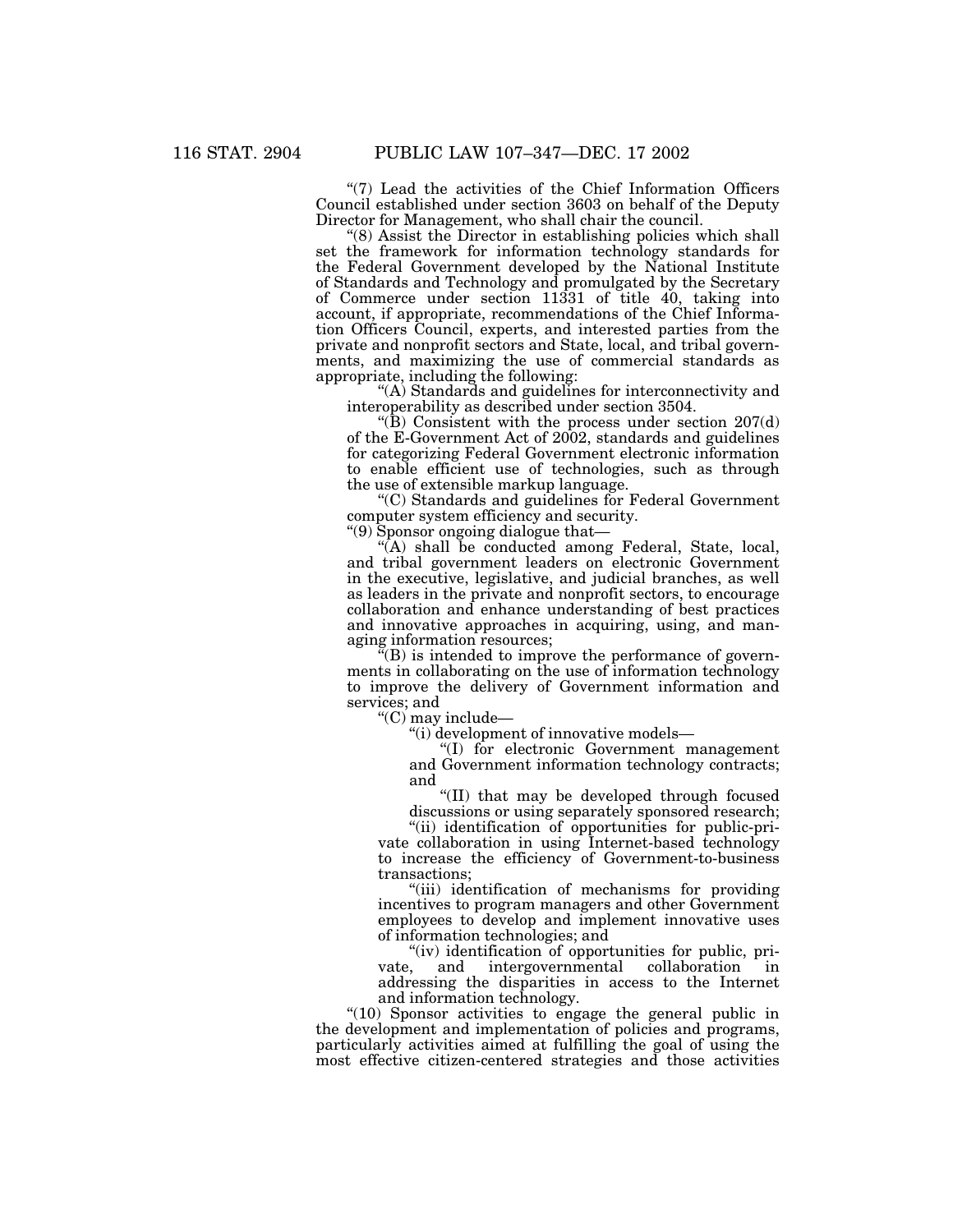which engage multiple agencies providing similar or related

" $(11)$  Oversee the work of the General Services Administration and other agencies in developing the integrated Internetbased system under section 204 of the E-Government Act of 2002.

"(12) Coordinate with the Administrator for Federal Procurement Policy to ensure effective implementation of electronic procurement initiatives.

"(13) Assist Federal agencies, including the General Services Administration, the Department of Justice, and the United States Access Board in—

"(A) implementing accessibility standards under section 508 of the Rehabilitation Act of 1973 (29 U.S.C. 794d); and

''(B) ensuring compliance with those standards through the budget review process and other means.

"(14) Oversee the development of enterprise architectures within and across agencies.

"(15) Assist the Director and the Deputy Director for Management in overseeing agency efforts to ensure that electronic Government activities incorporate adequate, risk-based, and cost-effective security compatible with business processes.

''(16) Administer the Office of Electronic Government established under this section.

" $(17)$  Assist the Director in preparing the E-Government report established under section 3606.

 $\mathcal{L}(g)$  The Director shall ensure that the Office of Management and Budget, including the Office of Electronic Government, the Office of Information and Regulatory Affairs, and other relevant offices, have adequate staff and resources to properly fulfill all functions under the E-Government Act of 2002.

### **''§ 3603. Chief Information Officers Council**

''(a) There is established in the executive branch a Chief Establishment. Information Officers Council.

''(b) The members of the Council shall be as follows:

"(1) The Deputy Director for Management of the Office of Management and Budget, who shall act as chairperson of the Council.

"(2) The Administrator of the Office of Electronic Government.

''(3) The Administrator of the Office of Information and Regulatory Affairs.

"(4) The chief information officer of each agency described under section 901(b) of title 31.

''(5) The chief information officer of the Central Intelligence Agency.

''(6) The chief information officer of the Department of the Army, the Department of the Navy, and the Department of the Air Force, if chief information officers have been designated for such departments under section  $3506(a)(2)(B)$ .

''(7) Any other officer or employee of the United States designated by the chairperson.

 $C<sub>(c)</sub>(1)$  The Administrator of the Office of Electronic Government shall lead the activities of the Council on behalf of the Deputy Director for Management.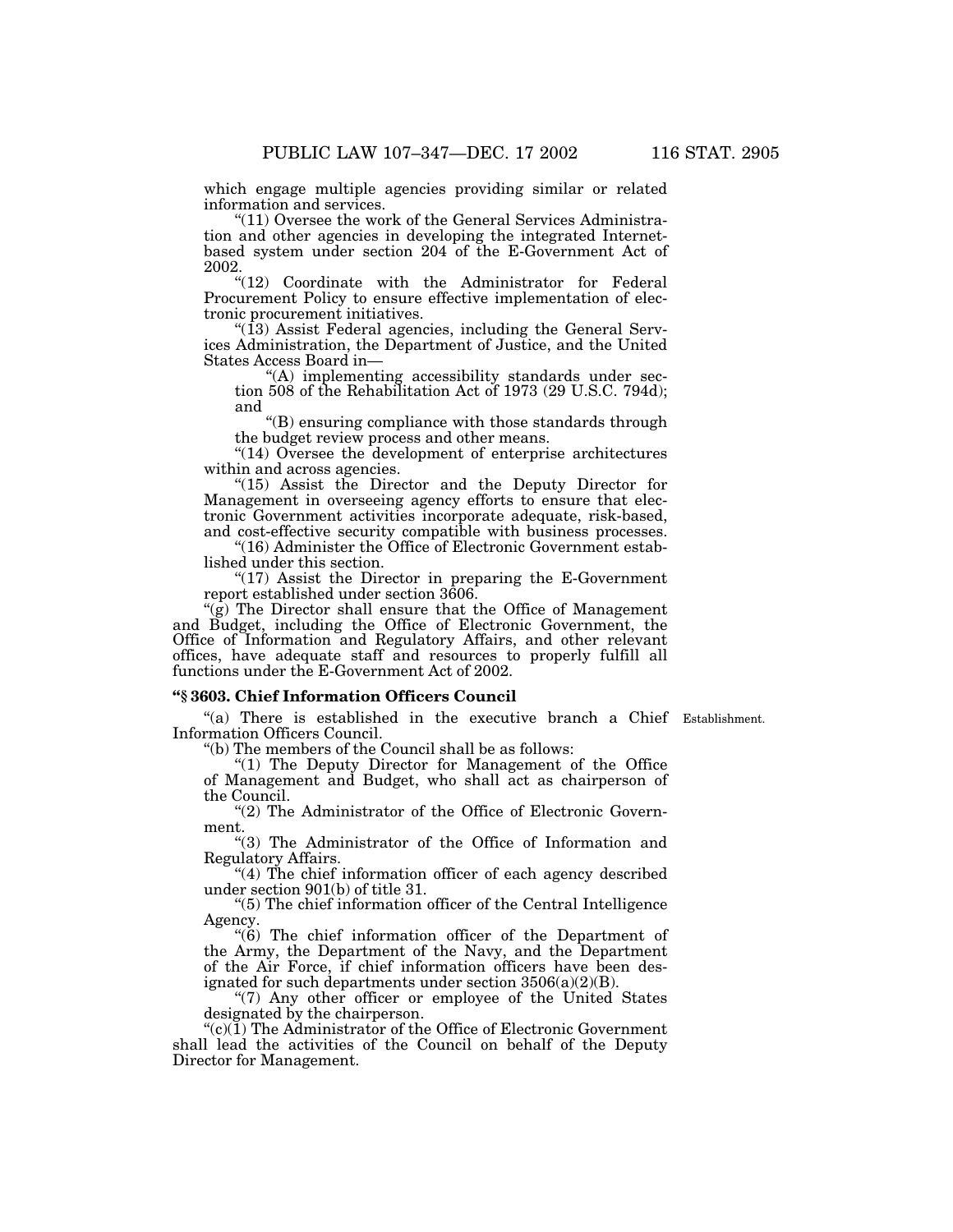" $(2)(A)$  The Vice Chairman of the Council shall be selected by the Council from among its members.

"(B) The Vice Chairman shall serve a 1-year term, and may serve multiple terms.

''(3) The Administrator of General Services shall provide administrative and other support for the Council.

"(d) The Council is designated the principal interagency forum for improving agency practices related to the design, acquisition, development, modernization, use, operation, sharing, and performance of Federal Government information resources.

''(e) In performing its duties, the Council shall consult regularly with representatives of State, local, and tribal governments.

"(f) The Council shall perform functions that include the following:

''(1) Develop recommendations for the Director on Government information resources management policies and requirements.

 $''(2)$  Share experiences, ideas, best practices, and innovative approaches related to information resources management.

''(3) Assist the Administrator in the identification, development, and coordination of multiagency projects and other innovative initiatives to improve Government performance through the use of information technology.

 $\mathcal{A}(4)$  Promote the development and use of common performance measures for agency information resources management under this chapter and title II of the E-Government Act of 2002.

''(5) Work as appropriate with the National Institute of Standards and Technology and the Administrator to develop recommendations on information technology standards developed under section 20 of the National Institute of Standards and Technology Act (15 U.S.C. 278g–3) and promulgated under section 11331 of title 40, and maximize the use of commercial standards as appropriate, including the following:

''(A) Standards and guidelines for interconnectivity and interoperability as described under section 3504.

"(B) Consistent with the process under section  $207(d)$ of the E-Government Act of 2002, standards and guidelines for categorizing Federal Government electronic information to enable efficient use of technologies, such as through the use of extensible markup language.

''(C) Standards and guidelines for Federal Government computer system efficiency and security.

''(6) Work with the Office of Personnel Management to assess and address the hiring, training, classification, and professional development needs of the Government related to information resources management.

"(7) Work with the Archivist of the United States to assess how the Federal Records Act can be addressed effectively by Federal information resources management activities.

# **''§ 3604. E-Government Fund**

" $(a)(1)$  There is established in the Treasury of the United States" the E-Government Fund.

" $(2)$  The Fund shall be administered by the Administrator of the General Services Administration to support projects approved by the Director, assisted by the Administrator of the Office of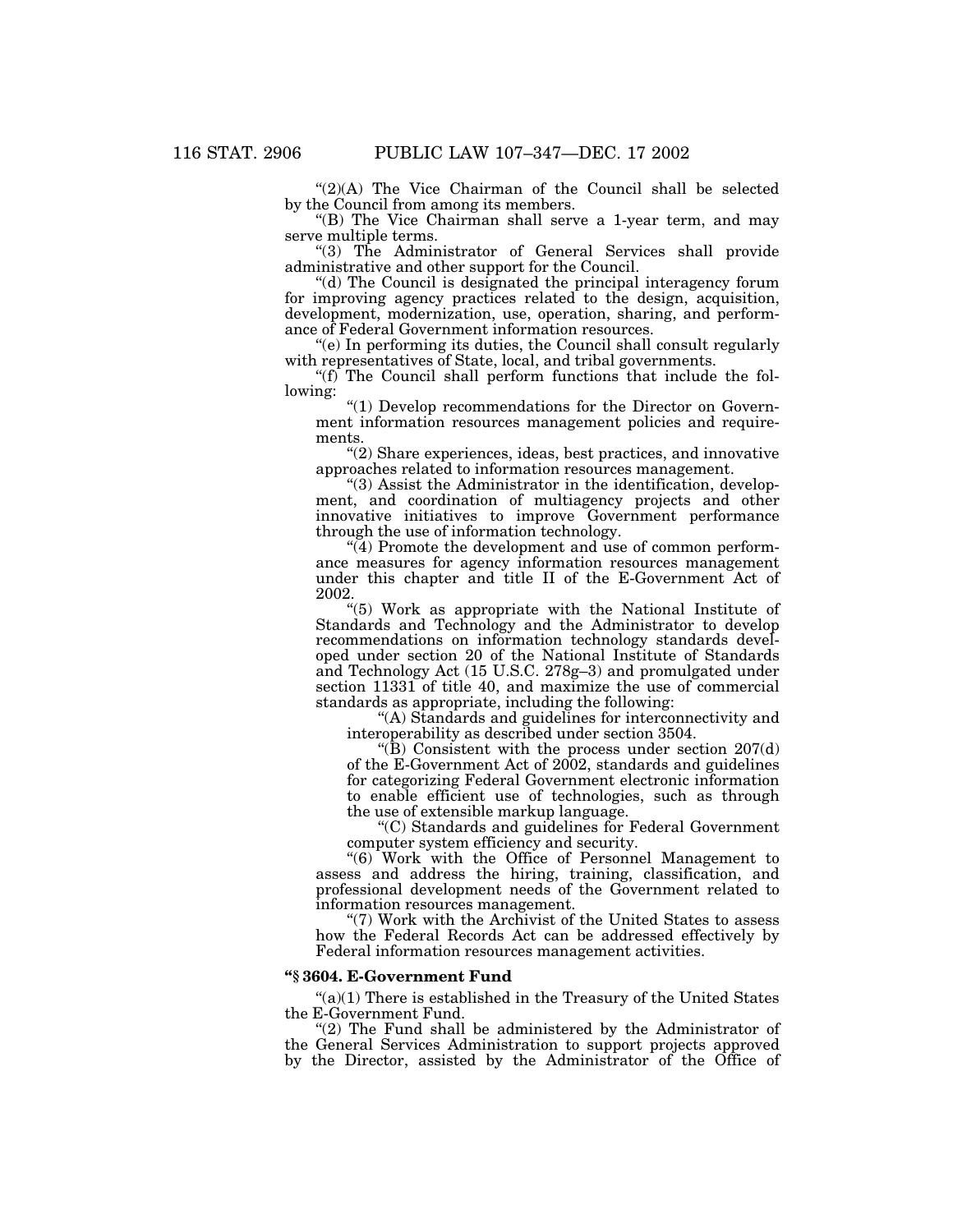Electronic Government, that enable the Federal Government to expand its ability, through the development and implementation

of innovative uses of the Internet or other electronic methods, to conduct activities electronically.

''(3) Projects under this subsection may include efforts to—

"(A) make Federal Government information and services more readily available to members of the public (including individuals, businesses, grantees, and State and local governments);

''(B) make it easier for the public to apply for benefits, receive services, pursue business opportunities, submit information, and otherwise conduct transactions with the Federal Government; and

''(C) enable Federal agencies to take advantage of information technology in sharing information and conducting transactions with each other and with State and local governments. ''(b)(1) The Administrator shall—

''(A) establish procedures for accepting and reviewing pro-Procedures. posals for funding;

''(B) consult with interagency councils, including the Chief Information Officers Council, the Chief Financial Officers Council, and other interagency management councils, in establishing procedures and reviewing proposals; and

 $\widetilde{C}(\widetilde{C})$  assist the Director in coordinating resources that agencies receive from the Fund with other resources available to agencies for similar purposes.

 $\tilde{P}(2)$  When reviewing proposals and managing the Fund, the Administrator shall observe and incorporate the following procedures:

''(A) A project requiring substantial involvement or funding from an agency shall be approved by a senior official with agencywide authority on behalf of the head of the agency, who shall report directly to the head of the agency.

''(B) Projects shall adhere to fundamental capital planning and investment control processes.

''(C) Agencies shall identify in their proposals resource commitments from the agencies involved and how these resources would be coordinated with support from the Fund, and include plans for potential continuation of projects after all funds made available from the Fund are expended.

''(D) After considering the recommendations of the interagency councils, the Director, assisted by the Administrator, shall have final authority to determine which of the candidate projects shall be funded from the Fund.

''(E) Agencies shall assess the results of funded projects. ''(c) In determining which proposals to recommend for funding, the Administrator—

"(1) shall consider criteria that include whether a proposal—

''(A) identifies the group to be served, including citizens, businesses, the Federal Government, or other governments;

''(B) indicates what service or information the project will provide that meets needs of groups identified under subparagraph (A);

 $(C)$  ensures proper security and protects privacy;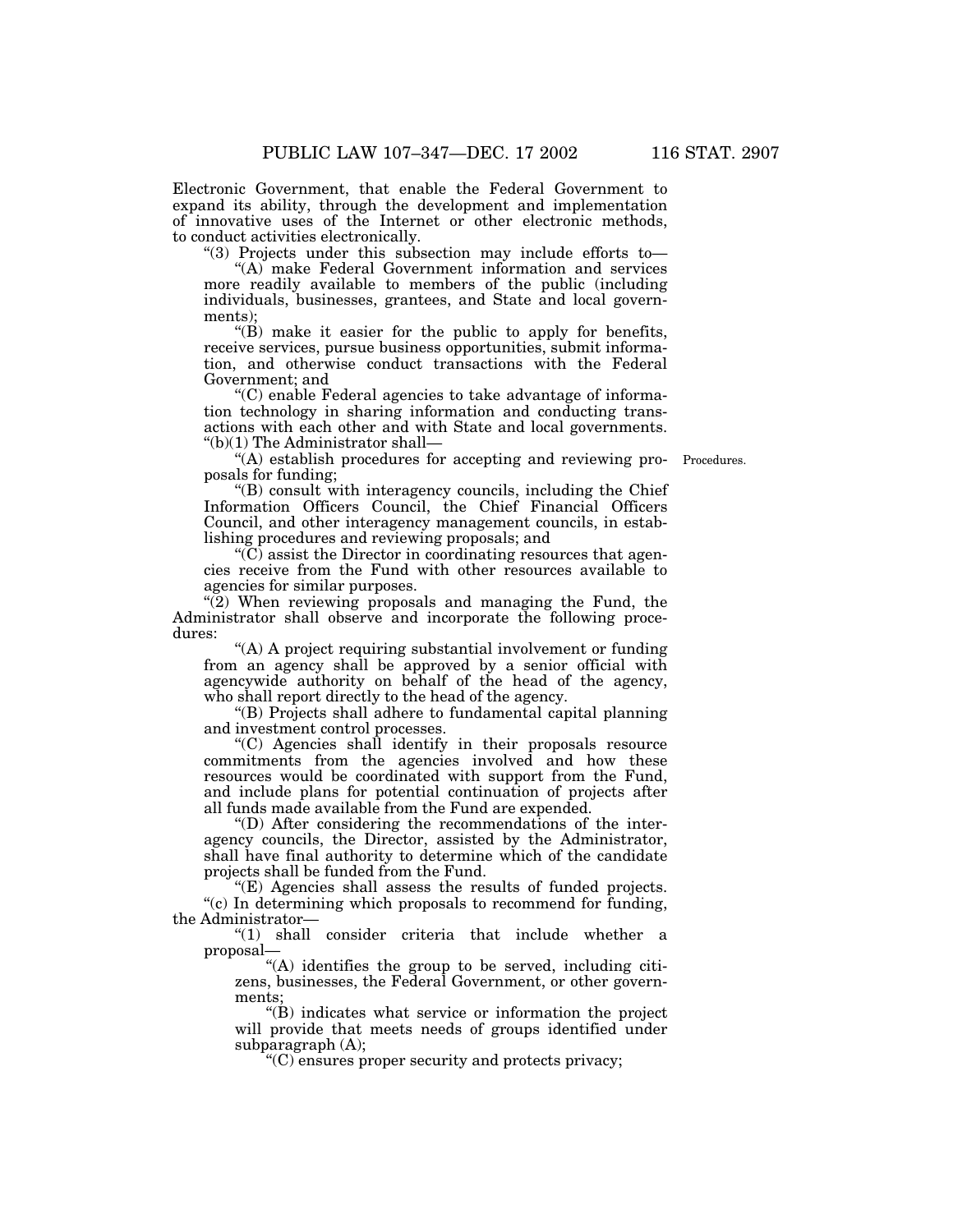''(D) is interagency in scope, including projects implemented by a primary or single agency that—<br>"(i) could confer benefits on multiple agencies; and

''(ii) have the support of other agencies; and

 $E(E)$  has performance objectives that tie to agency missions and strategic goals, and interim results that relate to the objectives; and

"(2) may also rank proposals based on criteria that include whether a proposal—

"(A) has Governmentwide application or implications;

''(B) has demonstrated support by the public to be served;

" $(C)$  integrates Federal with State, local, or tribal approaches to service delivery;

''(D) identifies resource commitments from nongovernmental sectors;

 $E$ ) identifies resource commitments from the agencies involved;

''(F) uses web-based technologies to achieve objectives;  $\mathcal{C}(G)$  identifies records management and records access strategies;

''(H) supports more effective citizen participation in and interaction with agency activities that further progress toward a more citizen-centered Government;

''(I) directly delivers Government information and services to the public or provides the infrastructure for delivery;

''(J) supports integrated service delivery;

 $K(K)$  describes how business processes across agencies will reflect appropriate transformation simultaneous to technology implementation; and

''(L) is new or innovative and does not supplant existing funding streams within agencies.

"(d) The Fund may be used to fund the integrated Internetbased system under section 204 of the E-Government Act of 2002.

''(e) None of the funds provided from the Fund may be transferred to any agency until 15 days after the Administrator of the General Services Administration has submitted to the Committees on Appropriations of the Senate and the House of Representatives, the Committee on Governmental Affairs of the Senate, the Committee on Government Reform of the House of Representatives, and the appropriate authorizing committees of the Senate and the House of Representatives, a notification and description of how the funds are to be allocated and how the expenditure will further the purposes of this chapter.

" $(f(1))$  The Director shall report annually to Congress on the operation of the Fund, through the report established under section 3606.

" $(2)$  The report under paragraph  $(1)$  shall describe—

''(A) all projects which the Director has approved for funding from the Fund; and

" $(\overrightarrow{B})$  the results that have been achieved to date for these funded projects.

" $(g)(1)$  There are authorized to be appropriated to the Fund— "(A)  $$45,000,000$  for fiscal year  $2003$ ;

''(B) \$50,000,000 for fiscal year 2004;

 $C($  \$100,000,000 for fiscal year 2005;

 $\sqrt{\text{D}}$  \$150,000,000 for fiscal year 2006; and

Notification.

Reports.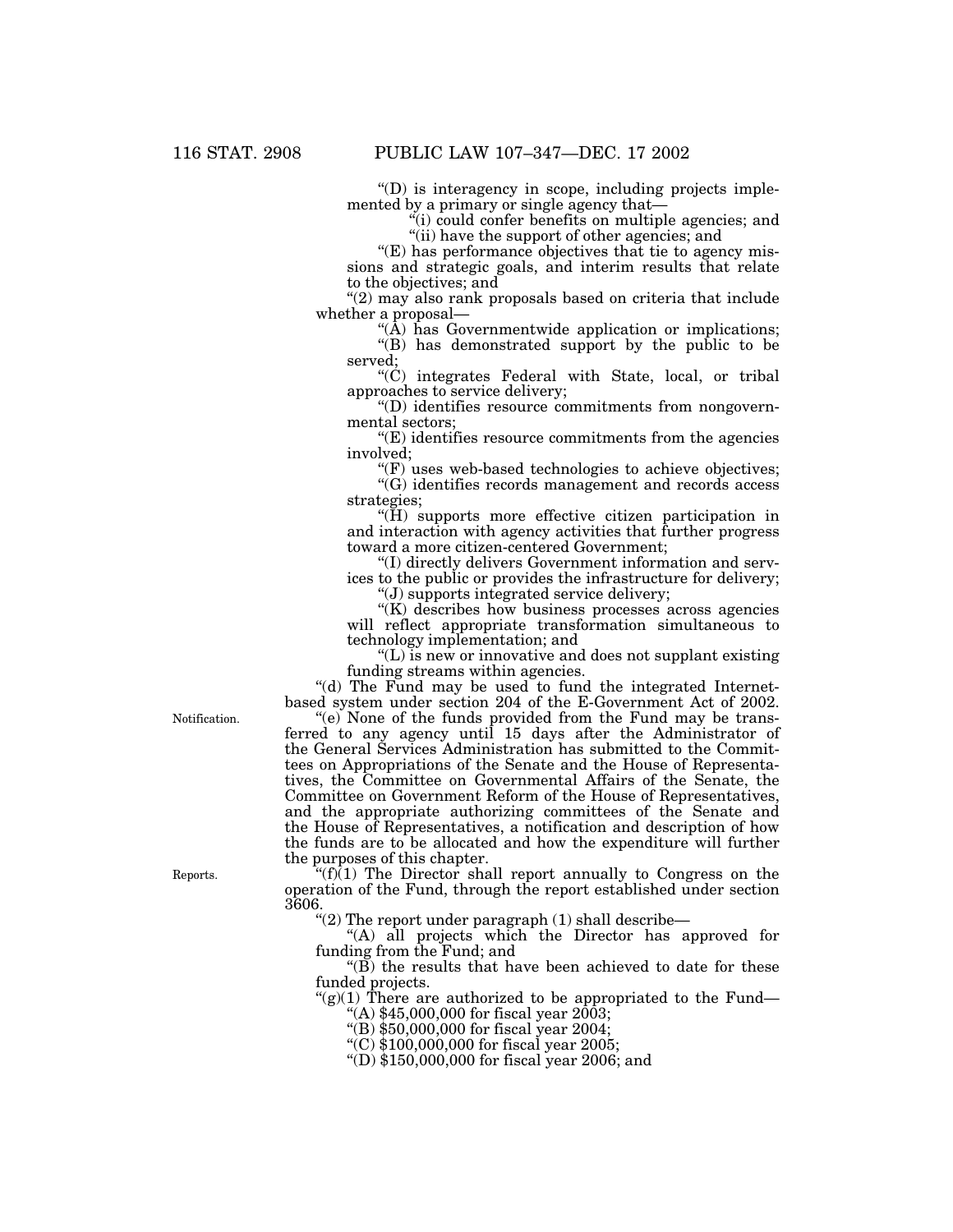$E(E)$  such sums as are necessary for fiscal year 2007.

"(2) Funds appropriated under this subsection shall remain available until expended.

# **''§ 3605. Program to encourage innovative solutions to enhance electronic Government services and processes**

"(a) ESTABLISHMENT OF PROGRAM.—The Administrator shall establish and promote a Governmentwide program to encourage contractor innovation and excellence in facilitating the development and enhancement of electronic Government services and processes.

"(b) ISSUANCE OF ANNOUNCEMENTS SEEKING INNOVATIVE SOLU-TIONS.—Under the program, the Administrator, in consultation with the Council and the Administrator for Federal Procurement Policy, shall issue announcements seeking unique and innovative solutions to facilitate the development and enhancement of electronic Government services and processes.

"(c) MULTIAGENCY TECHNICAL ASSISTANCE TEAM.—(1) The Administrator, in consultation with the Council and the Administrator for Federal Procurement Policy, shall convene a multiagency technical assistance team to assist in screening proposals submitted to the Administrator to provide unique and innovative solutions to facilitate the development and enhancement of electronic Government services and processes. The team shall be composed of employees of the agencies represented on the Council who have expertise in scientific and technical disciplines that would facilitate the assessment of the feasibility of the proposals.

''(2) The technical assistance team shall—

"(A) assess the feasibility, scientific and technical merits, and estimated cost of each proposal; and

''(B) submit each proposal, and the assessment of the proposal, to the Administrator.

''(3) The technical assistance team shall not consider or evaluate proposals submitted in response to a solicitation for offers for a pending procurement or for a specific agency requirement.

" $(4)$  After receiving proposals and assessments from the technical assistance team, the Administrator shall consider recommending appropriate proposals for funding under the E-Government Fund established under section 3604 or, if appropriate, forward the proposal and the assessment of it to the executive agency whose mission most coincides with the subject matter of the proposal.

# **''§ 3606. E-Government report**

"(a) Not later than March 1 of each year, the Director shall Deadline. submit an E-Government status report to the Committee on Governmental Affairs of the Senate and the Committee on Government Reform of the House of Representatives.

''(b) The report under subsection (a) shall contain—

" $(1)$  a summary of the information reported by agencies under section 202(f) of the E-Government Act of 2002;

 $(2)$  the information required to be reported by section 3604(f); and

''(3) a description of compliance by the Federal Government with other goals and provisions of the E-Government Act of 2002.''.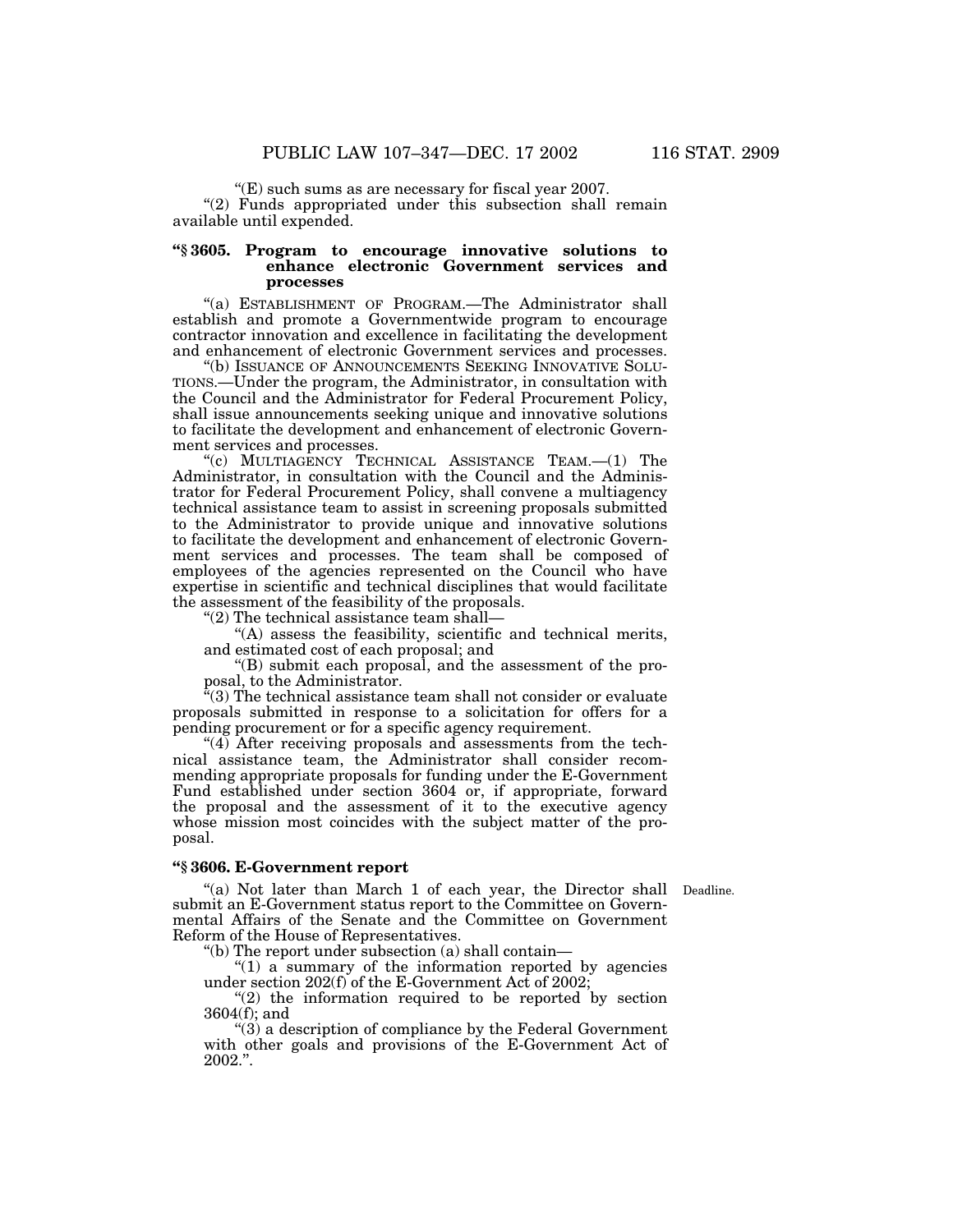(b) TECHNICAL AND CONFORMING AMENDMENT.—The table of chapters for title 44, United States Code, is amended by inserting after the item relating to chapter 35 the following:

**''36. Management and Promotion of Electronic Government Services 3601''.**

#### **SEC. 102. CONFORMING AMENDMENTS.**

(a) ELECTRONIC GOVERNMENT AND INFORMATION TECH- NOLOGIES.—

(1) IN GENERAL.—Chapter 3 of title 40, United States Code, is amended by inserting after section 304 the following new section:

### **''§ 305. Electronic Government and information technologies**

''The Administrator of General Services shall consult with the Administrator of the Office of Electronic Government on programs undertaken by the General Services Administration to promote electronic Government and the efficient use of information technologies by Federal agencies.''.

(2) TECHNICAL AND CONFORMING AMENDMENT.—The table of sections for chapter 3 of such title is amended by inserting after the item relating to section 304 the following:

''305. Electronic Government and information technologies.''.

(b) MODIFICATION OF DEPUTY DIRECTOR FOR MANAGEMENT FUNCTIONS.—Section 503(b) of title 31, United States Code, is amended—

 $(1)$  by redesignating paragraphs  $(5)$ ,  $(6)$ ,  $(7)$ ,  $(8)$ , and  $(9)$ , as paragraphs (6), (7), (8), (9), and (10), respectively; and

(2) by inserting after paragraph (4) the following:

''(5) Chair the Chief Information Officers Council established under section 3603 of title 44.''.

(c) OFFICE OF ELECTRONIC GOVERNMENT.—

(1) IN GENERAL.—Chapter 5 of title 31, United States Code, is amended by inserting after section 506 the following:

### **''§ 507. Office of Electronic Government**

''The Office of Electronic Government, established under section 3602 of title 44, is an office in the Office of Management and Budget.''.

(2) TECHNICAL AND CONFORMING AMENDMENT.—The table of sections for chapter 5 of title 31, United States Code, is amended by inserting after the item relating to section 506 the following:

''507. Office of Electronic Government.''.

# **TITLE II—FEDERAL MANAGEMENT AND PROMOTION OF ELECTRONIC GOV-ERNMENT SERVICES**

44 USC 3501 note.

# **SEC. 201. DEFINITIONS.**

Except as otherwise provided, in this title the definitions under sections 3502 and 3601 of title 44, United States Code, shall apply.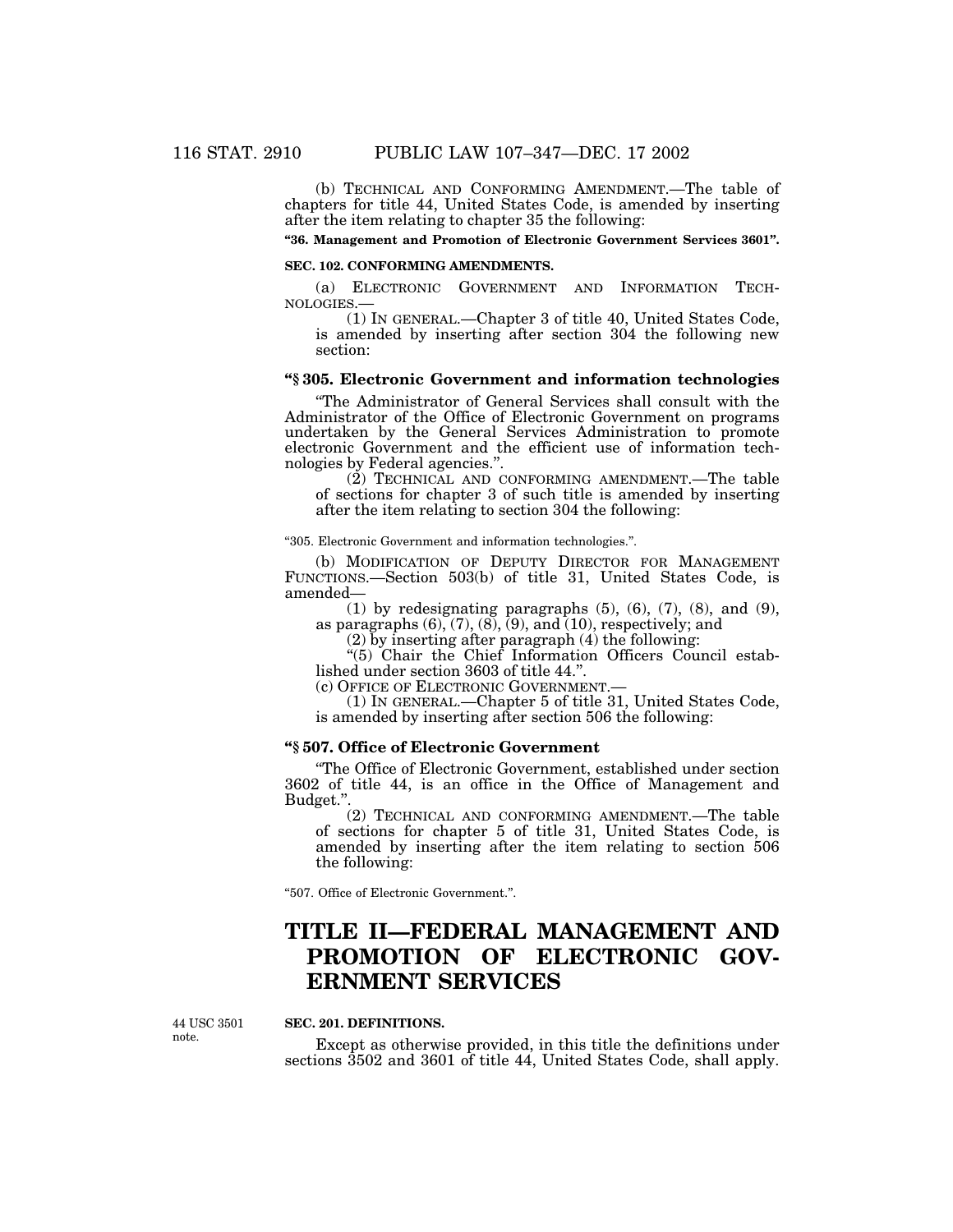### **SEC. 202. FEDERAL AGENCY RESPONSIBILITIES.**

44 USC 3501 note.

(a) IN GENERAL.—The head of each agency shall be responsible

 $f(1)$  complying with the requirements of this Act (including the amendments made by this Act), the related information resource management policies and guidance established by the Director of the Office of Management and Budget, and the related information technology standards promulgated by the Secretary of Commerce;

(2) ensuring that the information resource management policies and guidance established under this Act by the Director, and the related information technology standards promulgated by the Secretary of Commerce are communicated promptly and effectively to all relevant officials within their agency; and

(3) supporting the efforts of the Director and the Administrator of the General Services Administration to develop, maintain, and promote an integrated Internet-based system of delivering Federal Government information and services to the public under section 204.

(b) PERFORMANCE INTEGRATION.—

(1) Agencies shall develop performance measures that demonstrate how electronic government enables progress toward agency objectives, strategic goals, and statutory mandates.

(2) In measuring performance under this section, agencies shall rely on existing data collections to the extent practicable.

(3) Areas of performance measurement that agencies should consider include—

(A) customer service;

(B) agency productivity; and

(C) adoption of innovative information technology, including the appropriate use of commercial best practices. (4) Agencies shall link their performance goals, as appro-

priate, to key groups, including citizens, businesses, and other governments, and to internal Federal Government operations.

(5) As appropriate, agencies shall work collectively in linking their performance goals to groups identified under paragraph (4) and shall use information technology in delivering Government information and services to those groups.

(c) AVOIDING DIMINISHED ACCESS.—When promulgating policies and implementing programs regarding the provision of Government information and services over the Internet, agency heads shall consider the impact on persons without access to the Internet, and shall, to the extent practicable—

(1) ensure that the availability of Government information and services has not been diminished for individuals who lack access to the Internet; and

(2) pursue alternate modes of delivery that make Government information and services more accessible to individuals who do not own computers or lack access to the Internet.

(d) ACCESSIBILITY TO PEOPLE WITH DISABILITIES.—All actions taken by Federal departments and agencies under this Act shall be in compliance with section 508 of the Rehabilitation Act of 1973 (29 U.S.C. 794d).

(e) SPONSORED ACTIVITIES.—Agencies shall sponsor activities that use information technology to engage the public in the development and implementation of policies and programs.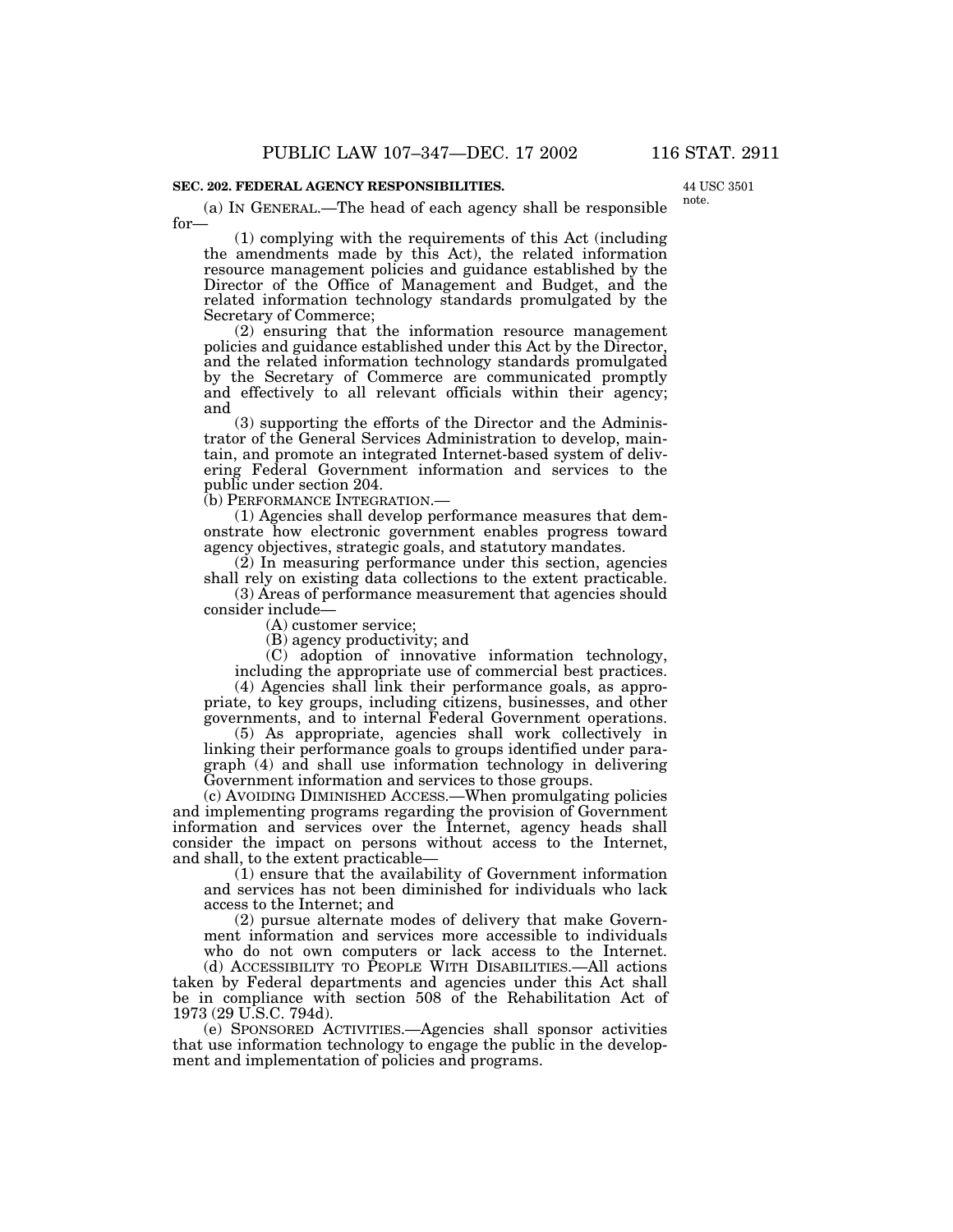(f) CHIEF INFORMATION OFFICERS.—The Chief Information Officer of each of the agencies designated under chapter 36 of title 44, United States Code (as added by this Act) shall be responsible for—

(1) participating in the functions of the Chief Information Officers Council; and

(2) monitoring the implementation, within their respective agencies, of information technology standards promulgated by the Secretary of Commerce, including common standards for interconnectivity and interoperability, categorization of Federal Government electronic information, and computer system efficiency and security.<br>(g) E-GOVERNMENT STATUS REPORT.—

 $(1)$  In GENERAL.—Each agency shall compile and submit to the Director an annual E-Government Status Report on— (A) the status of the implementation by the agency

of electronic government initiatives;

(B) compliance by the agency with this Act; and

(C) how electronic Government initiatives of the agency improve performance in delivering programs to constituencies.

(2) SUBMISSION.—Each agency shall submit an annual report under this subsection—

(A) to the Director at such time and in such manner as the Director requires;

(B) consistent with related reporting requirements; and (C) which addresses any section in this title relevant to that agency.

(h) USE OF TECHNOLOGY.—Nothing in this Act supersedes the responsibility of an agency to use or manage information technology to deliver Government information and services that fulfill the statutory mission and programs of the agency.

(i) NATIONAL SECURITY SYSTEMS.—

(1) INAPPLICABILITY.—Except as provided under paragraph (2), this title does not apply to national security systems as defined in section 11103 of title 40, United States Code.

(2) APPLICABILITY.—This section, section 203, and section 214 do apply to national security systems to the extent practicable and consistent with law.

44 USC 3501 note.

### **SEC. 203. COMPATIBILITY OF EXECUTIVE AGENCY METHODS FOR USE AND ACCEPTANCE OF ELECTRONIC SIGNATURES.**

(a) PURPOSE.—The purpose of this section is to achieve interoperable implementation of electronic signatures for appropriately secure electronic transactions with Government.

(b) ELECTRONIC SIGNATURES.—In order to fulfill the objectives of the Government Paperwork Elimination Act (Public Law 105– 277; 112 Stat. 2681–749 through 2681–751), each Executive agency (as defined under section 105 of title 5, United States Code) shall ensure that its methods for use and acceptance of electronic signatures are compatible with the relevant policies and procedures issued by the Director.

(c) AUTHORITY FOR ELECTRONIC SIGNATURES.—The Administrator of General Services shall support the Director by establishing a framework to allow efficient interoperability among Executive agencies when using electronic signatures, including processing of digital signatures.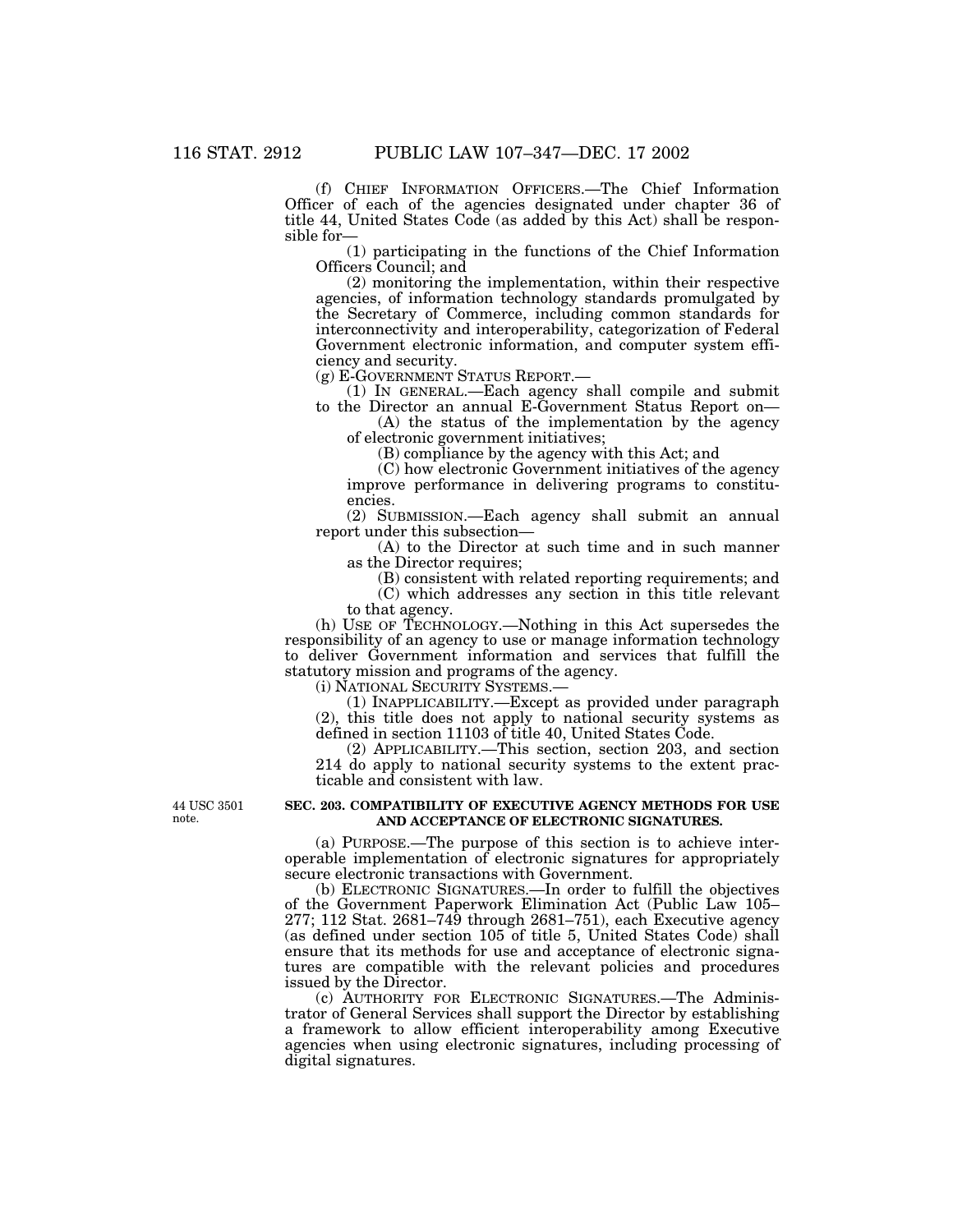(d) AUTHORIZATION OF APPROPRIATIONS.—There are authorized to be appropriated to the General Services Administration, to ensure the development and operation of a Federal bridge certification authority for digital signature compatibility, and for other activities consistent with this section, \$8,000,000 or such sums as are necessary in fiscal year 2003, and such sums as are necessary for each fiscal year thereafter.

# **SEC. 204. FEDERAL INTERNET PORTAL.**

(a) IN GENERAL.— (1) PUBLIC ACCESS.—The Director shall work with the Administrator of the General Services Administration and other agencies to maintain and promote an integrated Internet-based system of providing the public with access to Government information and services.

(2) CRITERIA.—To the extent practicable, the integrated system shall be designed and operated according to the following criteria:

(A) The provision of Internet-based Government information and services directed to key groups, including citizens, business, and other governments, and integrated according to function or topic rather than separated according to the boundaries of agency jurisdiction.

(B) An ongoing effort to ensure that Internet-based Government services relevant to a given citizen activity are available from a single point.

(C) Access to Federal Government information and services consolidated, as appropriate, with Internet-based information and services provided by State, local, and tribal governments.

(D) Access to Federal Government information held by 1 or more agencies shall be made available in a manner that protects privacy, consistent with law.

(b) AUTHORIZATION OF APPROPRIATIONS.—There are authorized to be appropriated to the General Services Administration \$15,000,000 for the maintenance, improvement, and promotion of the integrated Internet-based system for fiscal year 2003, and such sums as are necessary for fiscal years 2004 through 2007.

### **SEC. 205. FEDERAL COURTS.**

(a) INDIVIDUAL COURT WEBSITES.—The Chief Justice of the United States, the chief judge of each circuit and district and of the Court of Federal Claims, and the chief bankruptcy judge of each district shall cause to be established and maintained, for the court of which the judge is chief justice or judge, a website that contains the following information or links to websites with the following information:

(1) Location and contact information for the courthouse, including the telephone numbers and contact names for the clerk's office and justices' or judges' chambers.

(2) Local rules and standing or general orders of the court.

(3) Individual rules, if in existence, of each justice or judge in that court.

(4) Access to docket information for each case.

(5) Access to the substance of all written opinions issued by the court, regardless of whether such opinions are to be published in the official court reporter, in a text searchable format.

44 USC 3501 note.

44 USC 3501 note.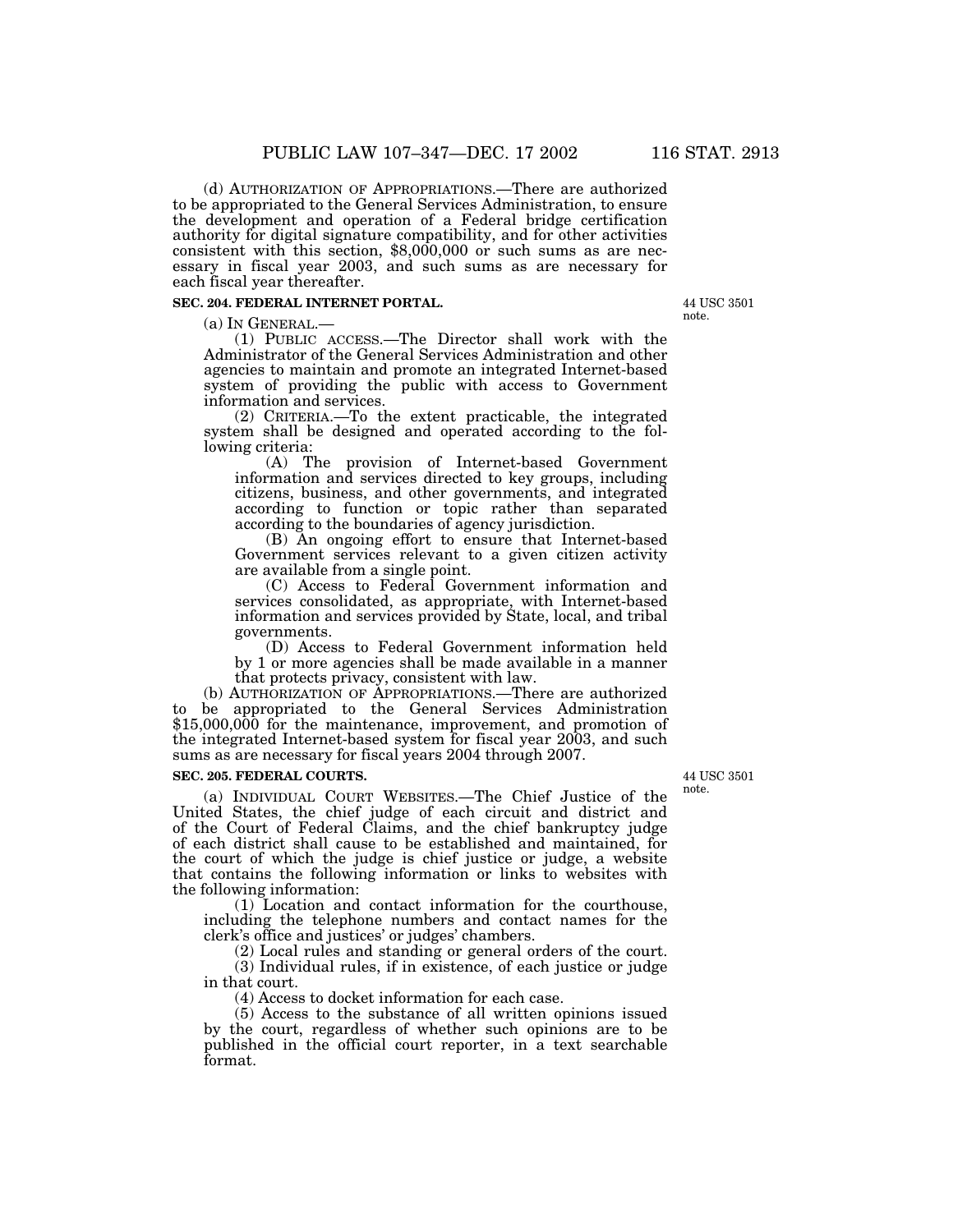(6) Access to documents filed with the courthouse in electronic form, to the extent provided under subsection (c).

(7) Any other information (including forms in a format that can be downloaded) that the court determines useful to the public.<br>(b) MAINTENANCE OF DATA ONLINE.-

 $(1)$  UPDATE OF INFORMATION.—The information and rules on each website shall be updated regularly and kept reasonably current.

(2) CLOSED CASES.—Electronic files and docket information for cases closed for more than 1 year are not required to be made available online, except all written opinions with a date of issuance after the effective date of this section shall remain available online.<br>(c) ELECTRONIC FILINGS.

(1) IN GENERAL.—Except as provided under paragraph  $(2)$ or in the rules prescribed under paragraph (3), each court shall make any document that is filed electronically publicly available online. A court may convert any document that is filed in paper form to electronic form. To the extent such conversions are made, all such electronic versions of the document shall be made available online.

(2) EXCEPTIONS.—Documents that are filed that are not otherwise available to the public, such as documents filed under seal, shall not be made available online.

(3) PRIVACY AND SECURITY CONCERNS.—(A)(i) The Supreme Court shall prescribe rules, in accordance with sections 2072 and 2075 of title 28, United States Code, to protect privacy and security concerns relating to electronic filing of documents and the public availability under this subsection of documents filed electronically.

(ii) Such rules shall provide to the extent practicable for uniform treatment of privacy and security issues throughout the Federal courts.

(iii) Such rules shall take into consideration best practices in Federal and State courts to protect private information or otherwise maintain necessary information security.

(iv) To the extent that such rules provide for the redaction of certain categories of information in order to protect privacy and security concerns, such rules shall provide that a party that wishes to file an otherwise proper document containing such information may file an unredacted document under seal, which shall be retained by the court as part of the record, and which, at the discretion of the court and subject to any applicable rules issued in accordance with chapter 131 of title 28, United States Code, shall be either in lieu of, or in addition, to, a redacted copy in the public file.

(B)(i) Subject to clause (ii), the Judicial Conference of the United States may issue interim rules, and interpretive statements relating to the application of such rules, which conform to the requirements of this paragraph and which shall cease to have effect upon the effective date of the rules required under subparagraph (A).

(ii) Pending issuance of the rules required under subparagraph (A), any rule or order of any court, or of the Judicial Conference, providing for the redaction of certain categories of information in order to protect privacy and security concerns

Public information.

Regulations.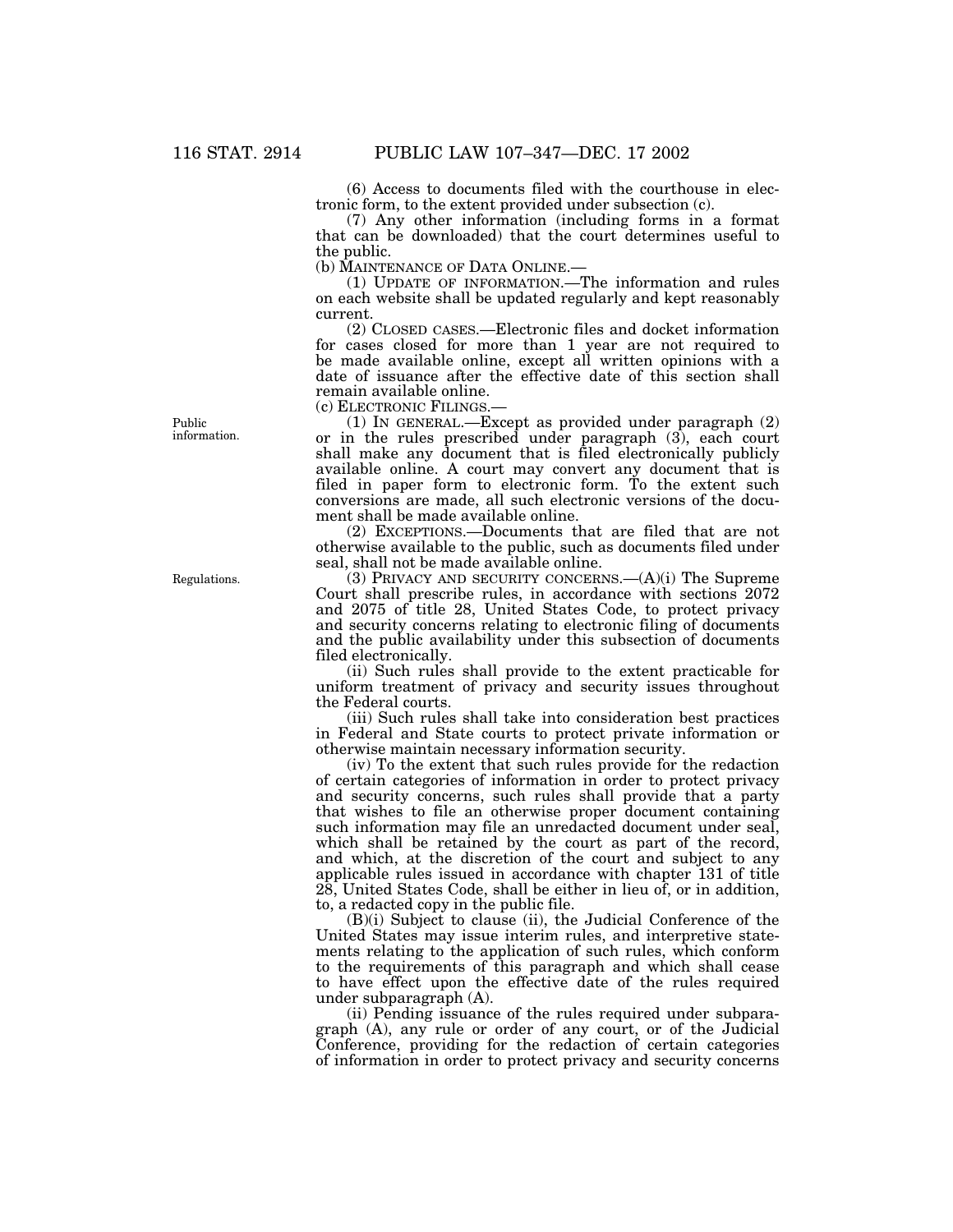arising from electronic filing shall comply with, and be construed in conformity with, subparagraph  $\overline{A}(iv)$ .

(C) Not later than 1 year after the rules prescribed under subparagraph (A) take effect, and every 2 years thereafter, the Judicial Conference shall submit to Congress a report on the adequacy of those rules to protect privacy and security.

(d) DOCKETS WITH LINKS TO DOCUMENTS.—The Judicial Conference of the United States shall explore the feasibility of technology to post online dockets with links allowing all filings, decisions, and rulings in each case to be obtained from the docket sheet of that case.<br>
(e) COST OF PROVIDING ELECTRONIC DOCKETING INFORMA-

TION.—Section 303(a) of the Judiciary Appropriations Act, 1992 (28 U.S.C. 1913 note) is amended in the first sentence by striking ''shall hereafter'' and inserting ''may, only to the extent necessary,''. (f) TIME REQUIREMENTS.—Not later than 2 years after the

effective date of this title, the websites under subsection (a) shall be established, except that access to documents filed in electronic form shall be established not later than 4 years after that effective date.

(g) DEFERRAL.—

(1) IN GENERAL.—

(A) ELECTION.—

(i) NOTIFICATION.—The Chief Justice of the United States, a chief judge, or chief bankruptcy judge may submit a notification to the Administrative Office of the United States Courts to defer compliance with any requirement of this section with respect to the Supreme Court, a court of appeals, district, or the bankruptcy court of a district.

(ii) CONTENTS.—A notification submitted under this subparagraph shall state—

(I) the reasons for the deferral; and

(II) the online methods, if any, or any alternative methods, such court or district is using to provide greater public access to information.

(B) EXCEPTION.—To the extent that the Supreme Court, a court of appeals, district, or bankruptcy court of a district maintains a website under subsection (a), the Supreme Court or that court of appeals or district shall comply with subsection  $(b)(1)$ .

(2) REPORT.—Not later than 1 year after the effective date Deadline. of this title, and every year thereafter, the Judicial Conference of the United States shall submit a report to the Committees on Governmental Affairs and the Judiciary of the Senate and the Committees on Government Reform and the Judiciary of the House of Representatives that—

(A) contains all notifications submitted to the Administrative Office of the United States Courts under this subsection; and

(B) summarizes and evaluates all notifications.

# **SEC. 206. REGULATORY AGENCIES.**

(a) PURPOSES.—The purposes of this section are to—

(1) improve performance in the development and issuance of agency regulations by using information technology to increase access, accountability, and transparency; and

44 USC 3501 note.

Deadlines.

Deadlines. Reports.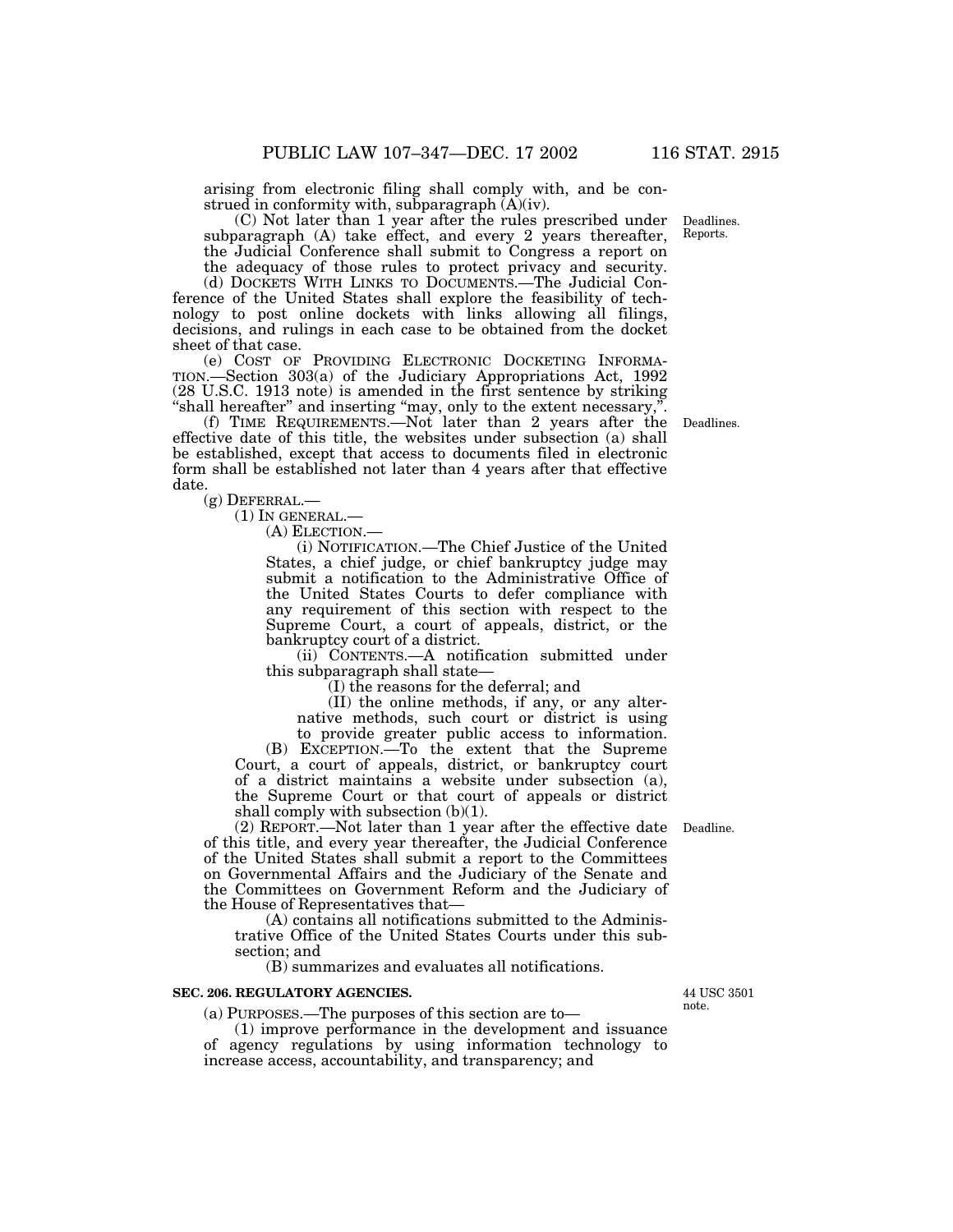(2) enhance public participation in Government by electronic means, consistent with requirements under subchapter II of chapter 5 of title 5, United States Code, (commonly referred to as the ''Administrative Procedures Act'').

(b) INFORMATION PROVIDED BY AGENCIES ONLINE.—To the extent practicable as determined by the agency in consultation with the Director, each agency (as defined under section 551 of title 5, United States Code) shall ensure that a publicly accessible Federal Government website includes all information about that agency required to be published in the Federal Register under paragraphs  $(1)$  and  $(2)$  of section  $552(a)$  of title 5, United States Code.

(c) SUBMISSIONS BY ELECTRONIC MEANS.—To the extent practicable, agencies shall accept submissions under section  $553(c)$  of title 5, United States Code, by electronic means.<br>(d) ELECTRONIC DOCKETING.—

 $(1)$  In GENERAL.—To the extent practicable, as determined by the agency in consultation with the Director, agencies shall ensure that a publicly accessible Federal Government website contains electronic dockets for rulemakings under section 553 of title 5, United States Code.

(2) INFORMATION AVAILABLE.—Agency electronic dockets shall make publicly available online to the extent practicable, as determined by the agency in consultation with the Director—

 $(A)$  all submissions under section 553 $(c)$  of title 5, United States Code; and

(B) other materials that by agency rule or practice are included in the rulemaking docket under section 553(c) of title 5, United States Code, whether or not submitted electronically.

(e) TIME LIMITATION.—Agencies shall implement the requirements of this section consistent with a timetable established by the Director and reported to Congress in the first annual report under section 3606 of title 44 (as added by this Act).

44 USC 3501 note.

### **SEC. 207. ACCESSIBILITY, USABILITY, AND PRESERVATION OF GOVERNMENT INFORMATION.**

(a) PURPOSE.—The purpose of this section is to improve the methods by which Government information, including information on the Internet, is organized, preserved, and made accessible to the public.

(b) DEFINITIONS.—In this section, the term—

(1) ''Committee'' means the Interagency Committee on Government Information established under subsection (c); and

(2) ''directory'' means a taxonomy of subjects linked to websites that—

(A) organizes Government information on the Internet according to subject matter; and

(B) may be created with the participation of human

editors.<br>(c) INTERAGENCY COMMITTEE.—

(1) ESTABLISHMENT.—Not later than  $180$  days after the date of enactment of this title, the Director shall establish the Interagency Committee on Government Information.

(2) MEMBERSHIP.—The Committee shall be chaired by the Director or the designee of the Director and—<br>(A) shall include representatives from—

Deadline.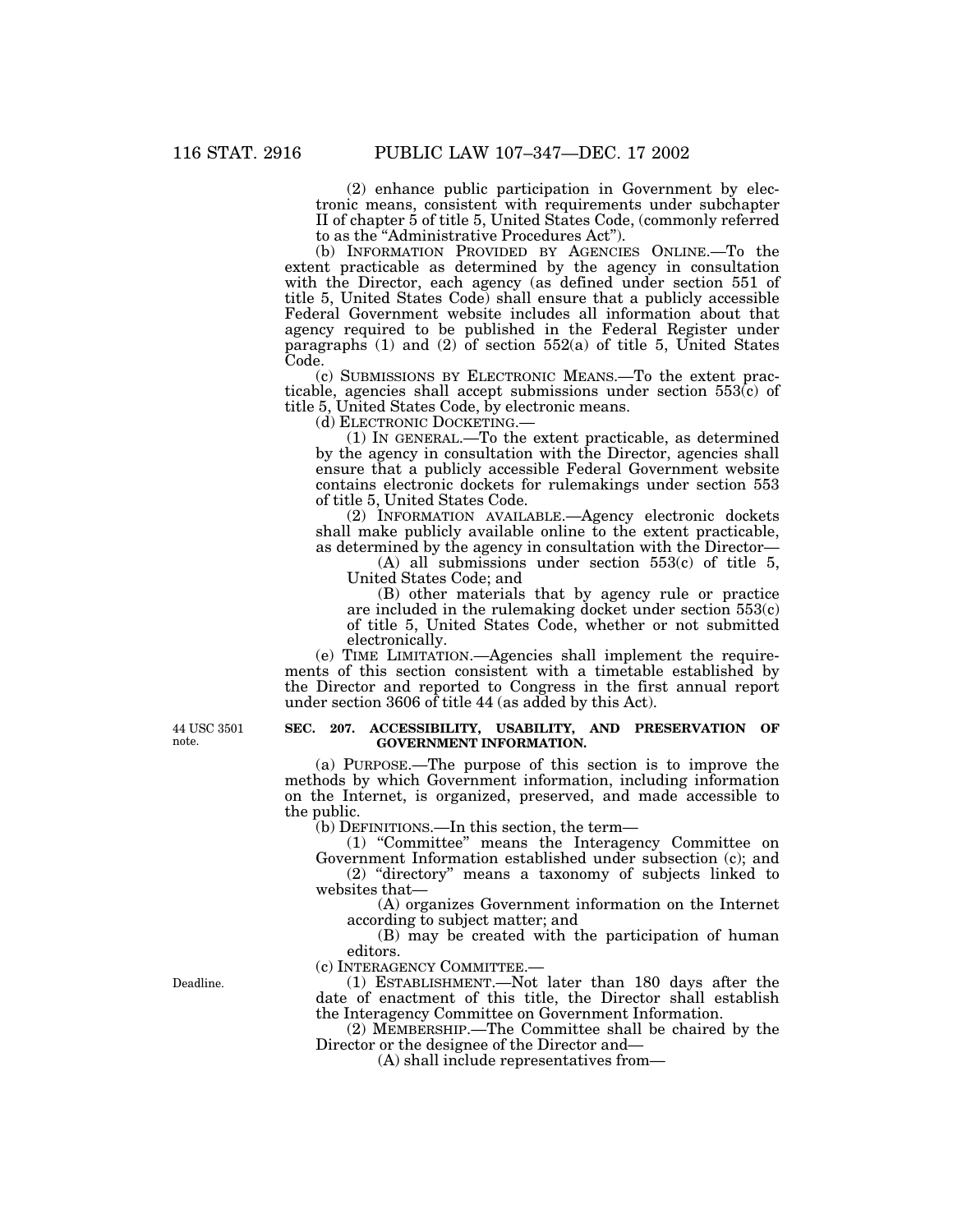(i) the National Archives and Records Administration;

(ii) the offices of the Chief Information Officers from Federal agencies; and

(iii) other relevant officers from the executive branch; and

(B) may include representatives from the Federal legislative and judicial branches.

(3) FUNCTIONS.—The Committee shall—

(A) engage in public consultation to the maximum extent feasible, including consultation with interested communities such as public advocacy organizations;

(B) conduct studies and submit recommendations, as provided under this section, to the Director and Congress; and

(C) share effective practices for access to, dissemination of, and retention of Federal information.

(4) TERMINATION.—The Committee may be terminated on a date determined by the Director, except the Committee may not terminate before the Committee submits all recommendations required under this section.

(d) CATEGORIZING OF INFORMATION.—

(1) COMMITTEE FUNCTIONS.—Not later than 2 years after the date of enactment of this Act, the Committee shall submit recommendations to the Director on—

(A) the adoption of standards, which are open to the maximum extent feasible, to enable the organization and categorization of Government information—

(i) in a way that is searchable electronically, including by searchable identifiers; and

(ii) in ways that are interoperable across agencies; (B) the definition of categories of Government information which should be classified under the standards; and

(C) determining priorities and developing schedules for the initial implementation of the standards by agencies.

(2) FUNCTIONS OF THE DIRECTOR.—Not later than 1 year after the submission of recommendations under paragraph (1), the Director shall issue policies—

(A) requiring that agencies use standards, which are open to the maximum extent feasible, to enable the organization and categorization of Government information—

(i) in a way that is searchable electronically, including by searchable identifiers;

(ii) in ways that are interoperable across agencies; and

(iii) that are, as appropriate, consistent with the provisions under section 3602(f)(8) of title 44, United States Code;

(B) defining categories of Government information which shall be required to be classified under the standards; and

(C) determining priorities and developing schedules for the initial implementation of the standards by agencies.

(3) MODIFICATION OF POLICIES.—After the submission of agency reports under paragraph (4), the Director shall modify

Deadline. Policies.

Deadline.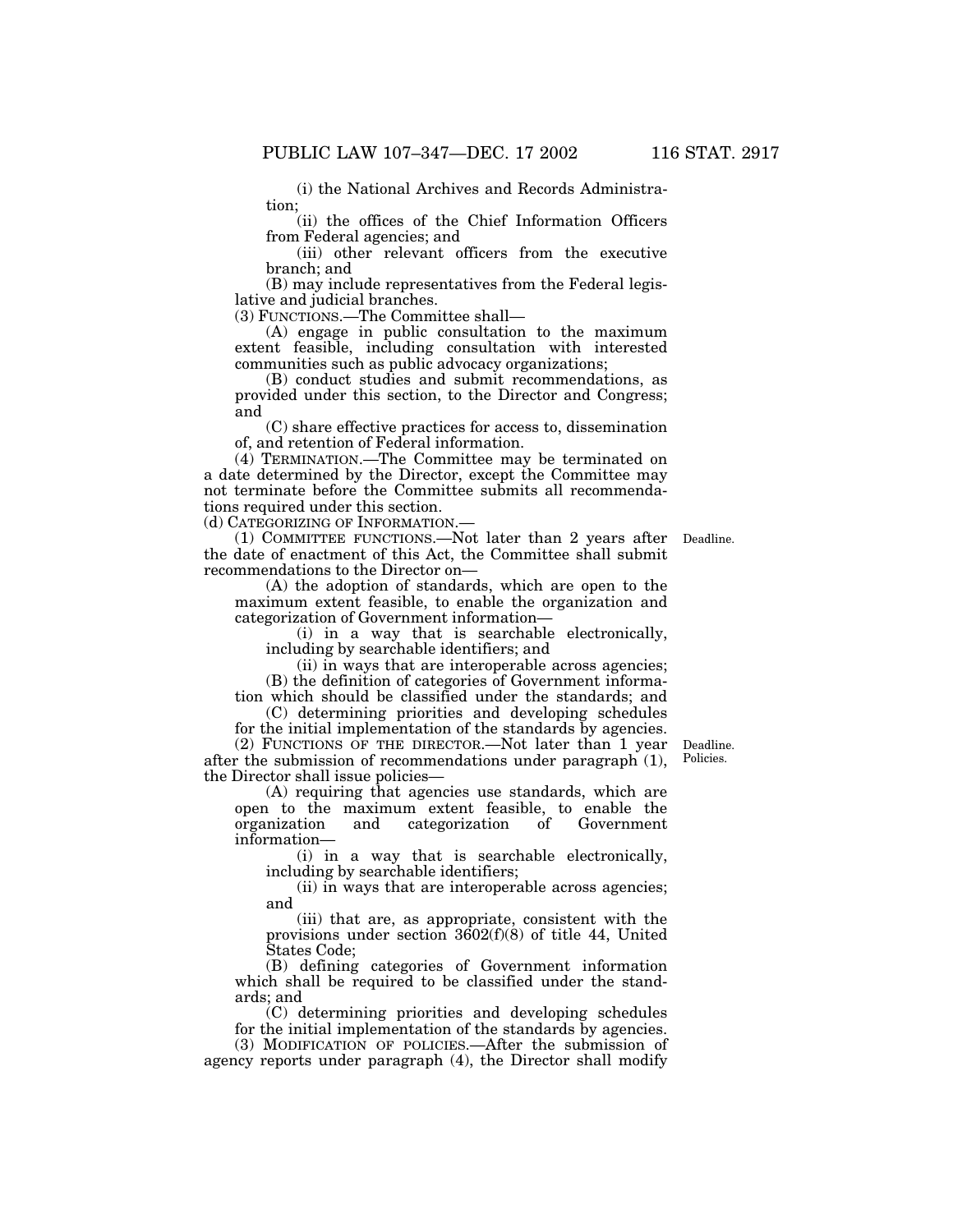the policies, as needed, in consultation with the Committee and interested parties.

(4) AGENCY FUNCTIONS.—Each agency shall report annually to the Director, in the report established under section 202(g), on compliance of that agency with the policies issued under paragraph (2)(A).<br>(e) PUBLIC ACCESS TO ELECTRONIC INFORMATION.—

 $(1)$  COMMITTEE FUNCTIONS.—Not later than 2 years after the date of enactment of this Act, the Committee shall submit recommendations to the Director and the Archivist of the

 $(A)$  the adoption by agencies of policies and procedures to ensure that chapters 21, 25, 27, 29, and 31 of title 44, United States Code, are applied effectively and comprehensively to Government information on the Internet and to other electronic records; and

(B) the imposition of timetables for the implementation of the policies and procedures by agencies.

(2) FUNCTIONS OF THE ARCHIVIST.—Not later than 1 year after the submission of recommendations by the Committee under paragraph (1), the Archivist of the United States shall issue policies—

(A) requiring the adoption by agencies of policies and procedures to ensure that chapters 21, 25, 27, 29, and 31 of title 44, United States Code, are applied effectively and comprehensively to Government information on the Internet and to other electronic records; and

(B) imposing timetables for the implementation of the policies, procedures, and technologies by agencies.

(3) MODIFICATION OF POLICIES.—After the submission of agency reports under paragraph (4), the Archivist of the United States shall modify the policies, as needed, in consultation with the Committee and interested parties.

(4) AGENCY FUNCTIONS.—Each agency shall report annually to the Director, in the report established under section 202(g), on compliance of that agency with the policies issued under paragraph (2)(A).

(f) AGENCY WEBSITES.—

(1) STANDARDS FOR AGENCY WEBSITES.—Not later than 2 years after the effective date of this title, the Director shall promulgate guidance for agency websites that includes—

(A) requirements that websites include direct links to—

(i) descriptions of the mission and statutory authority of the agency;

(ii) information made available to the public under subsections (a)(1) and (b) of section  $55\overline{2}$  of title 5, United States Code (commonly referred to as the ''Freedom of Information Act'');

(iii) information about the organizational structure of the agency; and

(iv) the strategic plan of the agency developed under section 306 of title 5, United States Code; and (B) minimum agency goals to assist public users to

navigate agency websites, including—

(i) speed of retrieval of search results;

(ii) the relevance of the results;

Reports.

Deadline.

Deadline. Policies.

Reports.

Deadline. Guidelines.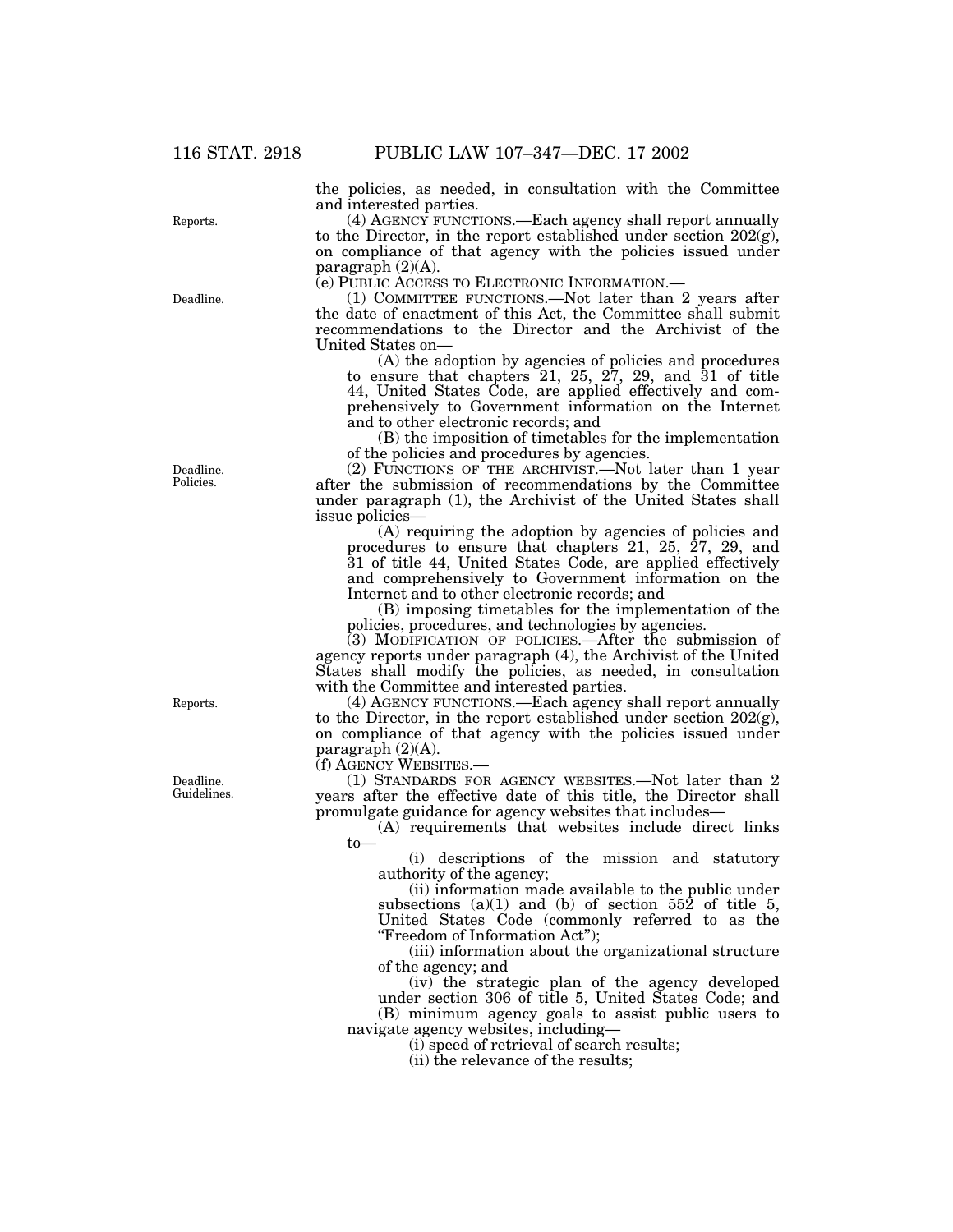(iii) tools to aggregate and disaggregate data; and (iv) security protocols to protect information.

(2) AGENCY REQUIREMENTS.  $-(A)$  Not later than 2 years Deadline. after the date of enactment of this Act, each agency shall—

(i) consult with the Committee and solicit public comment;

(ii) establish a process for determining which Government information the agency intends to make available and accessible to the public on the Internet and by other means;

(iii) develop priorities and schedules for making Government information available and accessible;

(iv) make such final determinations, priorities, and schedules available for public comment;

(v) post such final determinations, priorities, and schedules on the Internet; and

(vi) submit such final determinations, priorities, and schedules to the Director, in the report established under section  $202(g)$ .

(B) Each agency shall update determinations, priorities, and schedules of the agency, as needed, after consulting with

the Committee and soliciting public comment, if appropriate. (3) PUBLIC DOMAIN DIRECTORY OF PUBLIC FEDERAL GOVERN-MENT WEBSITES.—

(A) ESTABLISHMENT.—Not later than 2 years after the Deadline. effective date of this title, the Director and each agency shall—

(i) develop and establish a public domain directory of public Federal Government websites; and

(ii) post the directory on the Internet with a link to the integrated Internet-based system established under section 204.

(B) DEVELOPMENT.—With the assistance of each agency, the Director shall—

(i) direct the development of the directory through a collaborative effort, including input from—

(I) agency librarians;

(II) information technology managers;

(III) program managers;

(IV) records managers;

(V) Federal depository librarians; and

(VI) other interested parties; and

(ii) develop a public domain taxonomy of subjects used to review and categorize public Federal Government websites.

(C) UPDATE.—With the assistance of each agency, the Administrator of the Office of Electronic Government shall—

(i) update the directory as necessary, but not less Deadline. than every 6 months; and

(ii) solicit interested persons for improvements to the directory.

(g) ACCESS TO FEDERALLY FUNDED RESEARCH AND DEVELOP-MENT.—

(1) DEVELOPMENT AND MAINTENANCE OF GOVERNMENTWIDE REPOSITORY AND WEBSITE.—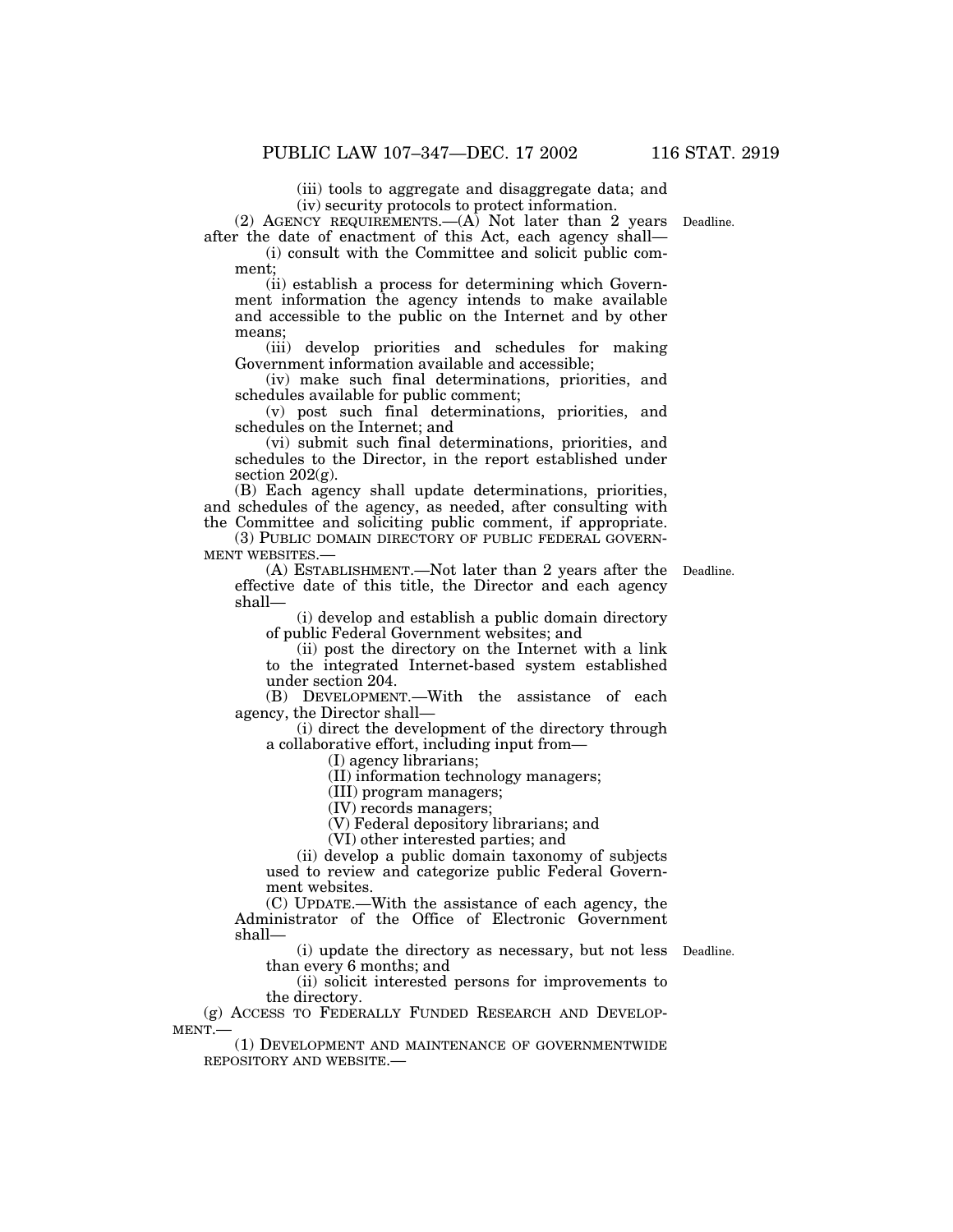(A) REPOSITORY AND WEBSITE.—The Director of the Office of Management and Budget (or the Director's delegate), in consultation with the Director of the Office of Science and Technology Policy and other relevant agencies, shall ensure the development and maintenance of—

(i) a repository that fully integrates, to the maximum extent feasible, information about research and development funded by the Federal Government, and the repository shall—

(I) include information about research and development funded by the Federal Government, consistent with any relevant protections for the information under section 552 of title 5, United States Code, and performed by—

(aa) institutions not a part of the Federal Government, including State, local, and foreign governments; industrial firms; educational institutions; not-for-profit organizations; federally funded research and development centers; and private individuals; and

(bb) entities of the Federal Government, including research and development laboratories, centers, and offices; and

(II) integrate information about each separate research and development task or award, including—

(aa) the dates upon which the task or award is expected to start and end;

(bb) a brief summary describing the objective and the scientific and technical focus of the task or award;

(cc) the entity or institution performing the task or award and its contact information;

(dd) the total amount of Federal funds expected to be provided to the task or award over its lifetime and the amount of funds expected to be provided in each fiscal year in which the work of the task or award is ongoing;

(ee) any restrictions attached to the task or award that would prevent the sharing with the general public of any or all of the information required by this subsection, and the reasons for such restrictions; and

(ff) such other information as may be determined to be appropriate; and

(ii) 1 or more websites upon which all or part of the repository of Federal research and development shall be made available to and searchable by Federal agencies and non-Federal entities, including the general public, to facilitate—

(I) the coordination of Federal research and development activities;

(II) collaboration among those conducting Federal research and development;

Public information.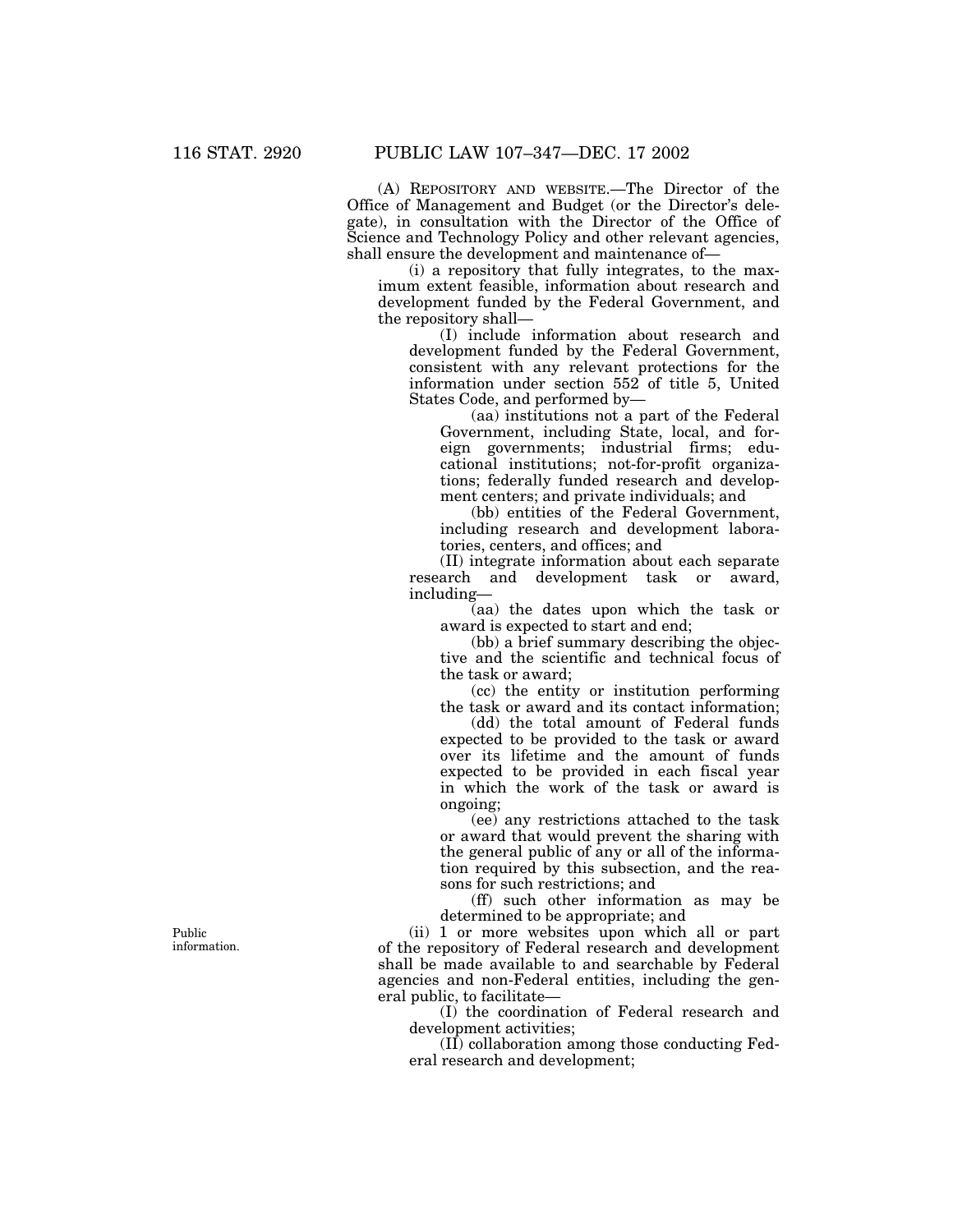(III) the transfer of technology among Federal agencies and between Federal agencies and non-Federal entities; and

(IV) access by policymakers and the public to information concerning Federal research and development activities.

(B) OVERSIGHT.—The Director of the Office of Management and Budget shall issue any guidance determined necessary to ensure that agencies provide all information requested under this subsection.

(2) AGENCY FUNCTIONS.—Any agency that funds Federal research and development under this subsection shall provide the information required to populate the repository in the manner prescribed by the Director of the Office of Management and Budget.

(3) COMMITTEE FUNCTIONS.—Not later than 18 months after the date of enactment of this Act, working with the Director of the Office of Science and Technology Policy, and after consultation with interested parties, the Committee shall submit recommendations to the Director on—

 $(A)$  policies to improve agency reporting of information

for the repository established under this subsection; and (B) policies to improve dissemination of the results of research performed by Federal agencies and federally funded research and development centers.

(4) FUNCTIONS OF THE DIRECTOR.—After submission of recommendations by the Committee under paragraph (3), the Director shall report on the recommendations of the Committee and Director to Congress, in the E-Government report under section 3606 of title  $4\overline{4}$  (as added by this Act).

(5) AUTHORIZATION OF APPROPRIATIONS.—There are authorized to be appropriated for the development, maintenance, and operation of the Governmentwide repository and website under this subsection—

(A) \$2,000,000 in each of the fiscal years 2003 through 2005; and

(B) such sums as are necessary in each of the fiscal years 2006 and 2007.

# **SEC. 208. PRIVACY PROVISIONS.**

(a) PURPOSE.—The purpose of this section is to ensure sufficient protections for the privacy of personal information as agencies implement citizen-centered electronic Government.

(b) PRIVACY IMPACT ASSESSMENTS.—

(1) RESPONSIBILITIES OF AGENCIES.—

(A) IN GENERAL.—An agency shall take actions described under subparagraph (B) before-

(i) developing or procuring information technology that collects, maintains, or disseminates information that is in an identifiable form; or

(ii) initiating a new collection of information that— (I) will be collected, maintained, or disseminated using information technology; and

(II) includes any information in an identifiable form permitting the physical or online contacting of a specific individual, if identical questions have been posed to, or identical reporting requirements

44 USC 3501 note.

Deadline.

Reports.

Guidelines.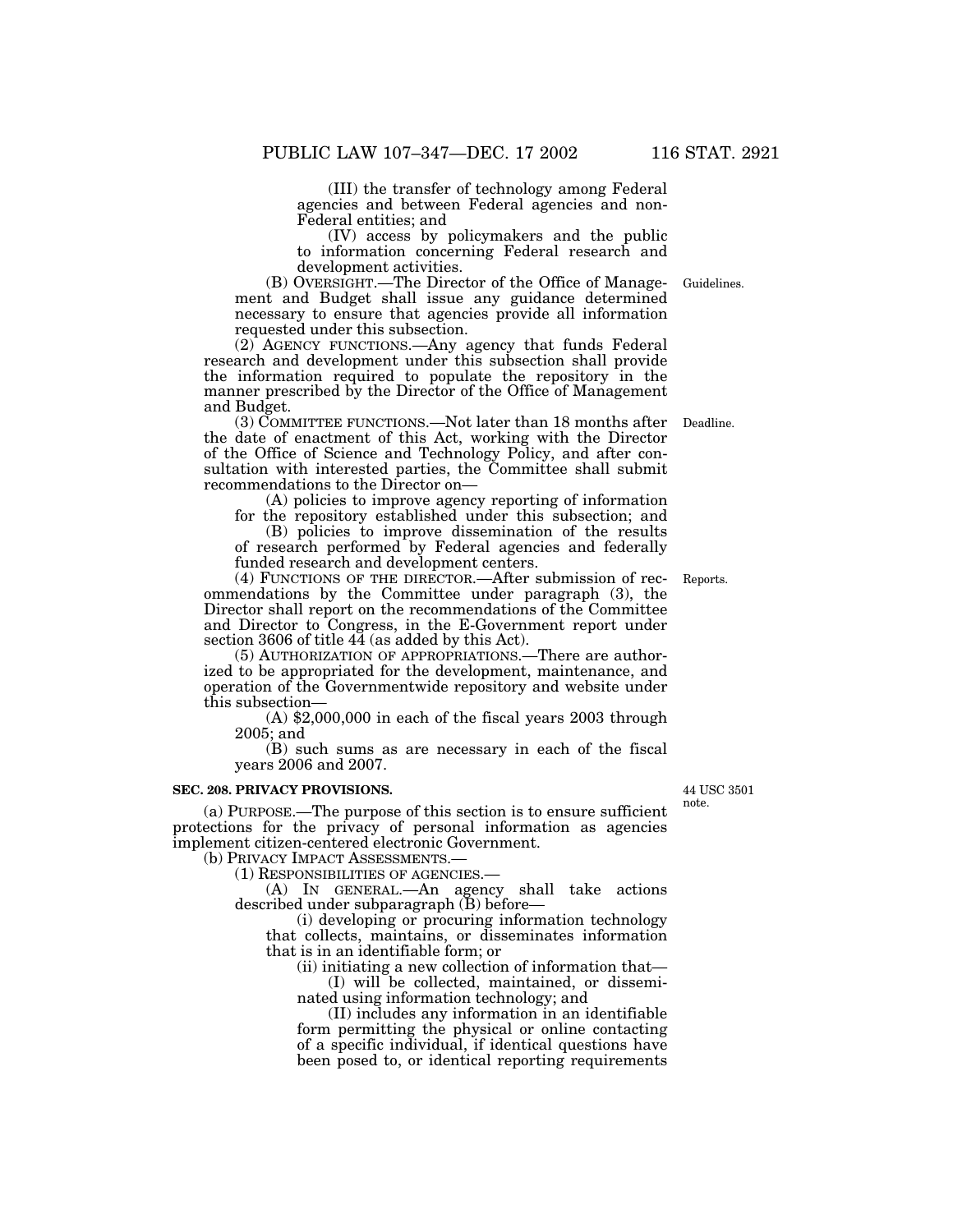imposed on, 10 or more persons, other than agencies, instrumentalities, or employees of the Federal Government.

(B) AGENCY ACTIVITIES.—To the extent required under

 $\tilde{a}$ ), conduct a privacy impact assessment;

(ii) ensure the review of the privacy impact assessment by the Chief Information Officer, or equivalent official, as determined by the head of the agency; and

(iii) if practicable, after completion of the review under clause (ii), make the privacy impact assessment publicly available through the website of the agency, publication in the Federal Register, or other means.

(C) SENSITIVE INFORMATION.—Subparagraph (B)(iii) may be modified or waived for security reasons, or to protect classified, sensitive, or private information contained in an assessment.

(D) COPY TO DIRECTOR.—Agencies shall provide the Director with a copy of the privacy impact assessment for each system for which funding is requested.

(2) CONTENTS OF A PRIVACY IMPACT ASSESSMENT.—

(A) IN GENERAL.—The Director shall issue guidance to agencies specifying the required contents of a privacy impact assessment.

(B) GUIDANCE.—The guidance shall—

(i) ensure that a privacy impact assessment is commensurate with the size of the information system being assessed, the sensitivity of information that is in an identifiable form in that system, and the risk of harm from unauthorized release of that information; and

(ii) require that a privacy impact assessment address—

(I) what information is to be collected;

(II) why the information is being collected; (III) the intended use of the agency of the information;

(IV) with whom the information will be shared;

(V) what notice or opportunities for consent would be provided to individuals regarding what information is collected and how that information is shared;

(VI) how the information will be secured; and (VII) whether a system of records is being

created under section 552a of title 5, United States Code, (commonly referred to as the "Privacy Act").

(3) RESPONSIBILITIES OF THE DIRECTOR.—The Director shall—

(A) develop policies and guidelines for agencies on the conduct of privacy impact assessments;

(B) oversee the implementation of the privacy impact assessment process throughout the Government; and

(C) require agencies to conduct privacy impact assessments of existing information systems or ongoing collections of information that is in an identifiable form as the Director determines appropriate.

(c) PRIVACY PROTECTIONS ON AGENCY WEBSITES.—

Public information. Federal Register, publication.

Guidelines.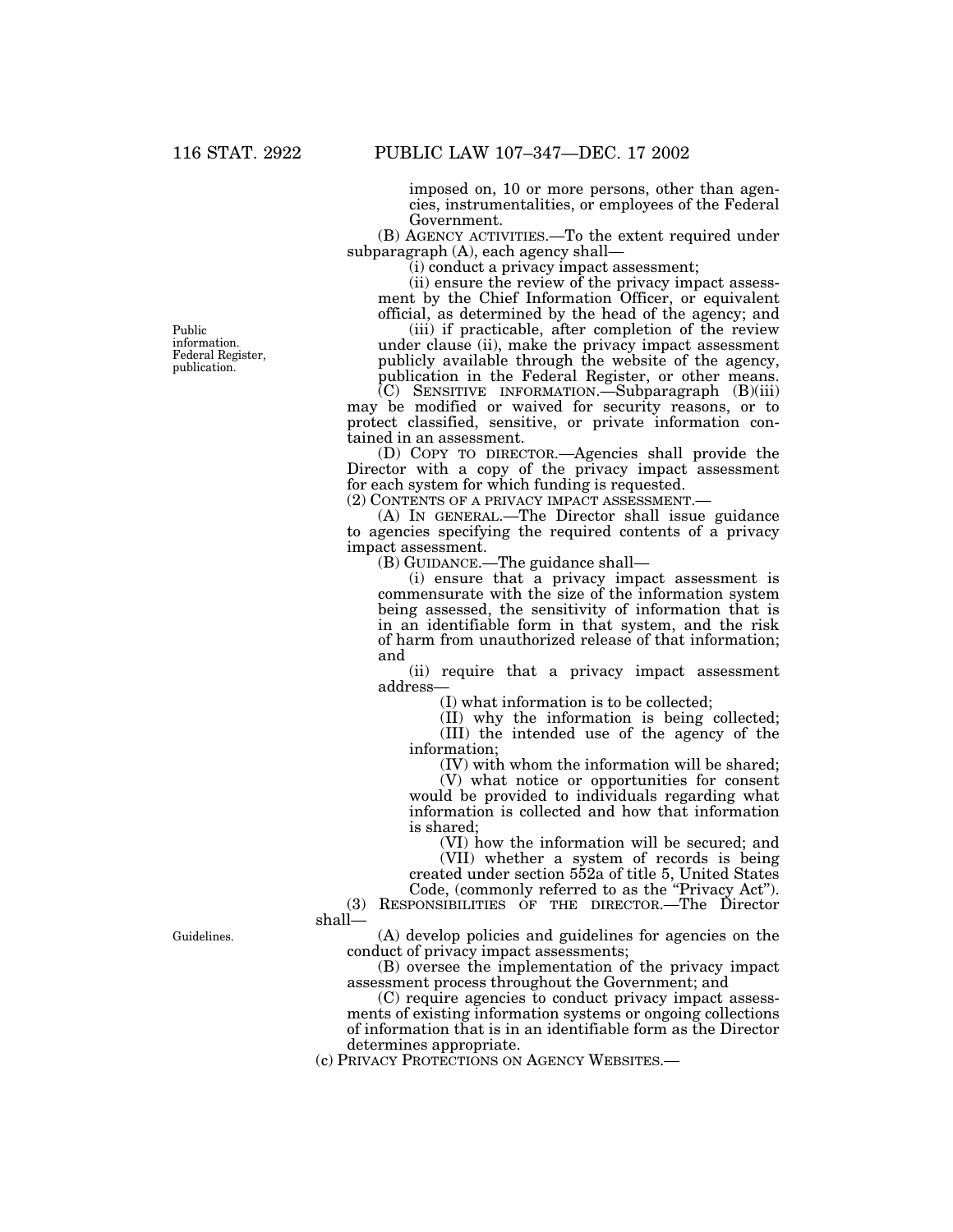(1) PRIVACY POLICIES ON WEBSITES.— (A) GUIDELINES FOR NOTICES.—The Director shall develop guidance for privacy notices on agency websites used by the public.

(B) CONTENTS.—The guidance shall require that a privacy notice address, consistent with section 552a of title

 $(i)$  what information is to be collected;

(ii) why the information is being collected;

(iii) the intended use of the agency of the information;

(iv) with whom the information will be shared; (v) what notice or opportunities for consent would

be provided to individuals regarding what information is collected and how that information is shared;

(vi) how the information will be secured; and

(vii) the rights of the individual under section 552a of title 5, United States Code (commonly referred to as the "Privacy Act"), and other laws relevant to the protection of the privacy of an individual.

Guidelines.

(2) PRIVACY POLICIES IN MACHINE-READABLE FORMATS.— The Director shall issue guidance requiring agencies to translate privacy policies into a standardized machine-readable format.

(d) DEFINITION.—In this section, the term ''identifiable form'' means any representation of information that permits the identity of an individual to whom the information applies to be reasonably inferred by either direct or indirect means.

### **SEC. 209. FEDERAL INFORMATION TECHNOLOGY WORKFORCE DEVELOPMENT.**

44 USC 3501 note.

(a) PURPOSE.—The purpose of this section is to improve the skills of the Federal workforce in using information technology to deliver Government information and services.<br>(b) WORKFORCE DEVELOPMENT.—

 $(1)$  In GENERAL.—In consultation with the Director of the Office of Management and Budget, the Chief Information Officers Council, and the Administrator of General Services, the Director of the Office of Personnel Management shall—

(A) analyze, on an ongoing basis, the personnel needs of the Federal Government related to information technology and information resource management;

(B) identify where current information technology and information resource management training do not satisfy the personnel needs described in subparagraph (A);

(C) oversee the development of curricula, training methods, and training priorities that correspond to the projected personnel needs of the Federal Government related to information technology and information resource management; and

(D) assess the training of Federal employees in information technology disciplines in order to ensure that the information resource management needs of the Federal Government are addressed.

(2) INFORMATION TECHNOLOGY TRAINING PROGRAMS.—The head of each Executive agency, after consultation with the Director of the Office of Personnel Management, the Chief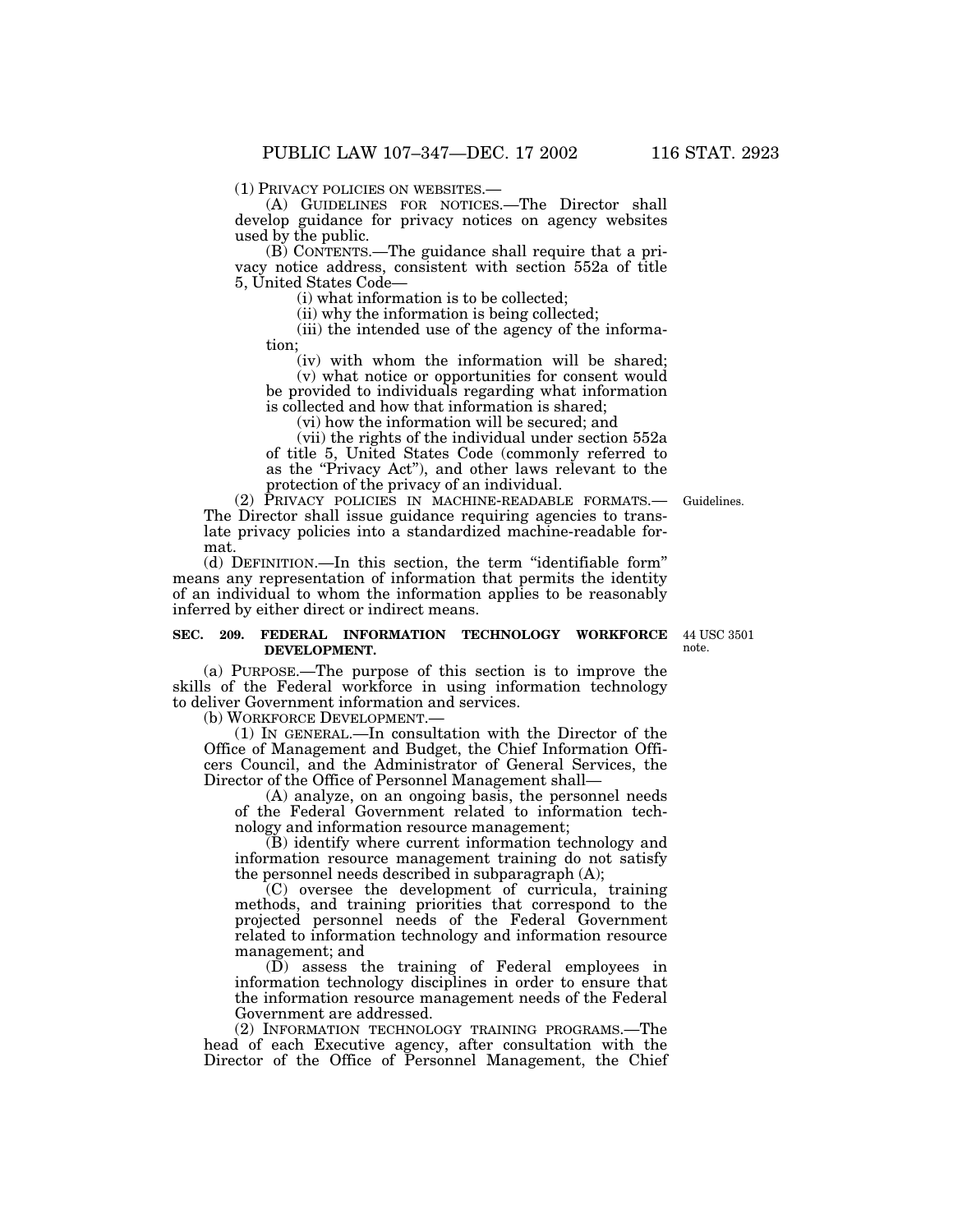Information Officers Council, and the Administrator of General Services, shall establish and operate information technology training programs consistent with the requirements of this subsection. Such programs shall—

(A) have curricula covering a broad range of information technology disciplines corresponding to the specific information technology and information resource management needs of the agency involved;

(B) be developed and applied according to rigorous standards; and

(C) be designed to maximize efficiency, through the use of self-paced courses, online courses, on-the-job training, and the use of remote instructors, wherever such features can be applied without reducing the effectiveness of the training or negatively impacting academic standards.

(3) GOVERNMENTWIDE POLICIES AND EVALUATION.—The Director of the Office of Personnel Management, in coordination with the Director of the Office of Management and Budget, shall issue policies to promote the development of performance standards for training and uniform implementation of this subsection by Executive agencies, with due regard for differences in program requirements among agencies that may be appropriate and warranted in view of the agency mission. The Director of the Office of Personnel Management shall evaluate the implementation of the provisions of this subsection by Executive agencies.

(4) CHIEF INFORMATION OFFICER AUTHORITIES AND RESPON-SIBILITIES.—Subject to the authority, direction, and control of the head of an Executive agency, the chief information officer of such agency shall carry out all powers, functions, and duties of the head of the agency with respect to implementation of this subsection. The chief information officer shall ensure that the policies of the agency head established in accordance with this subsection are implemented throughout the agency.

(5) INFORMATION TECHNOLOGY TRAINING REPORTING.—The Director of the Office of Management and Budget shall ensure that the heads of Executive agencies collect and maintain standardized information on the information technology and information resources management workforce related to the implementation of this subsection.

(6) AUTHORITY TO DETAIL EMPLOYEES TO NON-FEDERAL EMPLOYERS.—In carrying out the preceding provisions of this subsection, the Director of the Office of Personnel Management may provide for a program under which a Federal employee may be detailed to a non-Federal employer. The Director of the Office of Personnel Management shall prescribe regulations for such program, including the conditions for service and duties as the Director considers necessary.

(7) COORDINATION PROVISION.—An assignment described in section 3703 of title 5, United States Code, may not be made unless a program under paragraph (6) is established, and the assignment is made in accordance with the requirements of such program.

(8) EMPLOYEE PARTICIPATION.—Subject to information resource management needs and the limitations imposed by resource needs in other occupational areas, and consistent with their overall workforce development strategies, agencies shall

Records.

Regulations.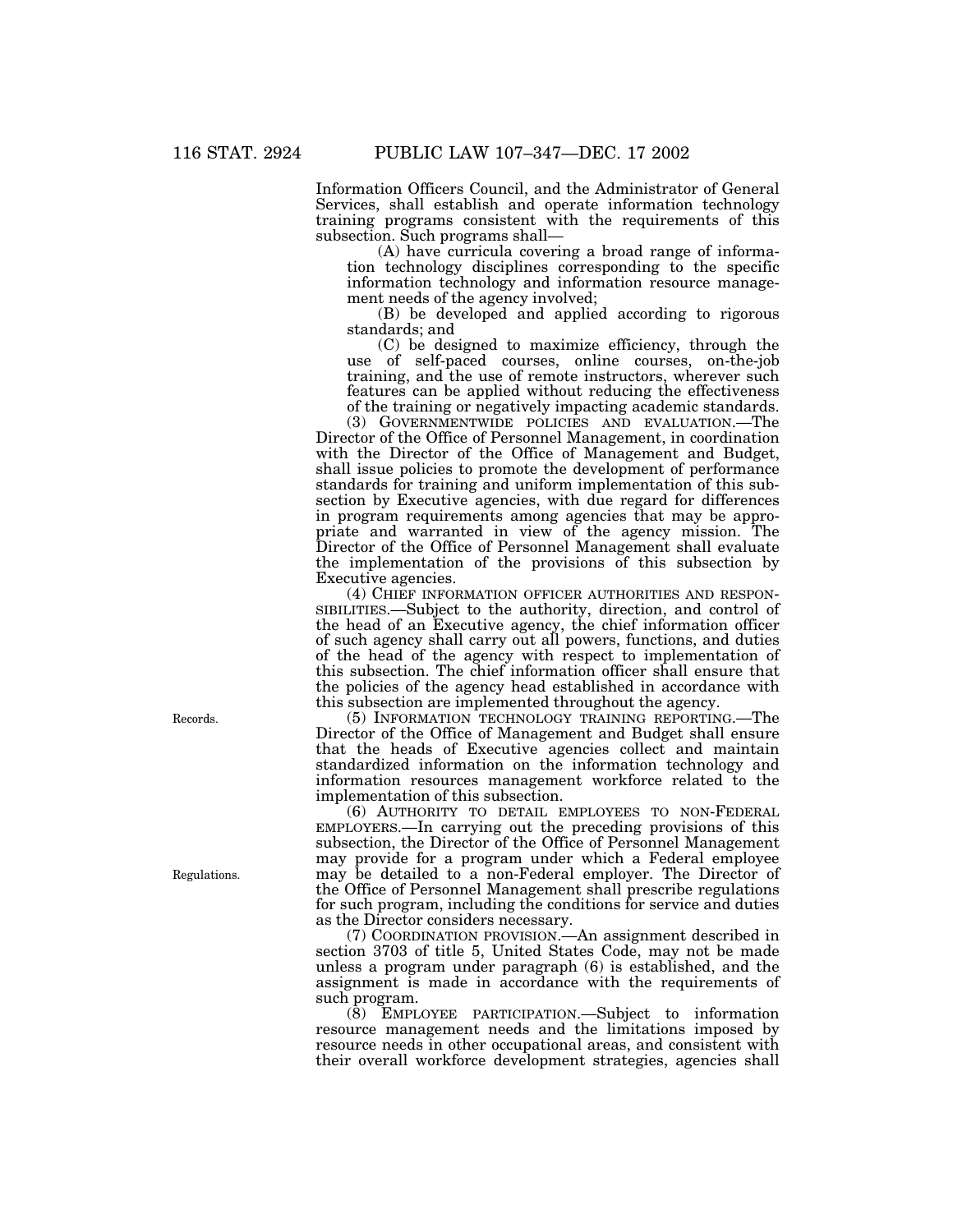encourage employees to participate in occupational information technology training.

(9) AUTHORIZATION OF APPROPRIATIONS.—There are authorized to be appropriated to the Office of Personnel Management for the implementation of this subsection, \$15,000,000 in fiscal year 2003, and such sums as are necessary for each fiscal year thereafter.

(10) EXECUTIVE AGENCY DEFINED.—For purposes of this subsection, the term "Executive agency" has the meaning given the term ''agency'' under section 3701 of title 5, United States Code (as added by subsection (c)).

(c) INFORMATION TECHNOLOGY EXCHANGE PROGRAM.— (1) IN GENERAL.—Subpart B of part III of title 5, United States Code, is amended by adding at the end the following:

# **''CHAPTER 37—INFORMATION TECHNOLOGY EXCHANGE PROGRAM**

''Sec.

''3701. Definitions. ''3702. General provisions. ''3703. Assignment of employees to private sector organizations.

''3704. Assignment of employees from private sector organizations. ''3705. Application to Office of the Chief Technology Officer of the District of Colum-

bia. ''3706. Reporting requirement. ''3707. Regulations.

# **''§ 3701. Definitions**

''For purposes of this chapter—

 $\sqrt{\ }$ (1) the term 'agency' means an Executive agency, but does not include the General Accounting Office; and

"(2) the term 'detail' means-

"(A) the assignment or loan of an employee of an agency to a private sector organization without a change of position from the agency that employs the individual, or

''(B) the assignment or loan of an employee of a private sector organization to an agency without a change of position from the private sector organization that employs the individual,

whichever is appropriate in the context in which such term is used.

## **''§ 3702. General provisions**

''(a) ASSIGNMENT AUTHORITY.—On request from or with the agreement of a private sector organization, and with the consent of the employee concerned, the head of an agency may arrange for the assignment of an employee of the agency to a private sector organization or an employee of a private sector organization to the agency. An eligible employee is an individual who—

 $''(1)$  works in the field of information technology management;<br>"(2) is considered an exceptional performer by the individ-

ual's current employer; and

''(3) is expected to assume increased information technology management responsibilities in the future.

An employee of an agency shall be eligible to participate in this program only if the employee is employed at the GS–11 level

Eligibility.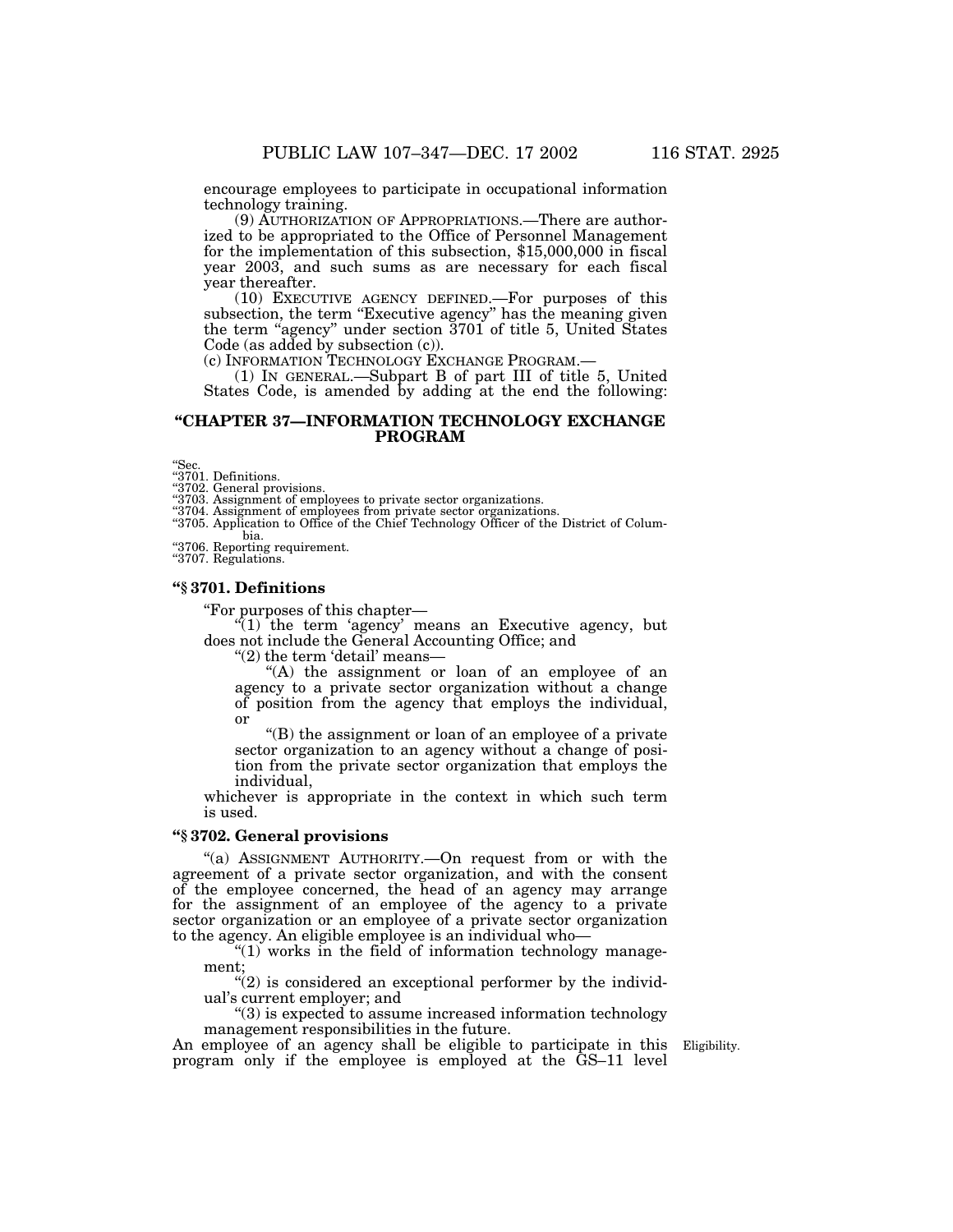or above (or equivalent) and is serving under a career or careerconditional appointment or an appointment of equivalent tenure in the excepted service, and applicable requirements of section 209(b) of the E-Government Act of 2002 are met with respect to the proposed assignment of such employee.

 $\angle$ <sup>"(b)</sup> AGREEMENTS.—Each agency that exercises its authority under this chapter shall provide for a written agreement between the agency and the employee concerned regarding the terms and conditions of the employee's assignment. In the case of an employee

" $(1)$  require the employee to serve in the civil service, upon completion of the assignment, for a period equal to the

 $\degree$ (2) provide that, in the event the employee fails to carry out the agreement (except for good and sufficient reason, as determined by the head of the agency from which assigned) the employee shall be liable to the United States for payment of all expenses of the assignment.

An amount under paragraph  $(2)$  shall be treated as a debt due the United States.

 $t$ <sup>''(c)</sup> TERMINATION.—Assignments may be terminated by the agency or private sector organization concerned for any reason at any time.

''(d) DURATION.—Assignments under this chapter shall be for a period of between 3 months and 1 year, and may be extended in 3-month increments for a total of not more than 1 additional year, except that no assignment under this chapter may commence after the end of the 5-year period beginning on the date of the enactment of this chapter.

''(e) ASSISTANCE.—The Chief Information Officers Council, by agreement with the Office of Personnel Management, may assist in the administration of this chapter, including by maintaining lists of potential candidates for assignment under this chapter, establishing mentoring relationships for the benefit of individuals who are given assignments under this chapter, and publicizing the program.

''(f) CONSIDERATIONS.—In exercising any authority under this chapter, an agency shall take into consideration—

" $(1)$  the need to ensure that small business concerns are appropriately represented with respect to the assignments described in sections 3703 and 3704, respectively; and

" $(2)$  how assignments described in section  $3703$  might best be used to help meet the needs of the agency for the training of employees in information technology management.

### **''§ 3703. Assignment of employees to private sector organizations**

''(a) IN GENERAL.—An employee of an agency assigned to a private sector organization under this chapter is deemed, during the period of the assignment, to be on detail to a regular work

assignment in his agency.<br>"(b) COORDINATION WITH CHAPTER 81.—Notwithstanding any other provision of law, an employee of an agency assigned to a private sector organization under this chapter is entitled to retain coverage, rights, and benefits under subchapter I of chapter 81, and employment during the assignment is deemed employment by the United States, except that, if the employee or the employee's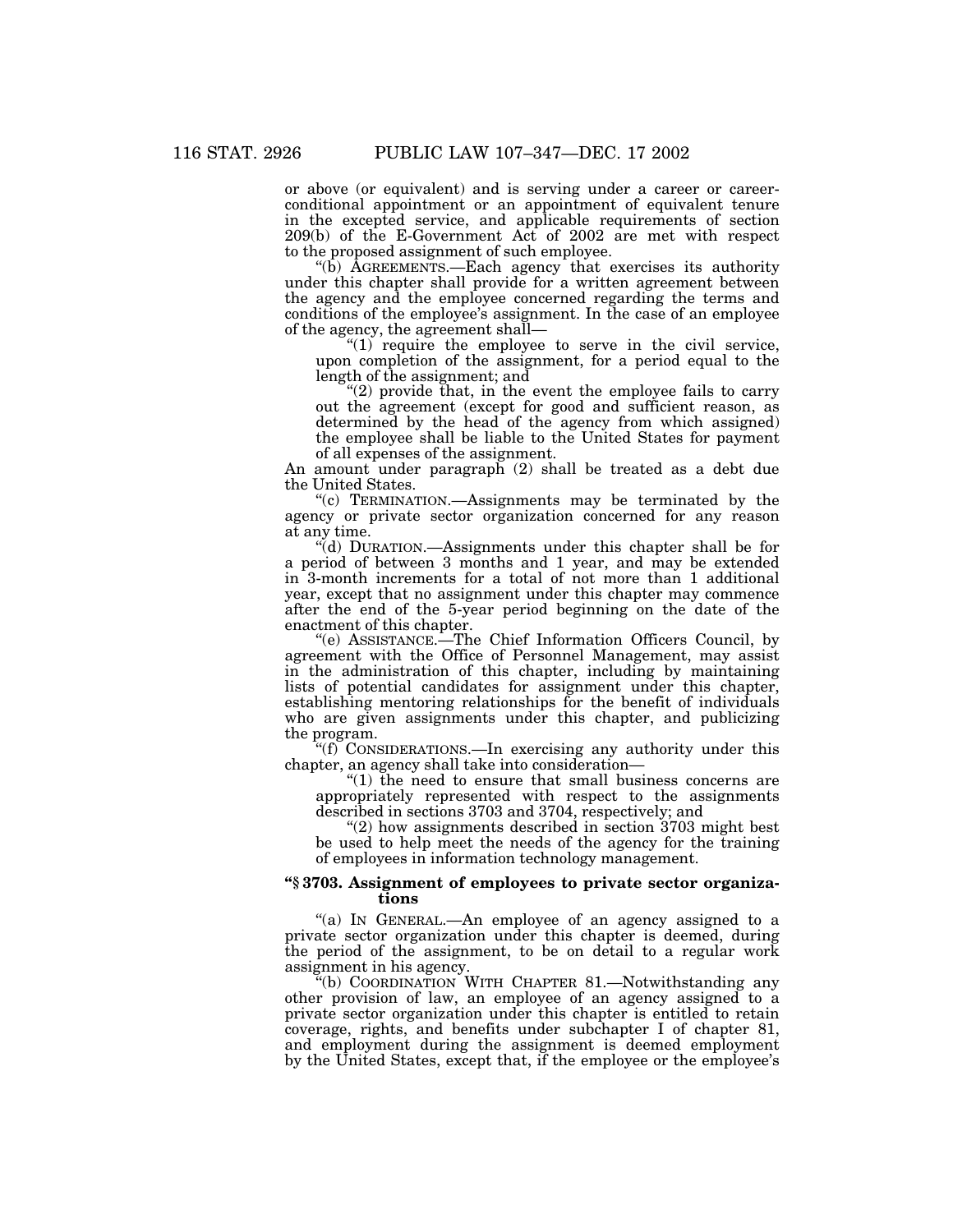dependents receive from the private sector organization any payment under an insurance policy for which the premium is wholly paid by the private sector organization, or other benefit of any kind on account of the same injury or death, then, the amount of such payment or benefit shall be credited against any compensation otherwise payable under subchapter I of chapter 81.

''(c) REIMBURSEMENTS.—The assignment of an employee to a private sector organization under this chapter may be made with or without reimbursement by the private sector organization for the travel and transportation expenses to or from the place of assignment, subject to the same terms and conditions as apply with respect to an employee of a Federal agency or a State or local government under section 3375, and for the pay, or a part thereof, of the employee during assignment. Any reimbursements shall be credited to the appropriation of the agency used for paying the travel and transportation expenses or pay.

''(d) TORT LIABILITY; SUPERVISION.—The Federal Tort Claims Act and any other Federal tort liability statute apply to an employee of an agency assigned to a private sector organization under this chapter. The supervision of the duties of an employee of an agency so assigned to a private sector organization may be governed by an agreement between the agency and the organization.

''(e) SMALL BUSINESS CONCERNS.—

" $(1)$  IN GENERAL.—The head of each agency shall take such actions as may be necessary to ensure that, of the assignments made under this chapter from such agency to private sector organizations in each year, at least 20 percent are to small business concerns.

"(2) DEFINITIONS.—For purposes of this subsection—

"(A) the term 'small business concern' means a business concern that satisfies the definitions and standards specified by the Administrator of the Small Business Administration under section 3(a)(2) of the Small Business Act (as from time to time amended by the Administrator);

"(B) the term 'year' refers to the  $12$ -month period beginning on the date of the enactment of this chapter, and each succeeding 12-month period in which any assignments under this chapter may be made; and

 $C$ ) the assignments 'made' in a year are those commencing in such year.

"(3) REPORTING REQUIREMENT.—An agency which fails to Deadline. comply with paragraph (1) in a year shall, within 90 days after the end of such year, submit a report to the Committees on Government Reform and Small Business of the House of Representatives and the Committees on Governmental Affairs and Small Business of the Senate. The report shall include—

''(A) the total number of assignments made under this chapter from such agency to private sector organizations in the year;

" $(B)$  of that total number, the number (and percentage) made to small business concerns; and

''(C) the reasons for the agency's noncompliance with paragraph (1).

 $\sqrt{4}$  EXCLUSION.—This subsection shall not apply to an agency in any year in which it makes fewer than 5 assignments under this chapter to private sector organizations.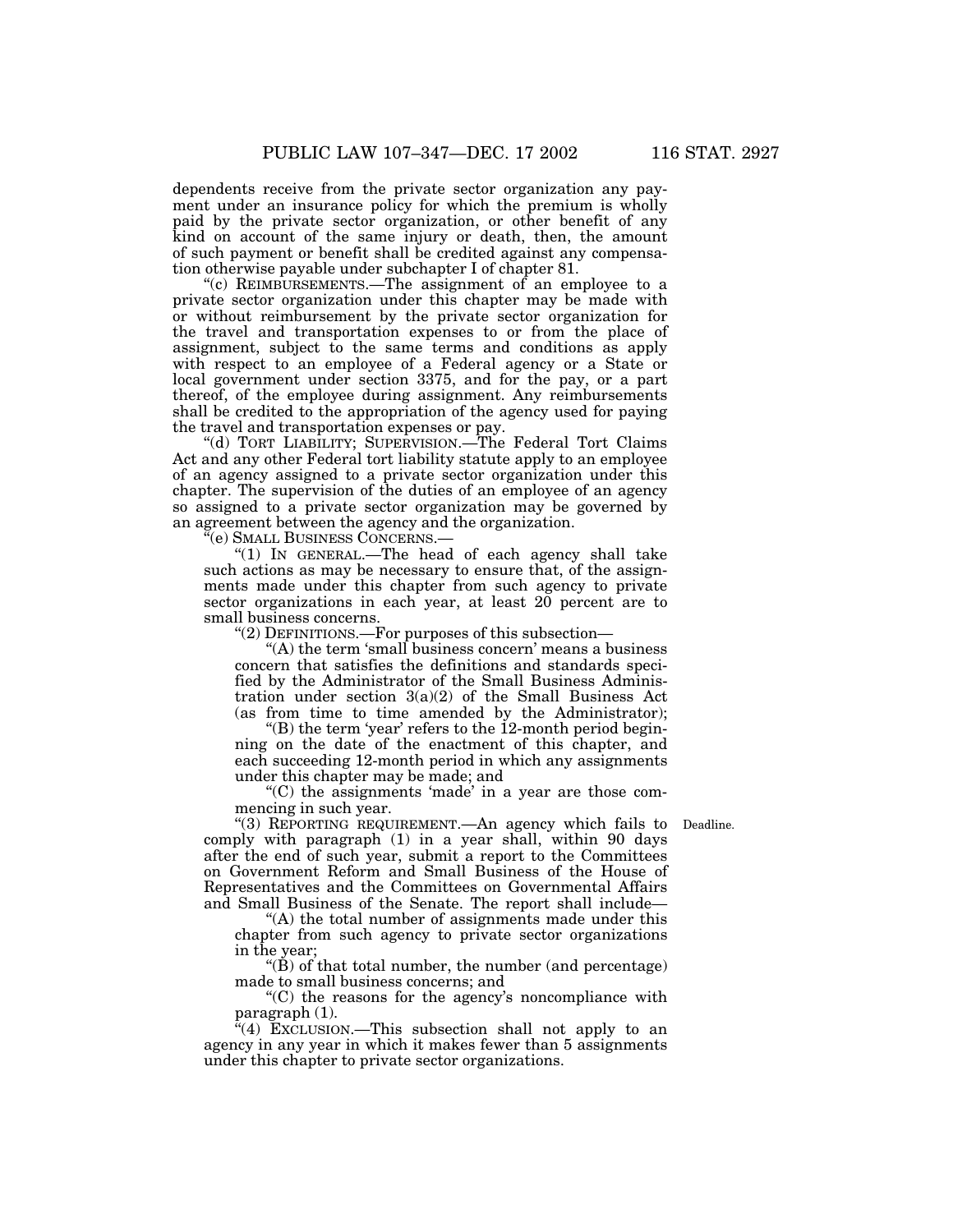# **''§ 3704. Assignment of employees from private sector organizations**

"(a) In GENERAL.—An employee of a private sector organization assigned to an agency under this chapter is deemed, during the period of the assignment, to be on detail to such agency.

''(b) TERMS AND CONDITIONS.—An employee of a private sector organization assigned to an agency under this chapter—

" $(1)$  may continue to receive pay and benefits from the private sector organization from which he is assigned;

" $(2)$  is deemed, notwithstanding subsection  $(a)$ , to be an employee of the agency for the purposes of—

"(A) chapter  $73$ ;

''(B) sections 201, 203, 205, 207, 208, 209, 603, 606, 607, 643, 654, 1905, and 1913 of title 18;

 $(C)$  sections 1343, 1344, and 1349(b) of title 31;

''(D) the Federal Tort Claims Act and any other Federal tort liability statute;

"(E) the Ethics in Government Act of 1978;

" $(F)$  section 1043 of the Internal Revenue Code of 1986; and

''(G) section 27 of the Office of Federal Procurement Policy Act;

"(3) may not have access to any trade secrets or to any other nonpublic information which is of commercial value to the private sector organization from which he is assigned; and

 $'(4)$  is subject to such regulations as the President may prescribe.

The supervision of an employee of a private sector organization assigned to an agency under this chapter may be governed by agreement between the agency and the private sector organization concerned. Such an assignment may be made with or without reimbursement by the agency for the pay, or a part thereof, of the employee during the period of assignment, or for any contribution of the private sector organization to employee benefit systems.

"(c) COORDINATION WITH CHAPTER 81.—An employee of a private sector organization assigned to an agency under this chapter who suffers disability or dies as a result of personal injury sustained while performing duties during the assignment shall be treated, for the purpose of subchapter I of chapter 81, as an employee as defined by section 8101 who had sustained the injury in the performance of duty, except that, if the employee or the employee's dependents receive from the private sector organization any payment under an insurance policy for which the premium is wholly paid by the private sector organization, or other benefit of any kind on account of the same injury or death, then, the amount of such payment or benefit shall be credited against any compensation otherwise payable under subchapter I of chapter 81.

''(d) PROHIBITION AGAINST CHARGING CERTAIN COSTS TO THE FEDERAL GOVERNMENT.—A private sector organization may not charge the Federal Government, as direct or indirect costs under a Federal contract, the costs of pay or benefits paid by the organization to an employee assigned to an agency under this chapter for the period of the assignment.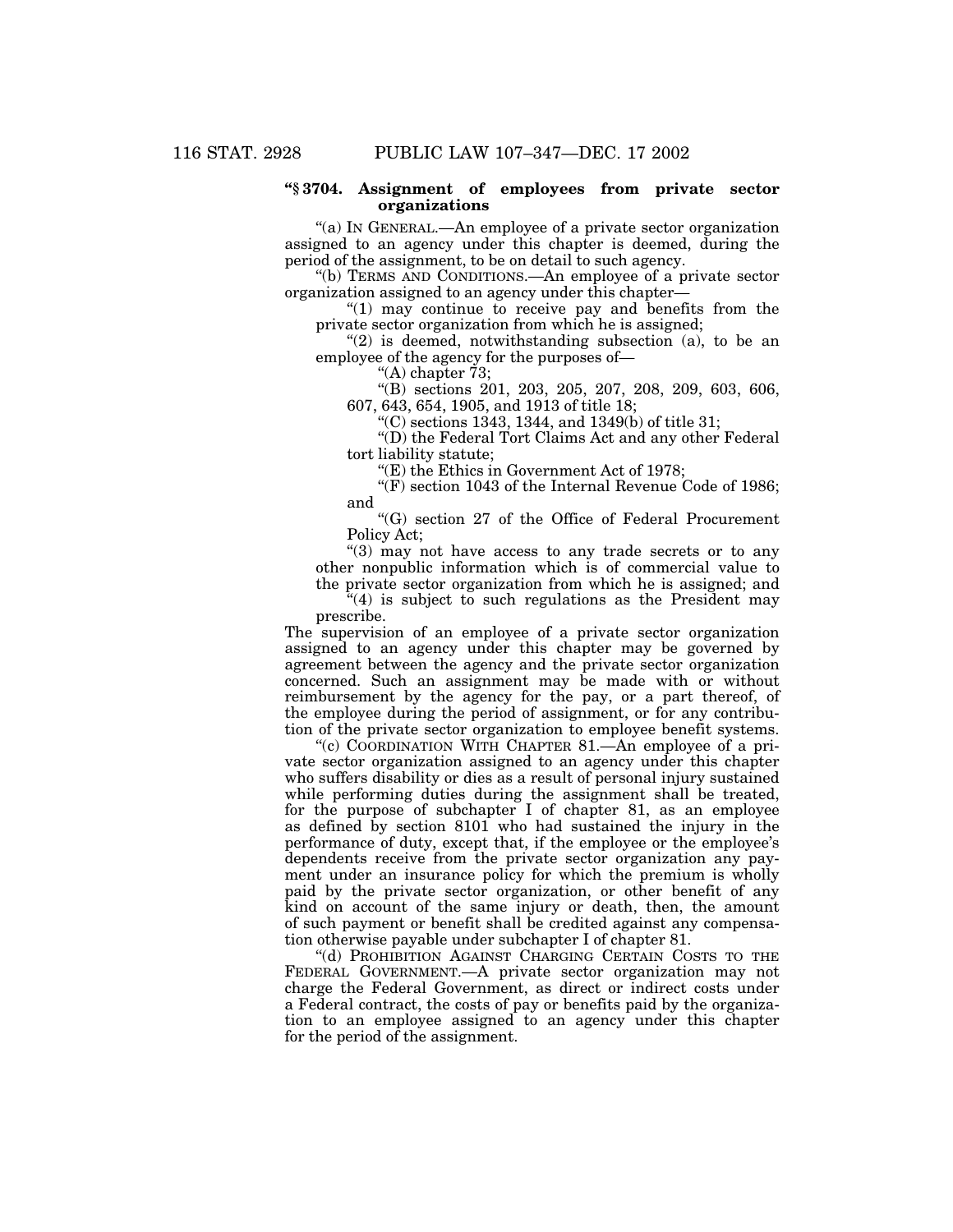''(a) IN GENERAL.—The Chief Technology Officer of the District of Columbia may arrange for the assignment of an employee of the Office of the Chief Technology Officer to a private sector organization, or an employee of a private sector organization to such Office, in the same manner as the head of an agency under this chapter.

"(b) TERMS AND CONDITIONS.—An assignment made pursuant to subsection (a) shall be subject to the same terms and conditions as an assignment made by the head of an agency under this chapter, except that in applying such terms and conditions to an assignment made pursuant to subsection (a), any reference in this chapter to a provision of law or regulation of the United States shall be deemed to be a reference to the applicable provision of law or regulation of the District of Columbia, including the applicable provisions of the District of Columbia Government Comprehensive Merit Personnel Act of 1978 (sec. 1–601.01 et seq., D.C. Official Code) and section 601 of the District of Columbia Campaign Finance Reform and Conflict of Interest Act (sec. 1– 1106.01, D.C. Official Code). ''(c) DEFINITION.—For purposes of this section, the term 'Office

of the Chief Technology Officer' means the office established in the executive branch of the government of the District of Columbia under the Office of the Chief Technology Officer Establishment Act of 1998 (sec. 1–1401 et seq., D.C. Official Code).

### **''§ 3706. Reporting requirement**

''(a) IN GENERAL.—The Office of Personnel Management shall, "(a) IN GENERAL.—The Office of Personnel Management shall, Deadline.<br>not later than April 30 and October 31 of each year, prepare and submit to the Committee on Government Reform of the House of Representatives and the Committee on Governmental Affairs of the Senate a semiannual report summarizing the operation of this chapter during the immediately preceding 6-month period ending on March 31 and September 30, respectively.

"(b) CONTENT.—Each report shall include, with respect to the 6-month period to which such report relates—

 $\epsilon$ <sup>(1)</sup> the total number of individuals assigned to, and the total number of individuals assigned from, each agency during such period;

 $\sqrt{\hat{c}}$ ) a brief description of each assignment included under paragraph (1), including—

''(A) the name of the assigned individual, as well as the private sector organization and the agency (including the specific bureau or other agency component) to or from which such individual was assigned;

''(B) the respective positions to and from which the individual was assigned, including the duties and responsibilities and the pay grade or level associated with each; and

''(C) the duration and objectives of the individual's assignment; and

''(3) such other information as the Office considers appropriate.

''(c) PUBLICATION.—A copy of each report submitted under subsection (a)—

 $''(1)$  shall be published in the Federal Register; and Federal Register,

publication.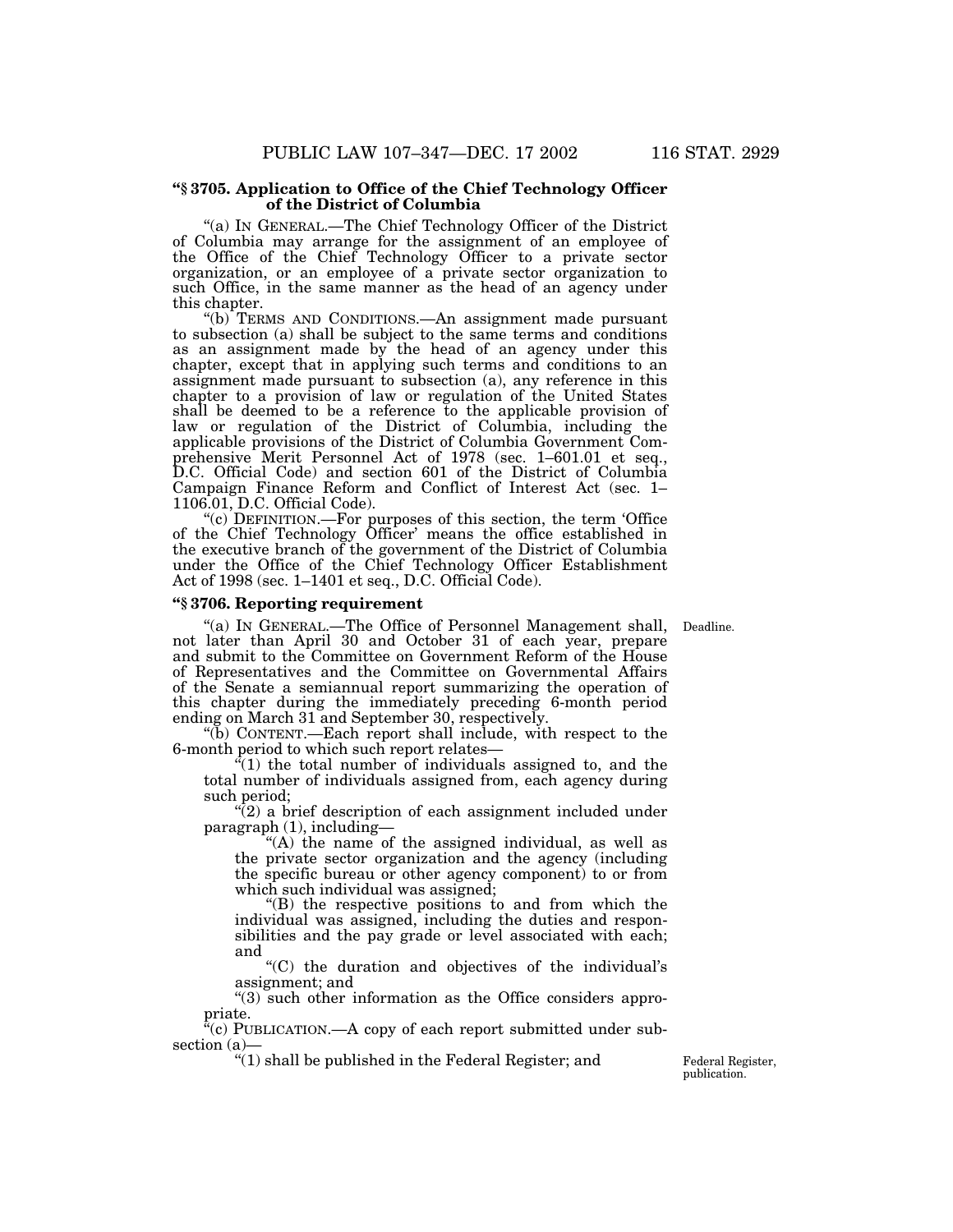''(2) shall be made publicly available on the Internet. ''(d) AGENCY COOPERATION.—On request of the Office, agencies shall furnish such information and reports as the Office may require in order to carry out this section.

### **''§ 3707. Regulations**

"The Director of the Office of Personnel Management shall prescribe regulations for the administration of this chapter.".

 $(2)$  REPORT.—Not later than 4 years after the date of the enactment of this Act, the General Accounting Office shall prepare and submit to the Committee on Government Reform of the House of Representatives and the Committee on Governmental Affairs of the Senate a report on the operation of chapter 37 of title 5, United States Code (as added by this subsection).

 $(A)$  an evaluation of the effectiveness of the program established by such chapter; and

(B) a recommendation as to whether such program should be continued (with or without modification) or allowed to lapse.

(3) CLERICAL AMENDMENT.—The analysis for part III of title 5, United States Code, is amended by inserting after the item relating to chapter 35 the following:

''37. Information Technology Exchange Program ................................................ 3701''.

(d) ETHICS PROVISIONS.— (1) ONE-YEAR RESTRICTION ON CERTAIN COMMUNICATIONS.— Section 207(c)(2)(A) of title 18, United States Code, is amended—

 $(A)$  by striking "or" at the end of clause (iii);

(B) by striking the period at the end of clause (iv) and inserting ''; or''; and

(C) by adding at the end the following:

"(v) assigned from a private sector organization to an agency under chapter 37 of title 5.".

(2) DISCLOSURE OF CONFIDENTIAL INFORMATION.—Section 1905 of title 18, United States Code, is amended by inserting "or being an employee of a private sector organization who is or was assigned to an agency under chapter 37 of title 5," after "(15 U.S.C. 1311–1314),".

(3) CONTRACT ADVICE.—Section 207 of title 18, United States Code, is amended by adding at the end the following:

''(l) CONTRACT ADVICE BY FORMER DETAILS.—Whoever, being an employee of a private sector organization assigned to an agency under chapter 37 of title 5, within one year after the end of that assignment, knowingly represents or aids, counsels, or assists in representing any other person (except the United States) in connection with any contract with that agency shall be punished as pro-

vided in section 216 of this title.''. (4) RESTRICTION ON DISCLOSURE OF PROCUREMENT INFORMA- TION.—Section 27 of the Office of Federal Procurement Policy Act (41 U.S.C. 423) is amended in subsection (a)(1) by adding at the end the following new sentence: ''In the case of an employee of a private sector organization assigned to an agency under chapter 37 of title 5, United States Code, in addition to the restriction in the preceding sentence, such employee shall not, other than as provided by law, knowingly disclose contractor bid or proposal information or source selection

Deadline.

Public information.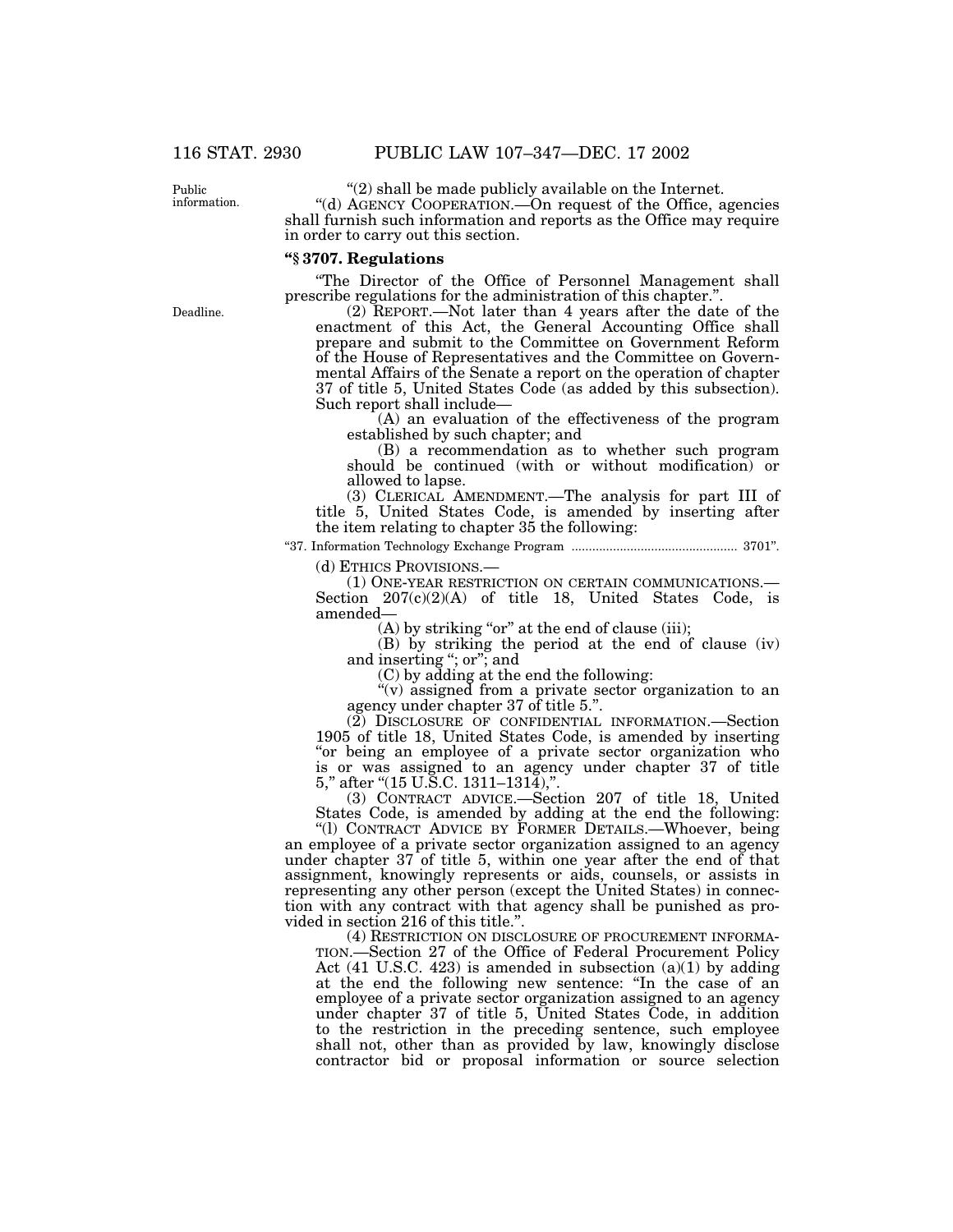information during the three-year period after the end of the

(e) REPORT ON EXISTING EXCHANGE PROGRAMS.—

(1) EXCHANGE PROGRAM DEFINED.—For purposes of this subsection, the term "exchange program" means an executive exchange program, the program under subchapter VI of chapter 33 of title 5, United States Code, and any other program

 $(A)$  the assignment of employees of the Federal Government to non-Federal employers;

(B) the assignment of employees of non-Federal employers to the Federal Government; or

(C) both.

(2) REPORTING REQUIREMENT.—Not later than 1 year after Deadline. the date of the enactment of this Act, the Office of Personnel Management shall prepare and submit to the Committee on Government Reform of the House of Representatives and the Committee on Governmental Affairs of the Senate a report identifying all existing exchange programs.

(3) SPECIFIC INFORMATION.—The report shall, for each such program, include—

(A) a brief description of the program, including its size, eligibility requirements, and terms or conditions for participation;

(B) specific citation to the law or other authority under which the program is established;

(C) the names of persons to contact for more information, and how they may be reached; and

(D) any other information which the Office considers appropriate.

(f) REPORT ON THE ESTABLISHMENT OF A GOVERNMENTWIDE INFORMATION TECHNOLOGY TRAINING PROGRAM.—

(1) IN GENERAL.—Not later January 1, 2003, the Office Deadline. of Personnel Management, in consultation with the Chief Information Officers Council and the Administrator of General Services, shall review and submit to the Committee on Government Reform of the House of Representatives and the Committee on Governmental Affairs of the Senate a written report on the following:

(A) The adequacy of any existing information technology training programs available to Federal employees on a Governmentwide basis.

(B)(i) If one or more such programs already exist, recommendations as to how they might be improved.

(ii) If no such program yet exists, recommendations as to how such a program might be designed and established.

(C) With respect to any recommendations under subparagraph (B), how the program under chapter 37 of title 5, United States Code, might be used to help carry them out.

(2) COST ESTIMATE.—The report shall, for any recommended program (or improvements) under paragraph (1)(B), include the estimated costs associated with the implementation and operation of such program as so established (or estimated difference in costs of any such program as so improved).

(g) TECHNICAL AND CONFORMING AMENDMENTS.—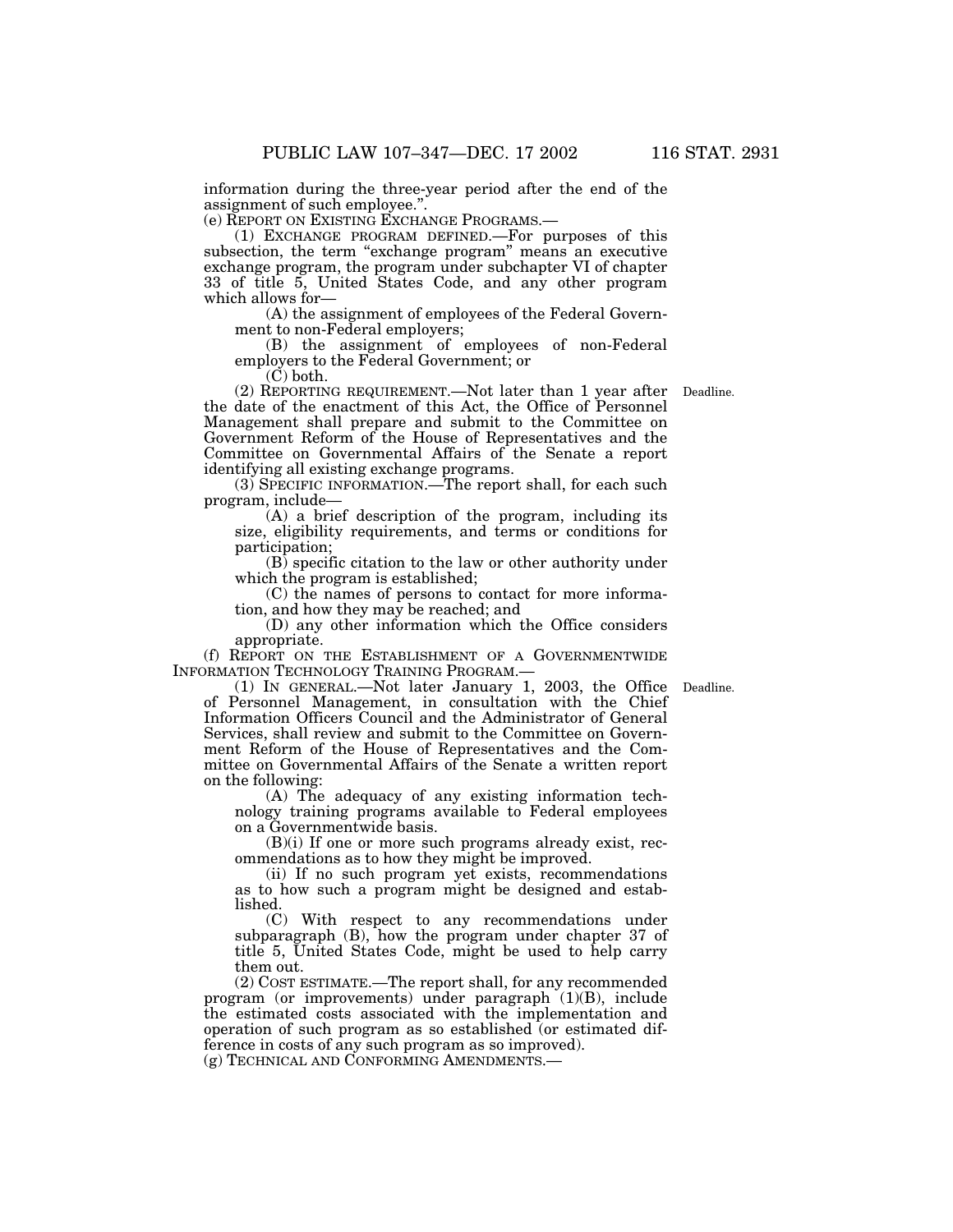(1) AMENDMENTS TO TITLE 5, UNITED STATES CODE.—Title

 $(A)$  in section 3111, by adding at the end the following: "(d) Notwithstanding section 1342 of title 31, the head of an agency may accept voluntary service for the United States under chapter 37 of this title and regulations of the Office of Personnel Management.'';

(B) in section 4108, by striking subsection (d); and (C) in section 7353(b), by adding at the end the fol-

lowing:

"(4) Nothing in this section precludes an employee of a private sector organization, while assigned to an agency under chapter 37, from continuing to receive pay and benefits from such organization in accordance with such chapter.''.

(2) AMENDMENT TO TITLE 18, UNITED STATES CODE.—Section 209 of title 18, United States Code, is amended by adding at the end the following:

" $(g)(1)$  This section does not prohibit an employee of a private sector organization, while assigned to an agency under chapter 37 of title 5, from continuing to receive pay and benefits from such organization in accordance with such chapter.<br>"(2) For purposes of this subsection, the term 'agency' means

an agency (as defined by section 3701 of title 5) and the Office of the Chief Technology Officer of the District of Columbia.".

(3) OTHER AMENDMENTS.—Section  $125(c)(1)$  of Public Law 100–238 (5 U.S.C. 8432 note) is amended—

> $(A)$  in subparagraph  $(B)$ , by striking "or" at the end; (B) in subparagraph (C), by striking ''and'' at the end

and inserting "or"; and

(C) by adding at the end the following:

''(D) an individual assigned from a Federal agency to a private sector organization under chapter 37 of title 5, United States Code; and''.

44 USC 3501 note.

### **SEC. 210. SHARE-IN-SAVINGS INITIATIVES.**

(a) DEFENSE CONTRACTS.—(1) Chapter 137 of title 10, United States Code, is amended by adding at the end the following new section:

# **''§ 2332. Share-in-savings contracts**

"(a) AUTHORITY TO ENTER INTO SHARE-IN-SAVINGS CON-TRACTS.—(1) The head of an agency may enter into a share-insavings contract for information technology (as defined in section 11101(6) of title 40) in which the Government awards a contract to improve mission-related or administrative processes or to accelerate the achievement of its mission and share with the contractor in savings achieved through contract performance.

"(2)(A) Except as provided in subparagraph (B), a share-insavings contract shall be awarded for a period of not more than five years.

''(B) A share-in-savings contract may be awarded for a period greater than five years, but not more than 10 years, if the head of the agency determines in writing prior to award of the contract that—

"(i) the level of risk to be assumed and the investment to be undertaken by the contractor is likely to inhibit the government from obtaining the needed information technology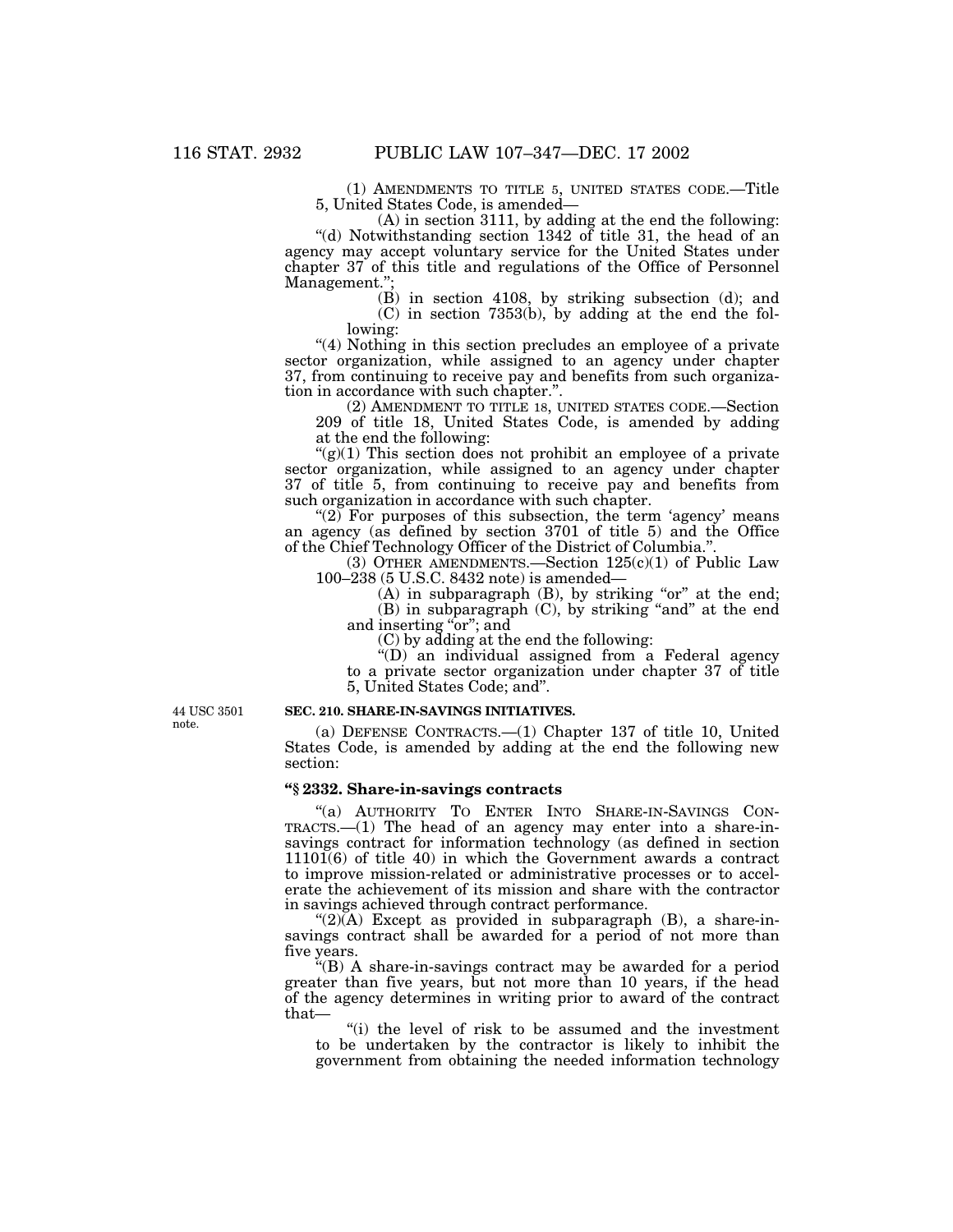competitively at a fair and reasonable price if the contract is limited in duration to a period of five years or less; and ''(ii) usage of the information technology to be acquired

is likely to continue for a period of time sufficient to generate reasonable benefit for the government.

''(3) Contracts awarded pursuant to the authority of this section shall, to the maximum extent practicable, be performance-based contracts that identify objective outcomes and contain performance standards that will be used to measure achievement and milestones that must be met before payment is made.

''(4) Contracts awarded pursuant to the authority of this section shall include a provision containing a quantifiable baseline that is to be the basis upon which a savings share ratio is established that governs the amount of payment a contractor is to receive under the contract. Before commencement of performance of such a contract, the senior procurement executive of the agency shall determine in writing that the terms of the provision are quantifiable and will likely yield value to the Government.

" $(5)(A)$  The head of the agency may retain savings realized through the use of a share-in-savings contract under this section that are in excess of the total amount of savings paid to the contractor under the contract, but may not retain any portion of such savings that is attributable to a decrease in the number of civilian employees of the Federal Government performing the function. Except as provided in subparagraph (B), savings shall be credited to the appropriation or fund against which charges were made to carry out the contract and shall be used for information technology.

''(B) Amounts retained by the agency under this subsection shall—

''(i) without further appropriation, remain available until expended; and

''(ii) be applied first to fund any contingent liabilities associated with share-in-savings procurements that are not fully funded.

''(b) CANCELLATION AND TERMINATION.—(1) If funds are not made available for the continuation of a share-in-savings contract entered into under this section in a subsequent fiscal year, the contract shall be canceled or terminated. The costs of cancellation or termination may be paid out of—

"(A) appropriations available for the performance of the contract;

''(B) appropriations available for acquisition of the information technology procured under the contract, and not otherwise obligated; or

''(C) funds subsequently appropriated for payments of costs of cancellation or termination, subject to the limitations in paragraph (3).

 $\Gamma(2)$  The amount payable in the event of cancellation or termination of a share-in-savings contract shall be negotiated with the contractor at the time the contract is entered into.

 $(3)(A)$  Subject to subparagraph  $(B)$ , the head of an agency may enter into share-in-savings contracts under this section in any given fiscal year even if funds are not made specifically available for the full costs of cancellation or termination of the contract if funds are available and sufficient to make payments with respect to the first fiscal year of the contract and the following conditions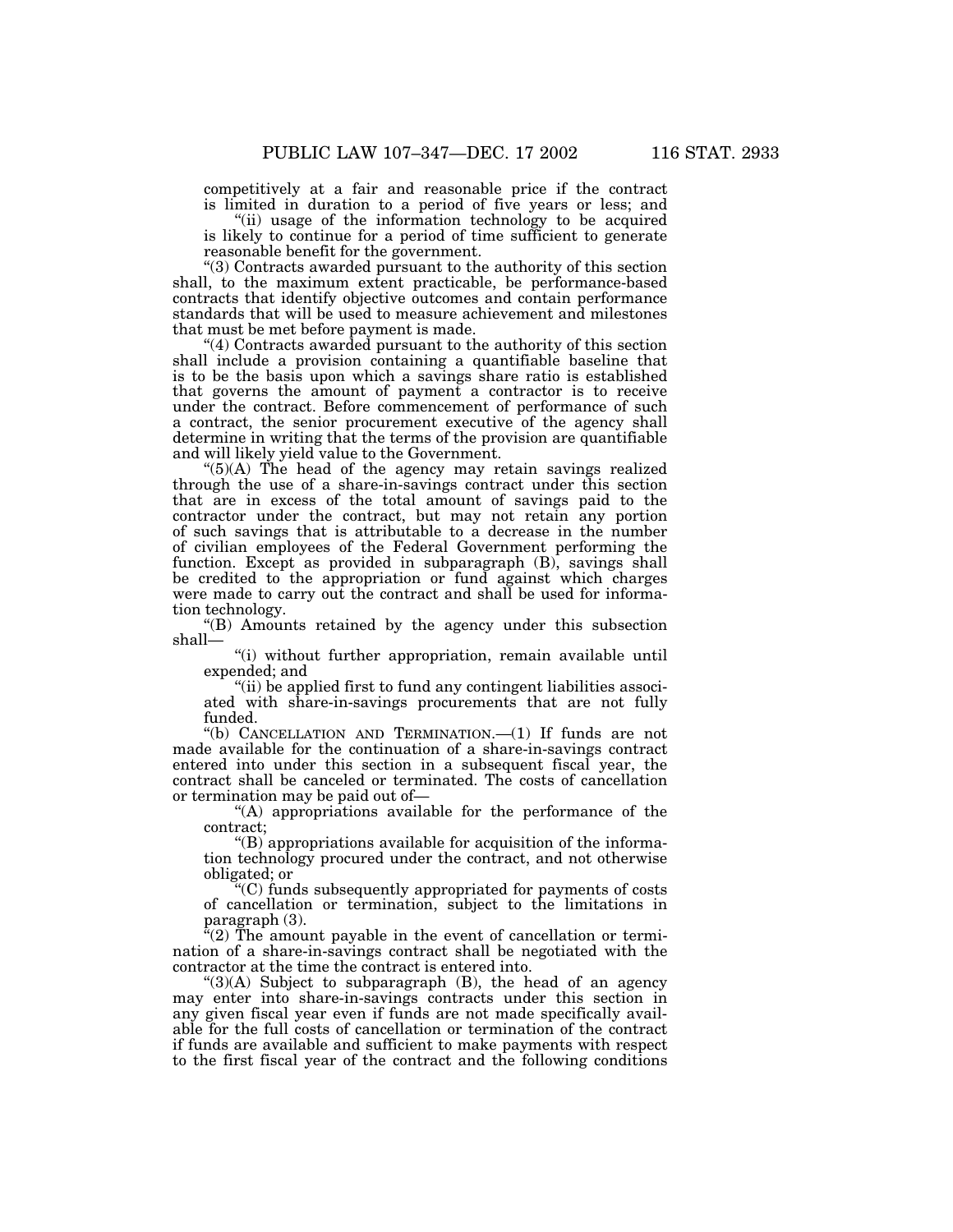are met regarding the funding of cancellation and termination

"(i) The amount of unfunded contingent liability for the contract does not exceed the lesser of—

''(I) 25 percent of the estimated costs of a cancellation or termination; or

''(II) \$5,000,000.

''(ii) Unfunded contingent liability in excess of \$1,000,000 has been approved by the Director of the Office of Management and Budget or the Director's designee.

"(B) The aggregate number of share-in-savings contracts that may be entered into under subparagraph (A) by all agencies to which this chapter applies in a fiscal year may not exceed 5 in each of fiscal years 2003, 2004, and 2005.<br>"(c) DEFINITIONS.—In this section:

"(1) The term 'contractor' means a private entity that enters into a contract with an agency.

"(2) The term 'savings' means—<br>"(A) monetary savings to an agency; or

''(B) savings in time or other benefits realized by the agency, including enhanced revenues (other than enhanced revenues from the collection of fees, taxes, debts, claims, or other amounts owed the Federal Government).

 $\lq$ '(3) The term 'share-in-savings contract' means a contract under which—

"(A) a contractor provides solutions for—<br>"(i) improving the agency's mission-related or administrative processes; or

"(ii) accelerating the achievement of agency missions; and

''(B) the head of the agency pays the contractor an amount equal to a portion of the savings derived by the agency from—

''(i) any improvements in mission-related or administrative processes that result from implementation of the solution; or

"(ii) acceleration of achievement of agency missions.

''(d) TERMINATION.—No share-in-savings contracts may be entered into under this section after September 30, 2005."

(2) The table of sections at the beginning of such chapter is amended by adding at the end of the following new item:

''2332. Share-in-savings contracts.''.

(b) OTHER CONTRACTS.—Title III of the Federal Property and Administrative Services Act of 1949 is amended by adding at the end the following:

### **''SEC. 317. SHARE-IN-SAVINGS CONTRACTS.**

"(a) AUTHORITY TO ENTER INTO SHARE-IN-SAVINGS CON-TRACTS.—(1) The head of an executive agency may enter into a share-in-savings contract for information technology (as defined in section  $11101(6)$  of title 40, United States Code) in which the Government awards a contract to improve mission-related or administrative processes or to accelerate the achievement of its mission and share with the contractor in savings achieved through contract performance.

41 USC 266a.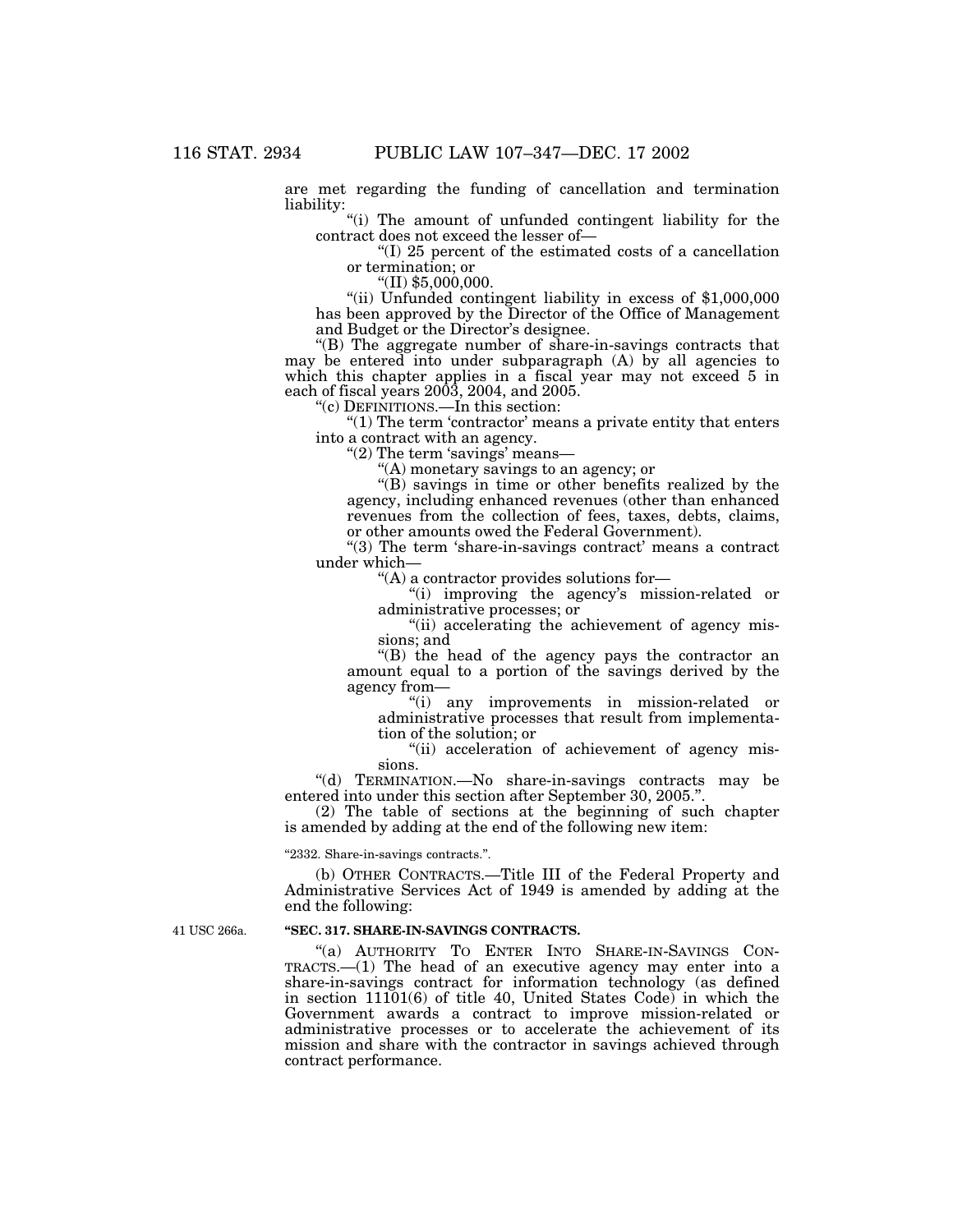" $(2)(A)$  Except as provided in subparagraph  $(B)$ , a share-insavings contract shall be awarded for a period of not more than five years.

''(B) A share-in-savings contract may be awarded for a period greater than five years, but not more than 10 years, if the head of the agency determines in writing prior to award of the contract that—

"(i) the level of risk to be assumed and the investment to be undertaken by the contractor is likely to inhibit the government from obtaining the needed information technology competitively at a fair and reasonable price if the contract is limited in duration to a period of five years or less; and

"(ii) usage of the information technology to be acquired is likely to continue for a period of time sufficient to generate reasonable benefit for the government.

''(3) Contracts awarded pursuant to the authority of this section shall, to the maximum extent practicable, be performance-based contracts that identify objective outcomes and contain performance standards that will be used to measure achievement and milestones that must be met before payment is made.

''(4) Contracts awarded pursuant to the authority of this section shall include a provision containing a quantifiable baseline that is to be the basis upon which a savings share ratio is established that governs the amount of payment a contractor is to receive under the contract. Before commencement of performance of such a contract, the senior procurement executive of the agency shall determine in writing that the terms of the provision are quantifiable and will likely yield value to the Government.

" $(5)(A)$  The head of the agency may retain savings realized through the use of a share-in-savings contract under this section that are in excess of the total amount of savings paid to the contractor under the contract, but may not retain any portion of such savings that is attributable to a decrease in the number of civilian employees of the Federal Government performing the function. Except as provided in subparagraph (B), savings shall be credited to the appropriation or fund against which charges were made to carry out the contract and shall be used for information technology.

''(B) Amounts retained by the agency under this subsection shall—

''(i) without further appropriation, remain available until expended; and

''(ii) be applied first to fund any contingent liabilities associated with share-in-savings procurements that are not fully funded.

''(b) CANCELLATION AND TERMINATION.—(1) If funds are not made available for the continuation of a share-in-savings contract entered into under this section in a subsequent fiscal year, the contract shall be canceled or terminated. The costs of cancellation or termination may be paid out of—

''(A) appropriations available for the performance of the contract;

''(B) appropriations available for acquisition of the information technology procured under the contract, and not otherwise obligated; or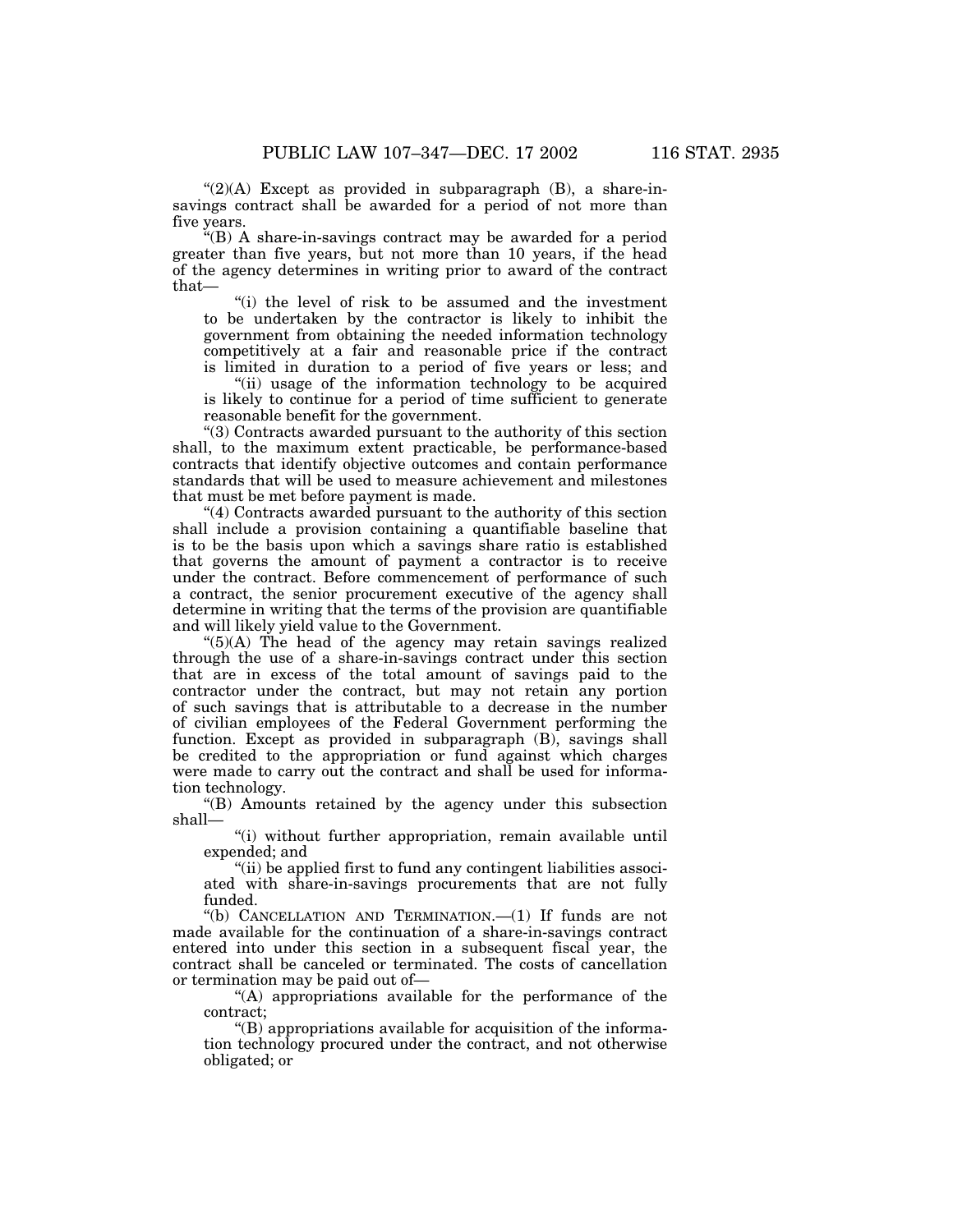''(C) funds subsequently appropriated for payments of costs of cancellation or termination, subject to the limitations in paragraph (3).

 $^{x}(2)$  The amount payable in the event of cancellation or termination of a share-in-savings contract shall be negotiated with the contractor at the time the contract is entered into.

" $(3)(A)$  Subject to subparagraph  $(B)$ , the head of an executive agency may enter into share-in-savings contracts under this section in any given fiscal year even if funds are not made specifically available for the full costs of cancellation or termination of the contract if funds are available and sufficient to make payments with respect to the first fiscal year of the contract and the following conditions are met regarding the funding of cancellation and termination liability:

''(i) The amount of unfunded contingent liability for the contract does not exceed the lesser of—

''(I) 25 percent of the estimated costs of a cancellation or termination; or

 $"({\rm II})\ $5,000,000.$ 

''(ii) Unfunded contingent liability in excess of \$1,000,000 has been approved by the Director of the Office of Management and Budget or the Director's designee.

''(B) The aggregate number of share-in-savings contracts that may be entered into under subparagraph (A) by all executive agencies to which this chapter applies in a fiscal year may not exceed 5 in each of fiscal years 2003, 2004, and 2005.

''(c) DEFINITIONS.—In this section:

" $(1)$  The term 'contractor' means a private entity that enters into a contract with an agency.

''(2) The term 'savings' means—

''(A) monetary savings to an agency; or

"(B) savings in time or other benefits realized by the agency, including enhanced revenues (other than enhanced revenues from the collection of fees, taxes, debts, claims, or other amounts owed the Federal Government).

"(3) The term 'share-in-savings contract' means a contract under which—

''(A) a contractor provides solutions for—

''(i) improving the agency's mission-related or administrative processes; or

"(ii) accelerating the achievement of agency missions; and

''(B) the head of the agency pays the contractor an amount equal to a portion of the savings derived by the agency from—

''(i) any improvements in mission-related or administrative processes that result from implementation of the solution; or

"(ii) acceleration of achievement of agency missions.

''(d) TERMINATION.—No share-in-savings contracts may be entered into under this section after September 30, 2005."

(c) DEVELOPMENT OF INCENTIVES.—The Director of the Office of Management and Budget shall, in consultation with the Committee on Governmental Affairs of the Senate, the Committee on Government Reform of the House of Representatives, and executive agencies, develop techniques to permit an executive agency to retain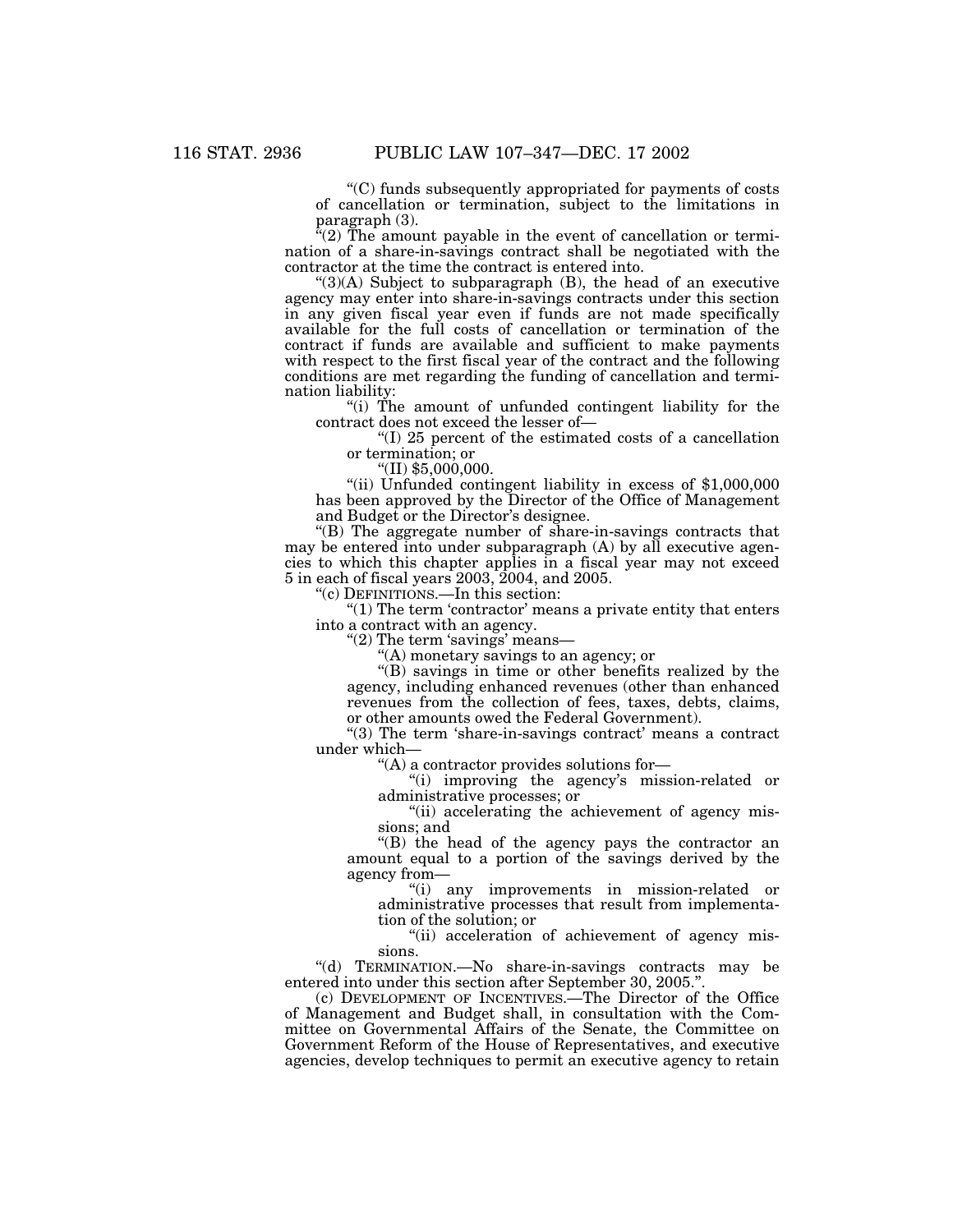a portion of the savings (after payment of the contractor's share of the savings) derived from share-in-savings contracts as funds are appropriated to the agency in future fiscal years.

(d) REGULATIONS.—Not later than 270 days after the date of Deadline. the enactment of this Act, the Federal Acquisition Regulation shall be revised to implement the provisions enacted by this section. Such revisions shall—

(1) provide for the use of competitive procedures in the selection and award of share-in-savings contracts to—

(A) ensure the contractor's share of savings reflects the risk involved and market conditions; and

(B) otherwise yield greatest value to the government; and

(2) allow appropriate regulatory flexibility to facilitate the use of share-in-savings contracts by executive agencies, including the use of innovative provisions for technology refreshment and nonstandard Federal Acquisition Regulation contract clauses.

(e) ADDITIONAL GUIDANCE.—The Administrator of General Services shall—

(1) identify potential opportunities for the use of sharein-savings contracts; and

(2) in consultation with the Director of the Office of Management and Budget, provide guidance to executive agencies for determining mutually beneficial savings share ratios and baselines from which savings may be measured.

(f) OMB REPORT TO CONGRESS.—In consultation with executive Deadline. agencies, the Director of the Office of Management and Budget shall, not later than 2 years after the date of the enactment of this Act, submit to Congress a report containing—

(1) a description of the number of share-in-savings contracts entered into by each executive agency under by this section and the amendments made by this section, and, for each contract identified—

(A) the information technology acquired;

(B) the total amount of payments made to the contractor; and

(C) the total amount of savings or other measurable benefits realized;

(2) a description of the ability of agencies to determine the baseline costs of a project against which savings can be measured; and

(3) any recommendations, as the Director deems appropriate, regarding additional changes in law that may be necessary to ensure effective use of share-in-savings contracts by executive agencies.

Deadline.

(g) GAO REPORT TO CONGRESS.—The Comptroller General shall, not later than 6 months after the report required under subsection (f) is submitted to Congress, conduct a review of that report and submit to Congress a report containing—

(1) the results of the review;

(2) an independent assessment by the Comptroller General of the effectiveness of the use of share-in-savings contracts in improving the mission-related and administrative processes of the executive agencies and the achievement of agency missions; and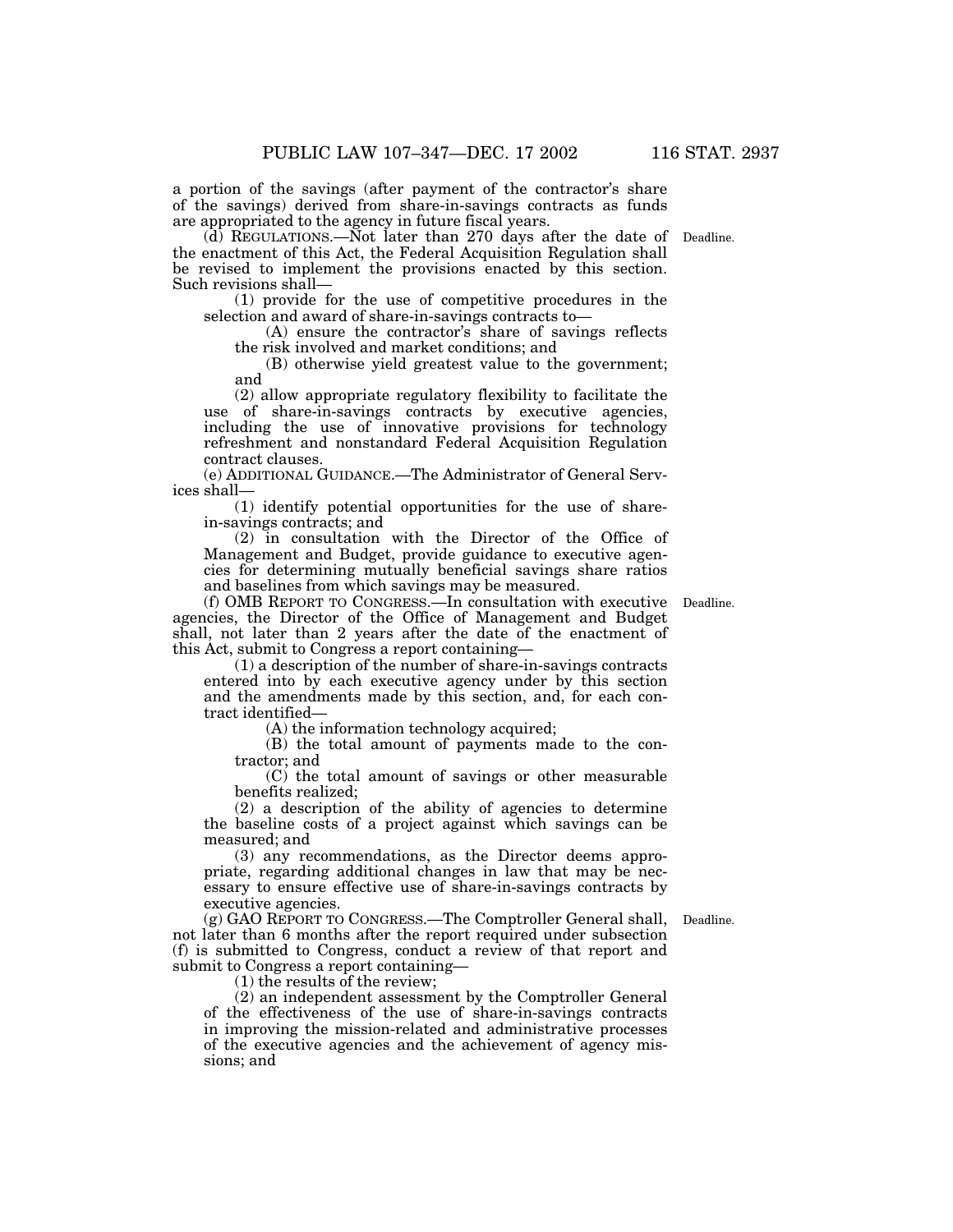(3) a recommendation on whether the authority to enter into share-in-savings contracts should be continued.

(h) REPEAL OF SHARE-IN-SAVINGS PILOT PROGRAM.—

(1) REPEAL.—Section 11521 of title 40, United States Code, is repealed.<br>(2)  $C_1$ 

(2) CONFORMING AMENDMENTS TO PILOT PROGRAM

 $(A)$  Section 11501 of title 40, United States Code, is amended—

(i) in the section heading, by striking ''**PROGRAMS**'' and inserting ''**PROGRAM**'';

(ii) in subsection  $(a)(1)$ , by striking "conduct pilot programs'' and inserting ''conduct a pilot program pursuant to the requirements of section 11521 of this title'';

(iii) in subsection  $(a)(2)$ , by striking "each pilot program'' and inserting ''the pilot program'';

(iv) in subsection (b), by striking ''LIMITATIONS.— '' and all that follows through ''\$750,000,000.'' and inserting the following: ''LIMITATION ON AMOUNT.—The total amount obligated for contracts entered into under the pilot program conducted under this chapter may not exceed \$375,000,000.''; and

(v) in subsection  $(c)(1)$ , by striking "a pilot" and inserting "the pilot".

(B) The following provisions of chapter 115 of such title are each amended by striking ''a pilot'' each place it appears and inserting ''the pilot'':

 $(i)$  Section 11502 $(a)$ .

(ii) Section 11502(b).

 $(iii)$  Section 11503 $(a)$ .

(iv) Section 11504.

(C) Section 11505 of such chapter is amended by striking "programs" and inserting "program".<br>(3) ADDITIONAL CONFORMING AMENDMENTS.

(A) Section 11522 of title 40, United States Code, is redesignated as section 11521.

(B) The chapter heading for chapter 115 of such title is amended by striking ''**PROGRAMS**'' and inserting ''**PROGRAM**''.

(C) The subchapter heading for subchapter I and for subchapter II of such chapter are each amended by striking ''PROGRAMS'' and inserting ''PROGRAM''.

(D) The item relating to subchapter I in the table of sections at the beginning of such chapter is amended to read as follows:

#### ''SUBCHAPTER I—CONDUCT OF PILOT PROGRAM''.

(E) The item relating to subchapter II in the table of sections at the beginning of such chapter is amended to read as follows:

#### ''SUBCHAPTER II—SPECIFIC PILOT PROGRAM''.

(F) The item relating to section 11501 in the table of sections at the beginning of such is amended by striking ''programs'' and inserting ''program''.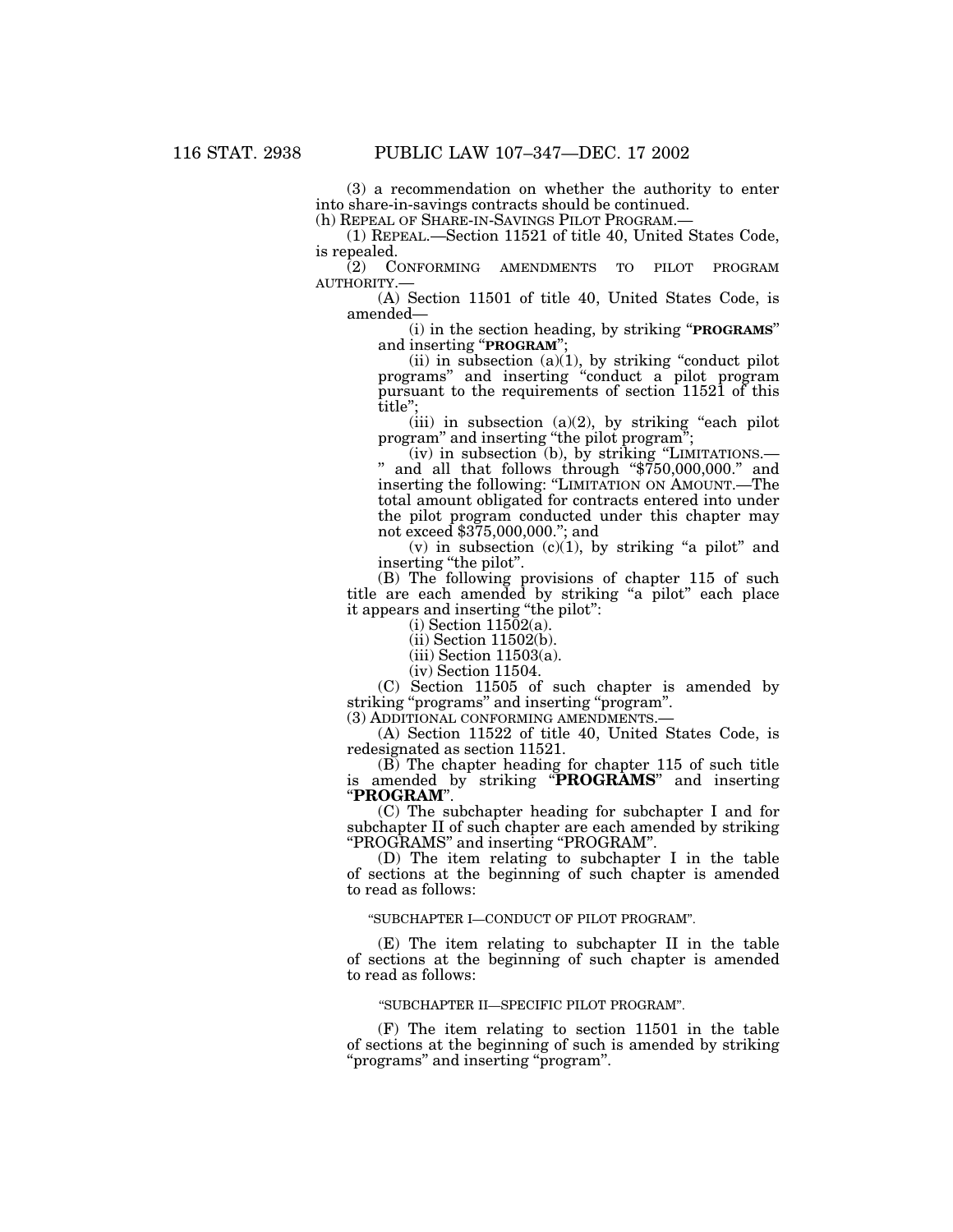(G) The table of sections at the beginning of such chapter is amended by striking the item relating to section 11521 and redesignating the item relating to section 11522 as section 11521.

(H) The item relating to chapter 115 in the table of chapters for subtitle III of title 40, United States Code, is amended to read as follows:

''115. INFORMATION TECHNOLOGY ACQUISITION PILOT PROGRAM ....11501''.

(i) DEFINITIONS.—In this section, the terms "contractor", "savings", and "share-in-savings contract" have the meanings given those terms in section 317 of the Federal Property and Administrative Services Act of 1949 (as added by subsection (b)).

## **SEC. 211. AUTHORIZATION FOR ACQUISITION OF INFORMATION TECH-NOLOGY BY STATE AND LOCAL GOVERNMENTS THROUGH FEDERAL SUPPLY SCHEDULES.**

44 USC 3501 note.

(a) AUTHORITY TO USE CERTAIN SUPPLY SCHEDULES.—Section 502 of title 40, United States Code, is amended by adding at

"(c) USE OF CERTAIN SUPPLY SCHEDULES.—<br>"(1) IN GENERAL.—The Administrator may provide for the use by State or local governments of Federal supply schedules of the General Services Administration for automated data processing equipment (including firmware), software, supplies, support equipment, and services (as contained in Federal supply classification code group 70).

"(2) VOLUNTARY USE.—In any case of the use by a State or local government of a Federal supply schedule pursuant to paragraph (1), participation by a firm that sells to the Federal Government through the supply schedule shall be voluntary with respect to a sale to the State or local government through such supply schedule.

"(3) DEFINITIONS.—In this subsection: " $(A)$  The term 'State or local government' includes any State, local, regional, or tribal government, or any instrumentality thereof (including any local educational agency or institution of higher education).

"(B) The term 'tribal government' means—

"(i) the governing body of any Indian tribe, band, nation, or other organized group or community located in the continental United States (excluding the State of Alaska) that is recognized as eligible for the special programs and services provided by the United States to Indians because of their status as Indians, and

''(ii) any Alaska Native regional or village corporation established pursuant to the Alaska Native Claims Settlement Act (43 U.S.C. 1601 et seq.).

"(C) The term 'local educational agency' has the meaning given that term in section 8013 of the Elementary and Secondary Education Act of 1965 (20 U.S.C. 7713).

''(D) The term 'institution of higher education' has the meaning given that term in section 101(a) of the Higher Education Act of 1965 (20 U.S.C. 1001(a)).''.

(b) PROCEDURES.—Not later than 30 days after the date of Deadline. the enactment of this Act, the Administrator of General Services shall establish procedures to implement section 501(c) of title 40, United States Code (as added by subsection (a)).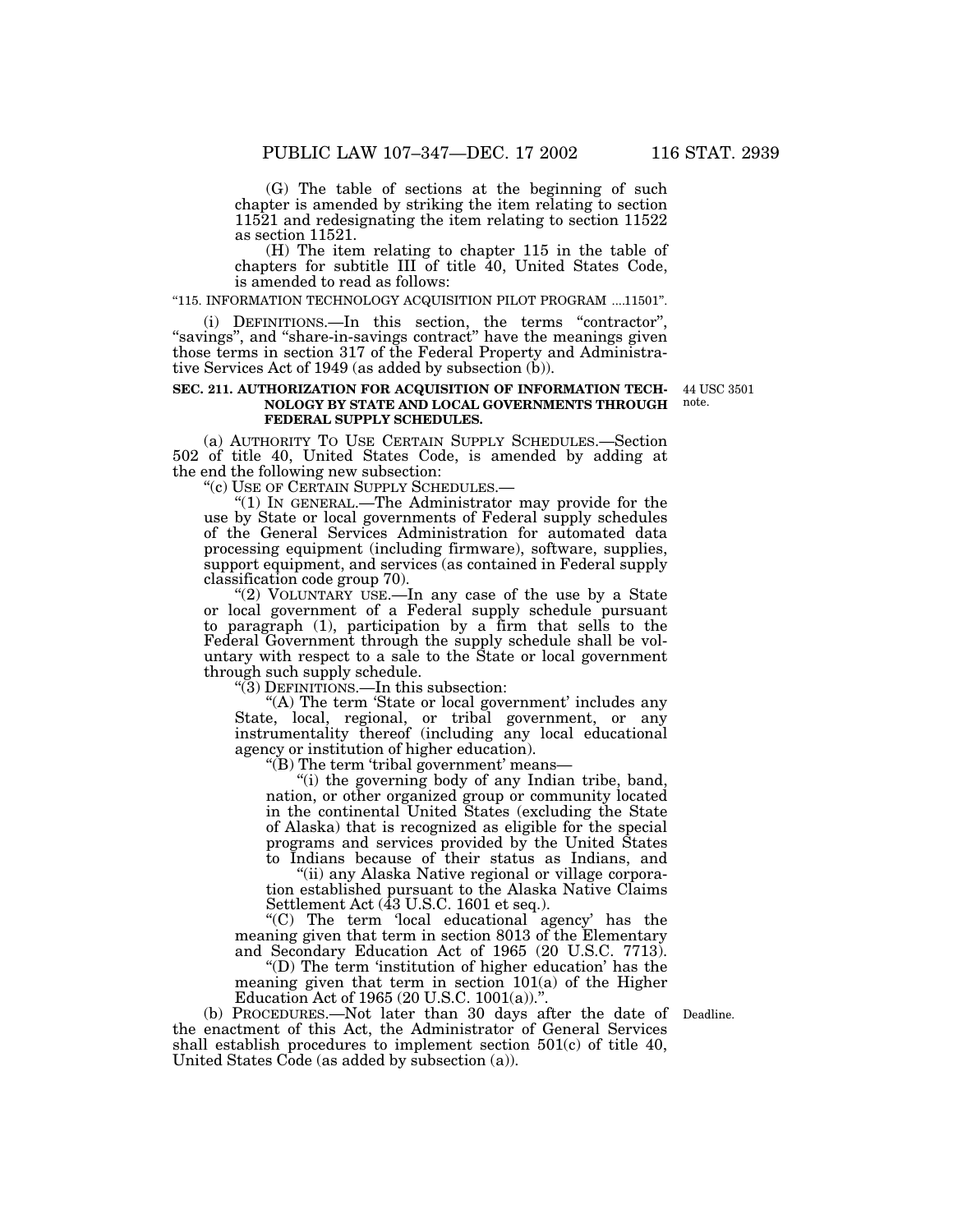Deadline.

(c) REPORT.—Not later than December 31, 2004, the Administrator shall submit to the Committee on Government Reform of the House of Representatives and the Committee on Governmental Affairs of the Senate a report on the implementation and effects of the amendment made by subsection (a).

44 USC 3501 note.

## **SEC. 212. INTEGRATED REPORTING STUDY AND PILOT PROJECTS.**

(a) PURPOSES.—The purposes of this section are to— (1) enhance the interoperability of Federal information systems;

(2) assist the public, including the regulated community, in electronically submitting information to agencies under Federal requirements, by reducing the burden of duplicate collection and ensuring the accuracy of submitted information; and

(3) enable any person to integrate and obtain similar information held by 1 or more agencies under 1 or more Federal requirements without violating the privacy rights of an individual.

(b) DEFINITIONS.—In this section, the term—

(1) ''agency'' means an Executive agency as defined under section 105 of title 5, United States Code; and

(2) ''person'' means any individual, trust, firm, joint stock company, corporation (including a government corporation), partnership, association, State, municipality, commission, political subdivision of a State, interstate body, or agency or component of the Federal Government.

(c) REPORT.—

(1) IN GENERAL.—Not later than 3 years after the date of enactment of this Act, the Director shall oversee a study, in consultation with agencies, the regulated community, public interest organizations, and the public, and submit a report to the Committee on Governmental Affairs of the Senate and the Committee on Government Reform of the House of Representatives on progress toward integrating Federal information systems across agencies.

(2) CONTENTS.—The report under this section shall—

(A) address the integration of data elements used in the electronic collection of information within databases established under Federal statute without reducing the quality, accessibility, scope, or utility of the information contained in each database;

(B) address the feasibility of developing, or enabling the development of, software, including Internet-based tools, for use by reporting persons in assembling, documenting, and validating the accuracy of information electronically submitted to agencies under nonvoluntary, statutory, and regulatory requirements;

 $(C)$  address the feasibility of developing a distributed information system involving, on a voluntary basis, at least 2 agencies, that—

(i) provides consistent, dependable, and timely public access to the information holdings of 1 or more agencies, or some portion of such holdings, without requiring public users to know which agency holds the information; and

(ii) allows the integration of public information held by the participating agencies;

Deadline.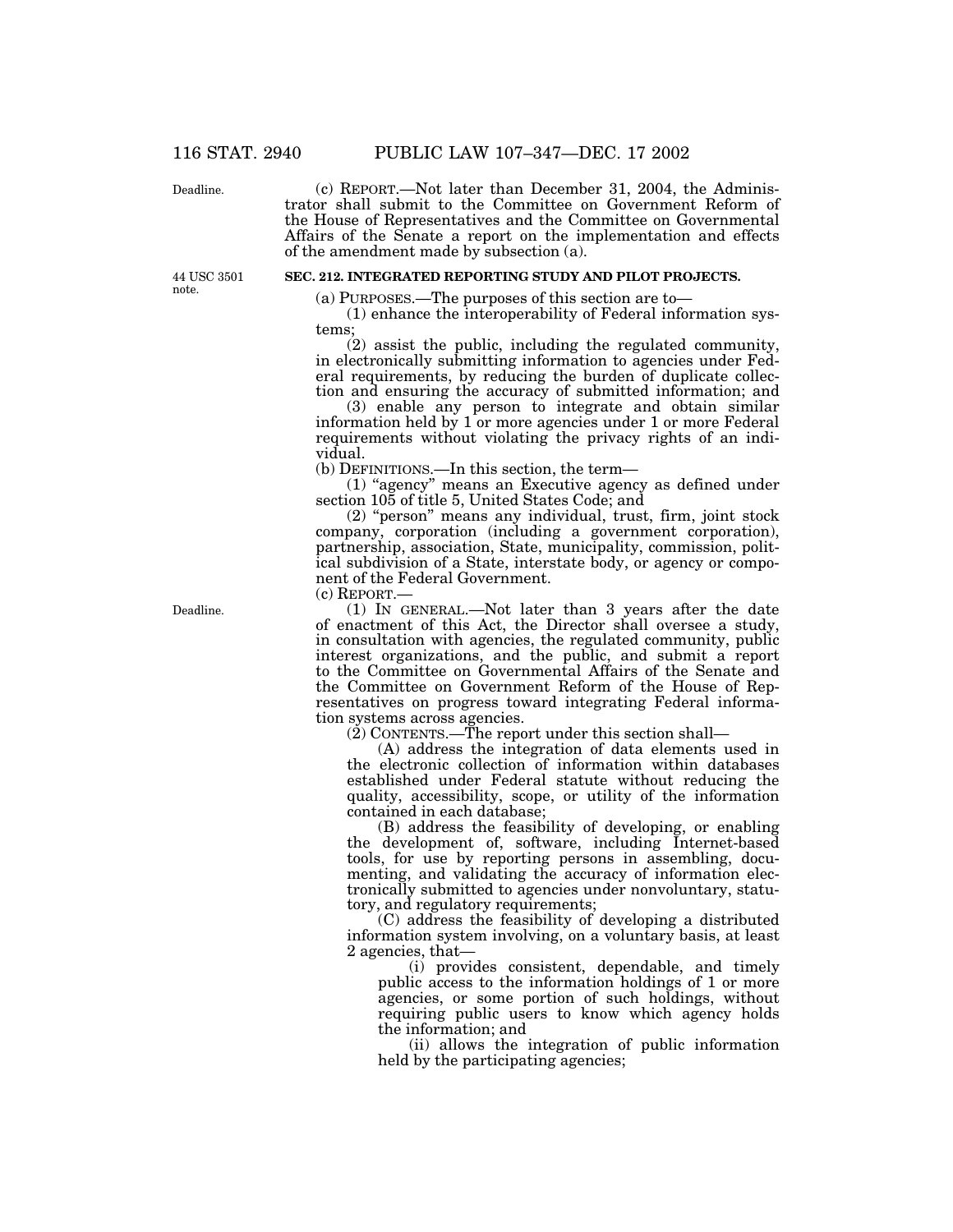(D) address the feasibility of incorporating other elements related to the purposes of this section at the discretion of the Director; and

(E) make any recommendations that the Director deems appropriate on the use of integrated reporting and information systems, to reduce the burden on reporting and strengthen public access to databases within and across agencies.

(d) PILOT PROJECTS TO ENCOURAGE INTEGRATED COLLECTION AND MANAGEMENT OF DATA AND INTEROPERABILITY OF FEDERAL INFORMATION SYSTEMS.—

 $(1)$  In GENERAL.—In order to provide input to the study under subsection (c), the Director shall designate, in consultation with agencies, a series of no more than 5 pilot projects that integrate data elements. The Director shall consult with agencies, the regulated community, public interest organizations, and the public on the implementation of the pilot projects.

(2) GOALS OF PILOT PROJECTS.—

(A) IN GENERAL.—Each goal described under subparagraph (B) shall be addressed by at least 1 pilot project each.

(B) GOALS.—The goals under this paragraph are to— (i) reduce information collection burdens by eliminating duplicative data elements within 2 or more reporting requirements;

(ii) create interoperability between or among public databases managed by 2 or more agencies using technologies and techniques that facilitate public access; and

(iii) develop, or enable the development of, software to reduce errors in electronically submitted information.

(3) INPUT.—Each pilot project shall seek input from users on the utility of the pilot project and areas for improvement. To the extent practicable, the Director shall consult with relevant agencies and State, tribal, and local governments in carrying out the report and pilot projects under this section. (e) PROTECTIONS.—The activities authorized under this section shall afford protections for—

(1) confidential business information consistent with section 552(b)(4) of title 5, United States Code, and other relevant law;

(2) personal privacy information under sections 552(b) (6) and (7)(C) and 552a of title 5, United States Code, and other relevant law;

(3) other information consistent with section  $552(b)(3)$  of title 5, United States Code, and other relevant law; and

(4) confidential statistical information collected under a confidentiality pledge, solely for statistical purposes, consistent with the Office of Management and Budget's Federal Statistical Confidentiality Order, and other relevant law.

#### **SEC. 213. COMMUNITY TECHNOLOGY CENTERS.**

(a) PURPOSES.—The purposes of this section are to—

(1) study and enhance the effectiveness of community technology centers, public libraries, and other institutions that provide computer and Internet access to the public; and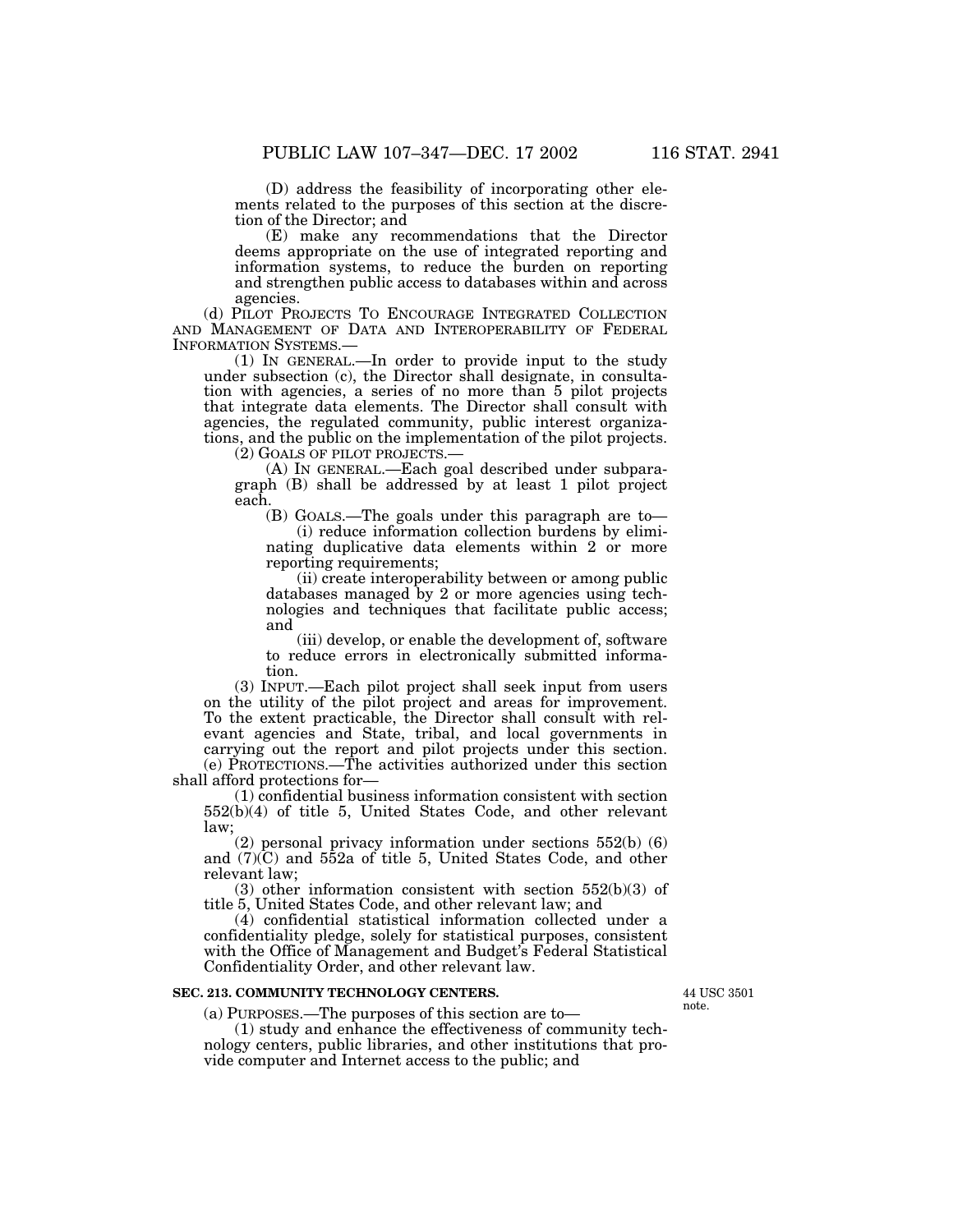(2) promote awareness of the availability of on-line government information and services, to users of community technology centers, public libraries, and other public facilities that provide access to computer technology and Internet access to the public.

Deadline.

(b) STUDY AND REPORT.—Not later than 2 years after the effective date of this title, the Administrator shall—

(1) ensure that a study is conducted to evaluate the best practices of community technology centers that have received Federal funds; and

(2) submit a report on the study to—

(A) the Committee on Governmental Affairs of the Senate;

(B) the Committee on Health, Education, Labor, and Pensions of the Senate;

(C) the Committee on Government Reform of the House of Representatives; and

(D) the Committee on Education and the Workforce of the House of Representatives.

(c) CONTENTS.—The report under subsection (b) may consider— (1) an evaluation of the best practices being used by successful community technology centers;

(2) a strategy for—

(A) continuing the evaluation of best practices used by community technology centers; and

(B) establishing a network to share information and resources as community technology centers evolve;

(3) the identification of methods to expand the use of best practices to assist community technology centers, public libraries, and other institutions that provide computer and Internet access to the public;

(4) a database of all community technology centers that have received Federal funds, including—

(A) each center's name, location, services provided, director, other points of contact, number of individuals served; and

(B) other relevant information;

(5) an analysis of whether community technology centers have been deployed effectively in urban and rural areas throughout the Nation; and

(6) recommendations of how to—

(A) enhance the development of community technology centers; and

(B) establish a network to share information and resources.

(d) COOPERATION.—All agencies that fund community technology centers shall provide to the Administrator any information and assistance necessary for the completion of the study and the report under this section.

(e) ASSISTANCE.—

(1) IN GENERAL.—The Administrator, in consultation with the Secretary of Education, shall work with other relevant Federal agencies, and other interested persons in the private and nonprofit sectors to—

(A) assist in the implementation of recommendations; and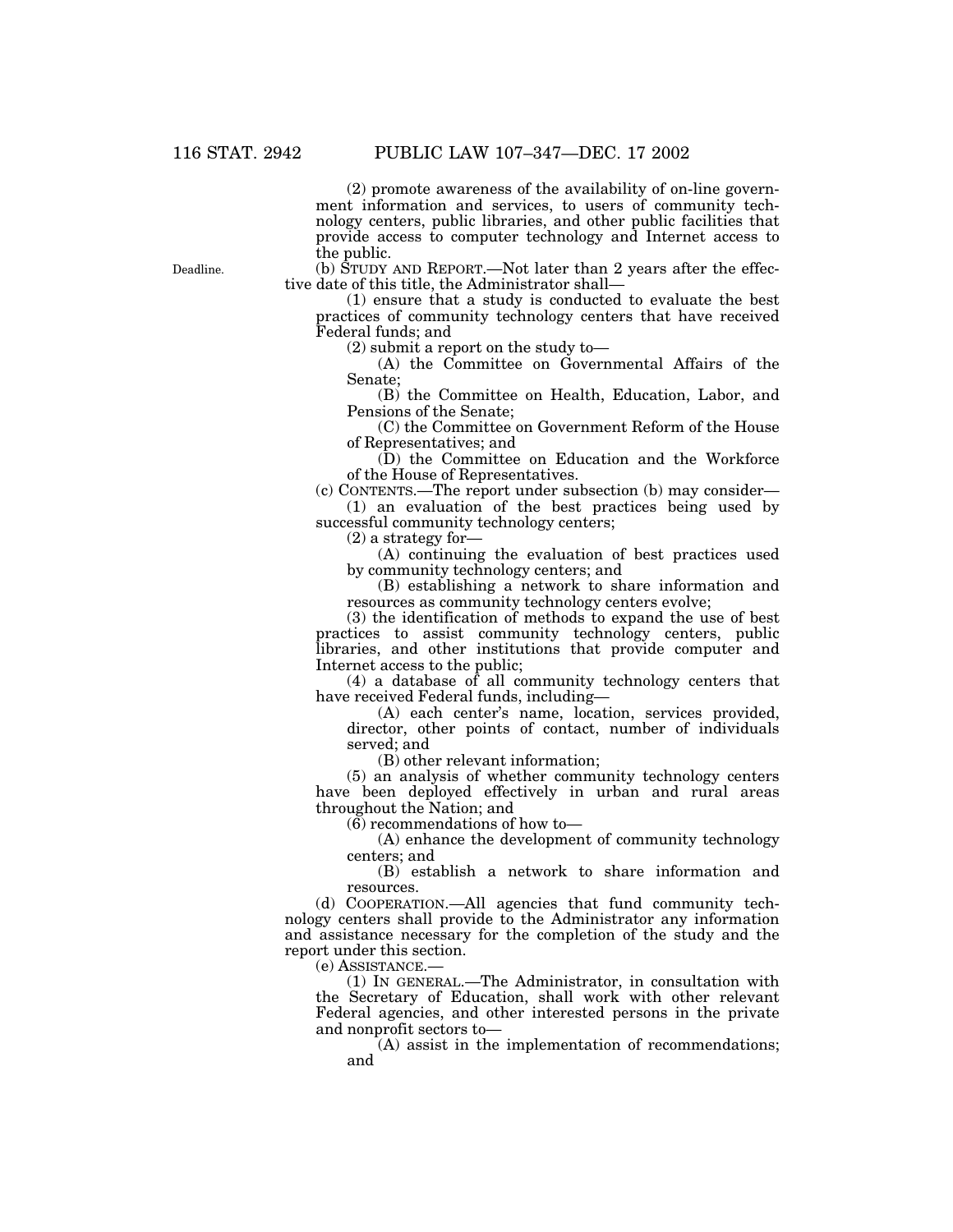(B) identify other ways to assist community technology centers, public libraries, and other institutions that provide computer and Internet access to the public.

(2) TYPES OF ASSISTANCE.—Assistance under this subsection

 $(A)$  contribution of funds;

(B) donations of equipment, and training in the use and maintenance of the equipment; and

(C) the provision of basic instruction or training material in computer skills and Internet usage.<br>(f) ONLINE TUTORIAL.—

(1) IN GENERAL.—The Administrator, in consultation with the Secretary of Education, the Director of the Institute of Museum and Library Services, other relevant agencies, and

 $(A)$  explains how to access Government information and services on the Internet; and

(B) provides a guide to available online resources.

(2) DISTRIBUTION.—The Administrator, with assistance from the Secretary of Education, shall distribute information on the tutorial to community technology centers, public libraries, and other institutions that afford Internet access to the public.

(g) PROMOTION OF COMMUNITY TECHNOLOGY CENTERS.—The Administrator, with assistance from the Department of Education and in consultation with other agencies and organizations, shall promote the availability of community technology centers to raise awareness within each community where such a center is located.

(h) AUTHORIZATION OF APPROPRIATIONS.—There are authorized to be appropriated for the study of best practices at community technology centers, for the development and dissemination of the online tutorial, and for the promotion of community technology centers under this section—

(1) \$2,000,000 in fiscal year 2003;

(2) \$2,000,000 in fiscal year 2004; and

(3) such sums as are necessary in fiscal years 2005 through 2007.

#### **SEC. 214. ENHANCING CRISIS MANAGEMENT THROUGH ADVANCED** 44 USC 3501 **INFORMATION TECHNOLOGY.**

note.

(a) PURPOSE.—The purpose of this section is to improve how information technology is used in coordinating and facilitating information on disaster preparedness, response, and recovery, while ensuring the availability of such information across multiple access channels.

(b) IN GENERAL.—

(1) STUDY ON ENHANCEMENT OF CRISIS RESPONSE.—Not Deadline. later than 90 days after the date of enactment of this Act, the Administrator, in consultation with the Federal Emergency Management Agency, shall ensure that a study is conducted on using information technology to enhance crisis preparedness, response, and consequence management of natural and manmade disasters.

(2) CONTENTS.—The study under this subsection shall address—

(A) a research and implementation strategy for effective use of information technology in crisis response and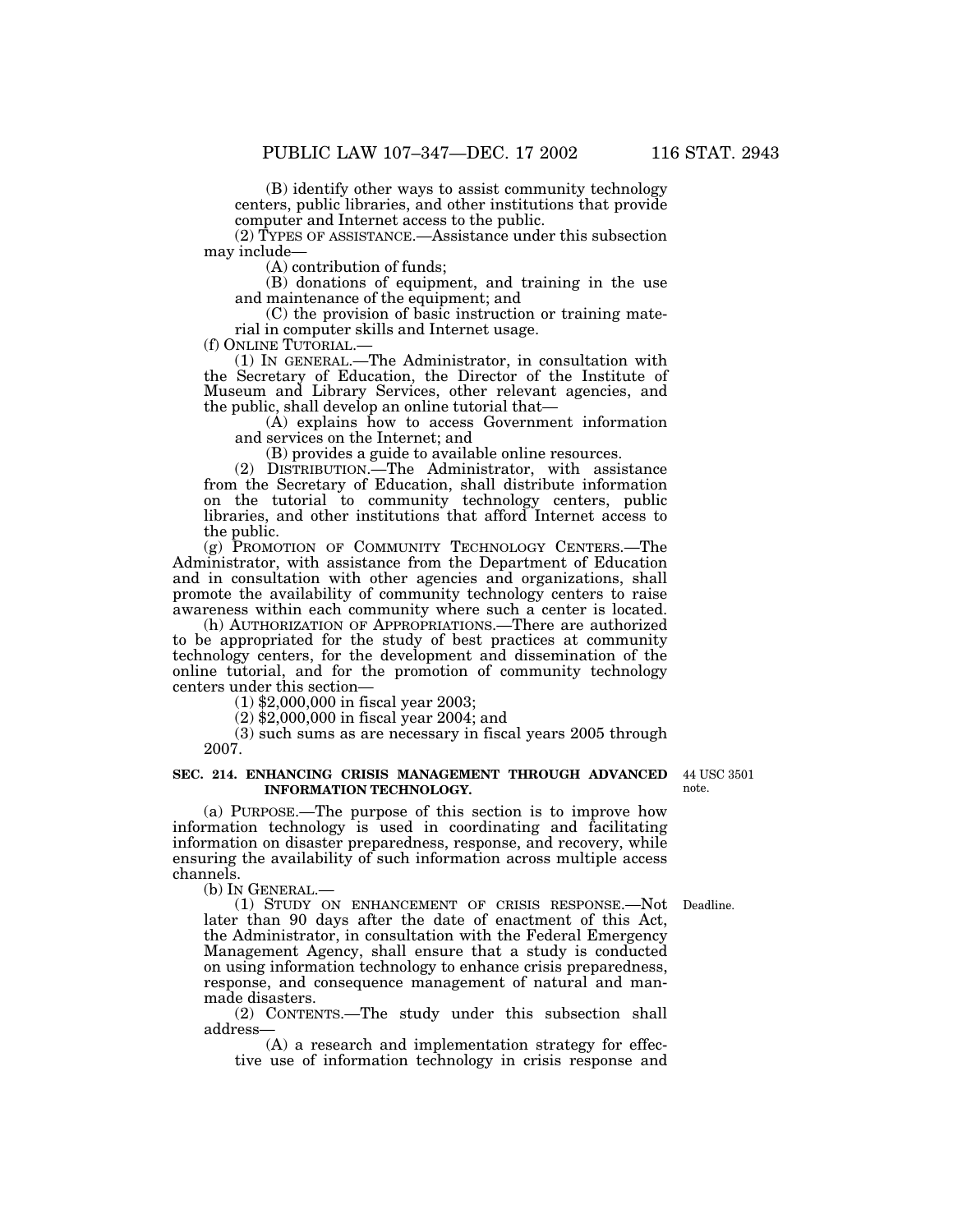consequence management, including the more effective use of technologies, management of information technology research initiatives, and incorporation of research advances into the information and communications systems of—

(i) the Federal Emergency Management Agency; and

(ii) other Federal, State, and local agencies responsible for crisis preparedness, response, and consequence management; and

(B) opportunities for research and development on enhanced technologies into areas of potential improvement as determined during the course of the study.

(3) REPORT.—Not later than 2 years after the date on which a contract is entered into under paragraph (1), the Administrator shall submit a report on the study, including

(A) the Committee on Governmental Affairs of the Senate; and

(B) the Committee on Government Reform of the House of Representatives.

(4) INTERAGENCY COOPERATION.—Other Federal departments and agencies with responsibility for disaster relief and emergency assistance shall fully cooperate with the Administrator in carrying out this section.

(5) AUTHORIZATION OF APPROPRIATIONS.—There are authorized to be appropriated for research under this subsection, such sums as are necessary for fiscal year 2003.

(c) PILOT PROJECTS.—Based on the results of the research conducted under subsection (b), the Administrator, in consultation with the Federal Emergency Management Agency, shall initiate pilot projects or report to Congress on other activities that further the goal of maximizing the utility of information technology in disaster management. The Administrator shall cooperate with other relevant agencies, and, if appropriate, State, local, and tribal governments, in initiating such pilot projects.

## **SEC. 215. DISPARITIES IN ACCESS TO THE INTERNET.**

(a) STUDY AND REPORT.—

(1) STUDY.—Not later than 90 days after the date of enactment of this Act, the Administrator of General Services shall request that the National Academy of Sciences, acting through the National Research Council, enter into a contract to conduct a study on disparities in Internet access for online Government services.

(2) REPORT.—Not later than 2 years after the date of enactment of this Act, the Administrator of General Services shall submit to the Committee on Governmental Affairs of the Senate and the Committee on Government Reform of the House of Representatives a final report of the study under this section, which shall set forth the findings, conclusions, and recommendations of the National Research Council.

(b) CONTENTS.—The report under subsection (a) shall include a study of—

(1) how disparities in Internet access influence the effectiveness of online Government services, including a review of—

(A) the nature of disparities in Internet access;

(B) the affordability of Internet service;

Deadlines. 44 USC 3501 note.

Deadline.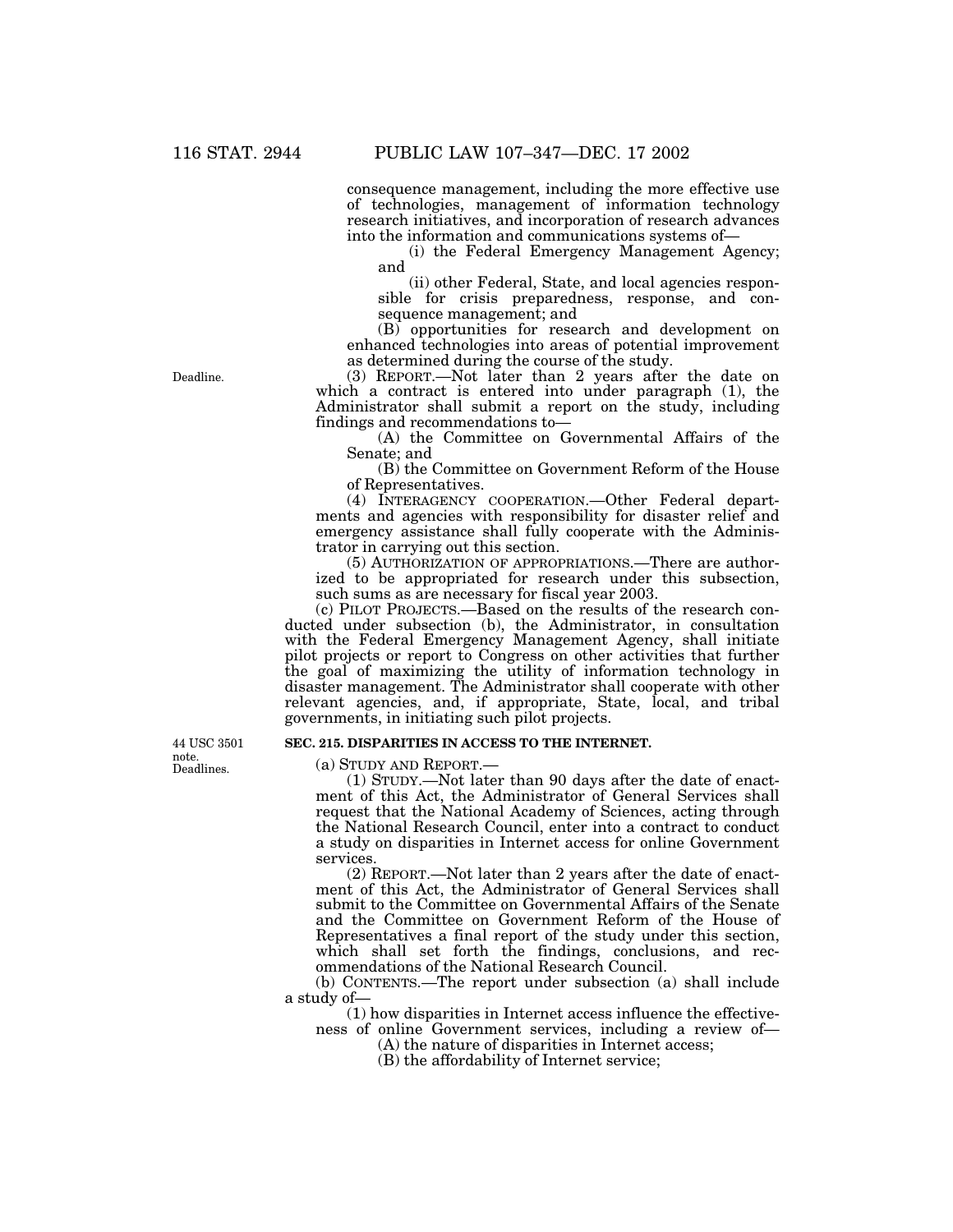(C) the incidence of disparities among different groups within the population; and

(D) changes in the nature of personal and public Internet access that may alleviate or aggravate effective access to online Government services;

(2) how the increase in online Government services is influencing the disparities in Internet access and how technology development or diffusion trends may offset such adverse influences; and

(3) related societal effects arising from the interplay of disparities in Internet access and the increase in online Government services.

(c) RECOMMENDATIONS.—The report shall include recommendations on actions to ensure that online Government initiatives shall not have the unintended result of increasing any deficiency in public access to Government services.

(d) AUTHORIZATION OF APPROPRIATIONS.—There are authorized to be appropriated \$950,000 in fiscal year 2003 to carry out this section.

## **SEC. 216. COMMON PROTOCOLS FOR GEOGRAPHIC INFORMATION SYS-TEMS.**

44 USC 3501 note.

(a) PURPOSES.—The purposes of this section are to—

(1) reduce redundant data collection and information; and

(2) promote collaboration and use of standards for government geographic information.

(b) DEFINITION.—In this section, the term ''geographic information'' means information systems that involve locational data, such as maps or other geospatial information resources.

(c) IN GENERAL.—

(1) COMMON PROTOCOLS.—The Administrator, in consultation with the Secretary of the Interior, working with the Director and through an interagency group, and working with private sector experts, State, local, and tribal governments, commercial and international standards groups, and other interested parties, shall facilitate the development of common protocols for the development, acquisition, maintenance, distribution, and application of geographic information. If practicable, the Administrator shall incorporate intergovernmental and public private geographic information partnerships into efforts under this subsection.

(2) INTERAGENCY GROUP.—The interagency group referred to under paragraph (1) shall include representatives of the National Institute of Standards and Technology and other agencies.

(d) DIRECTOR.—The Director shall oversee—

(1) the interagency initiative to develop common protocols;

(2) the coordination with State, local, and tribal governments, public private partnerships, and other interested persons on effective and efficient ways to align geographic information and develop common protocols; and

(3) the adoption of common standards relating to the protocols.

(e) COMMON PROTOCOLS.—The common protocols shall be designed to—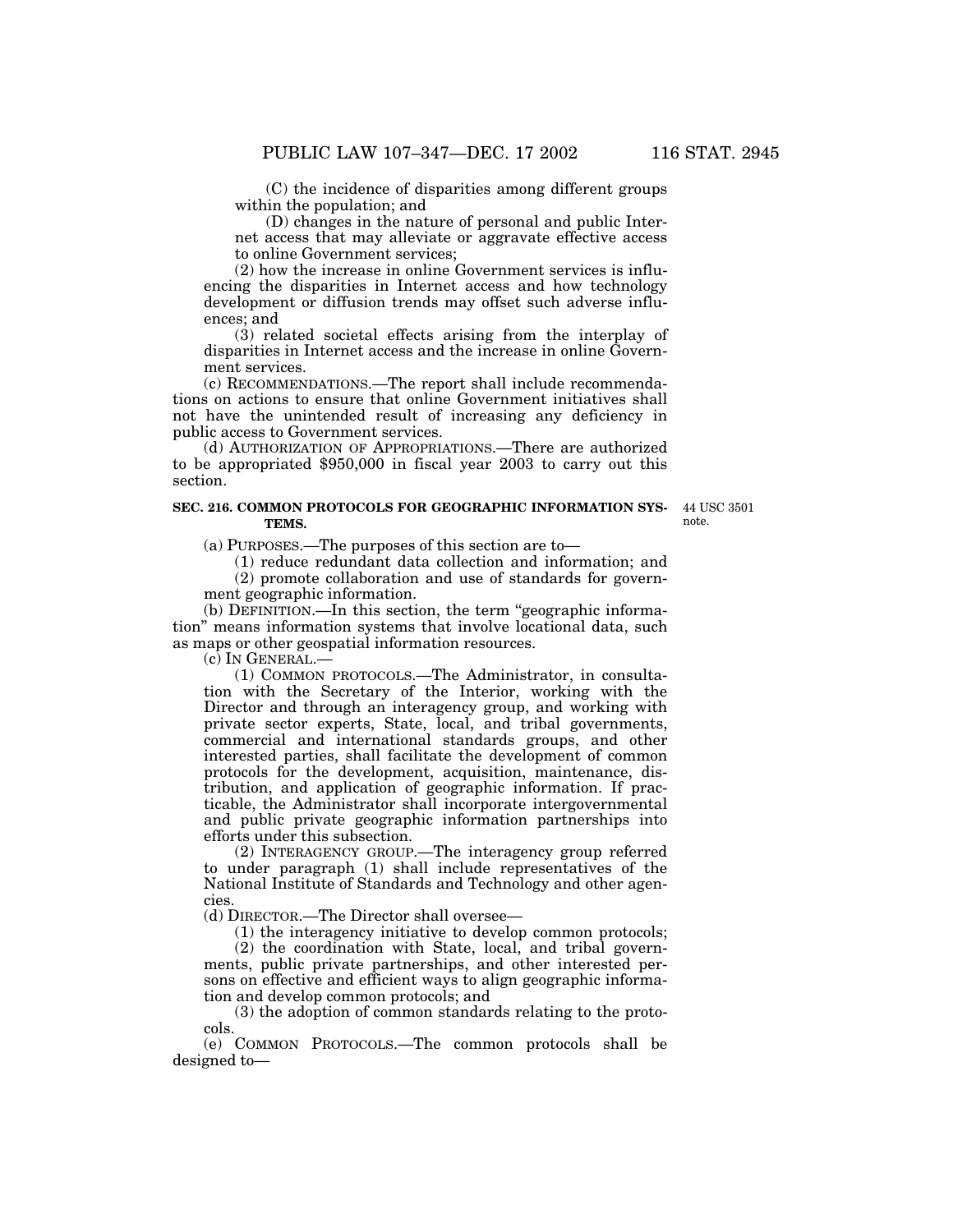(1) maximize the degree to which unclassified geographic information from various sources can be made electronically compatible and accessible; and

(2) promote the development of interoperable geographic information systems technologies that shall—

(A) allow widespread, low-cost use and sharing of geographic data by Federal agencies, State, local, and tribal governments, and the public; and

(B) enable the enhancement of services using geographic data.

(f) AUTHORIZATION OF APPROPRIATIONS.—There are authorized to be appropriated such sums as are necessary to carry out this section, for each of the fiscal years 2003 through 2007.

Federal Information Security Management Act of 2002.

# **TITLE III—INFORMATION SECURITY**

44 USC 101 note.

## **SEC. 301. INFORMATION SECURITY.**

(a) SHORT TITLE.—This title may be cited as the ''Federal Information Security Management Act of 2002''.

(b) INFORMATION SECURITY.—

(1) IN GENERAL.—Chapter 35 of title 44, United States Code, is amended by adding at the end the following new subchapter:

## ''SUBCHAPTER III—INFORMATION SECURITY

## **''§ 3541. Purposes**

''The purposes of this subchapter are to—

 $\sqrt{\ }$ (1) provide a comprehensive framework for ensuring the effectiveness of information security controls over information resources that support Federal operations and assets;

"(2) recognize the highly networked nature of the current Federal computing environment and provide effective governmentwide management and oversight of the related information security risks, including coordination of information security efforts throughout the civilian, national security, and law enforcement communities;

''(3) provide for development and maintenance of minimum controls required to protect Federal information and information systems;

 $\degree$ (4) provide a mechanism for improved oversight of Federal agency information security programs;

''(5) acknowledge that commercially developed information security products offer advanced, dynamic, robust, and effective information security solutions, reflecting market solutions for the protection of critical information infrastructures important to the national defense and economic security of the nation that are designed, built, and operated by the private sector; and

''(6) recognize that the selection of specific technical hardware and software information security solutions should be left to individual agencies from among commercially developed products.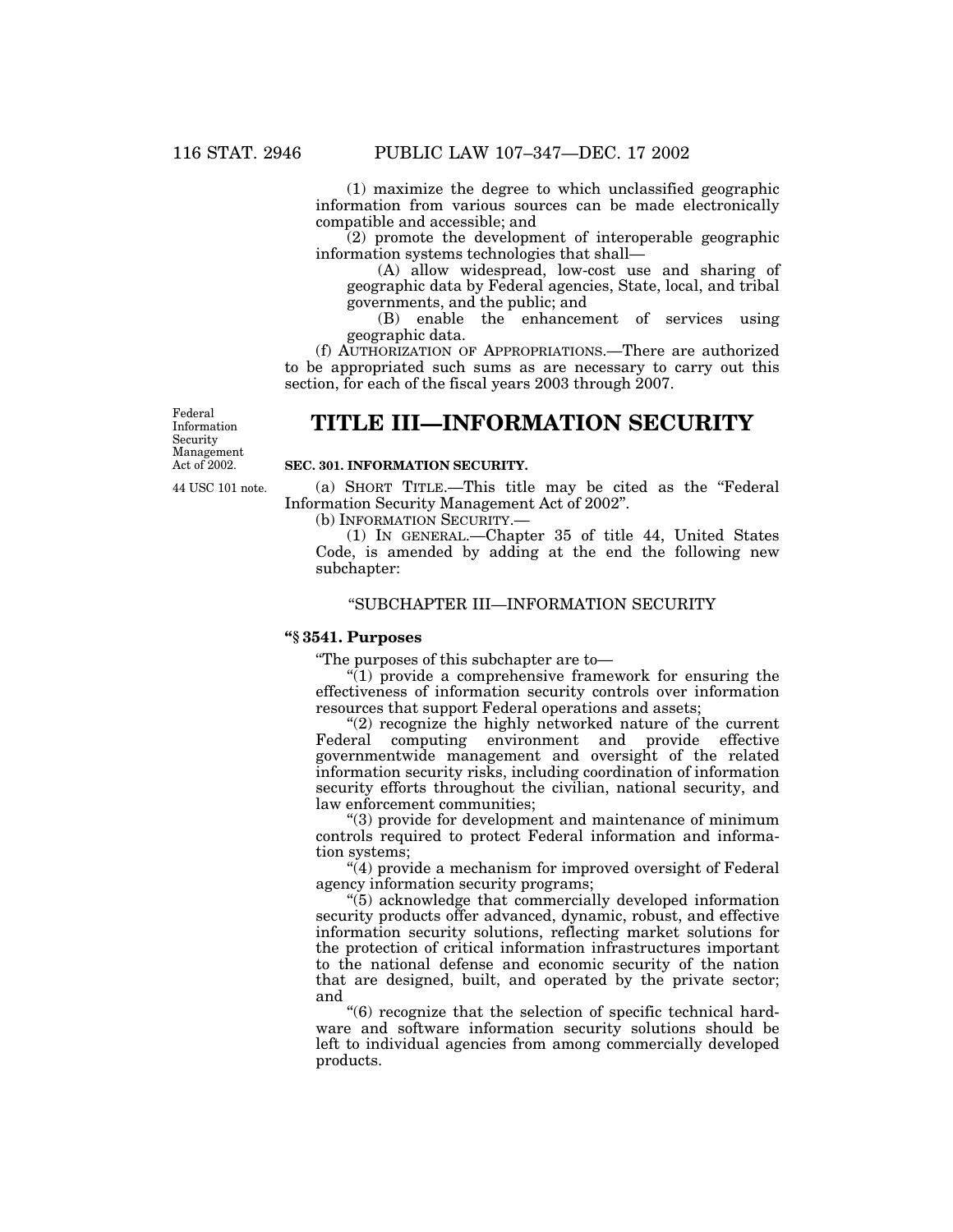## **''§ 3542. Definitions**

''(a) IN GENERAL.—Except as provided under subsection (b), the definitions under section 3502 shall apply to this subchapter. ''(b) ADDITIONAL DEFINITIONS.—As used in this subchapter:

 $''(1)$  The term 'information security' means protecting information and information systems from unauthorized access, use, disclosure, disruption, modification, or destruction in order to provide—

''(A) integrity, which means guarding against improper information modification or destruction, and includes ensuring information nonrepudiation and authenticity;

 $\mathrm{``(B)}$  confidentiality, which means preserving authorized restrictions on access and disclosure, including means for protecting personal privacy and proprietary information; and

''(C) availability, which means ensuring timely and reliable access to and use of information.

" $(2)(A)$  The term 'national security system' means any information system (including any telecommunications system) used or operated by an agency or by a contractor of an agency, or other organization on behalf of an agency—

''(i) the function, operation, or use of which—

''(I) involves intelligence activities;

''(II) involves cryptologic activities related to national security;

''(III) involves command and control of military forces;

"(IV) involves equipment that is an integral part of a weapon or weapons system; or  $\degree$  (B), is critical to the  $\degree$ 

direct fulfillment of military or intelligence missions; or

''(ii) is protected at all times by procedures established for information that have been specifically authorized under criteria established by an Executive order or an Act of Congress to be kept classified in the interest of national defense or foreign policy.

"(B) Subparagraph  $(A)(i)(V)$  does not include a system that is to be used for routine administrative and business applications (including payroll, finance, logistics, and personnel

"(3) The term 'information technology' has the meaning given that term in section 11101 of title 40.

#### **''§ 3543. Authority and functions of the Director**

"(a) IN GENERAL.—The Director shall oversee agency information security policies and practices, including—

''(1) developing and overseeing the implementation of policies, principles, standards, and guidelines on information security, including through ensuring timely agency adoption of and compliance with standards promulgated under section 11331 of title 40;

 $(2)$  requiring agencies, consistent with the standards promulgated under such section 11331 and the requirements of this subchapter, to identify and provide information security protections commensurate with the risk and magnitude of the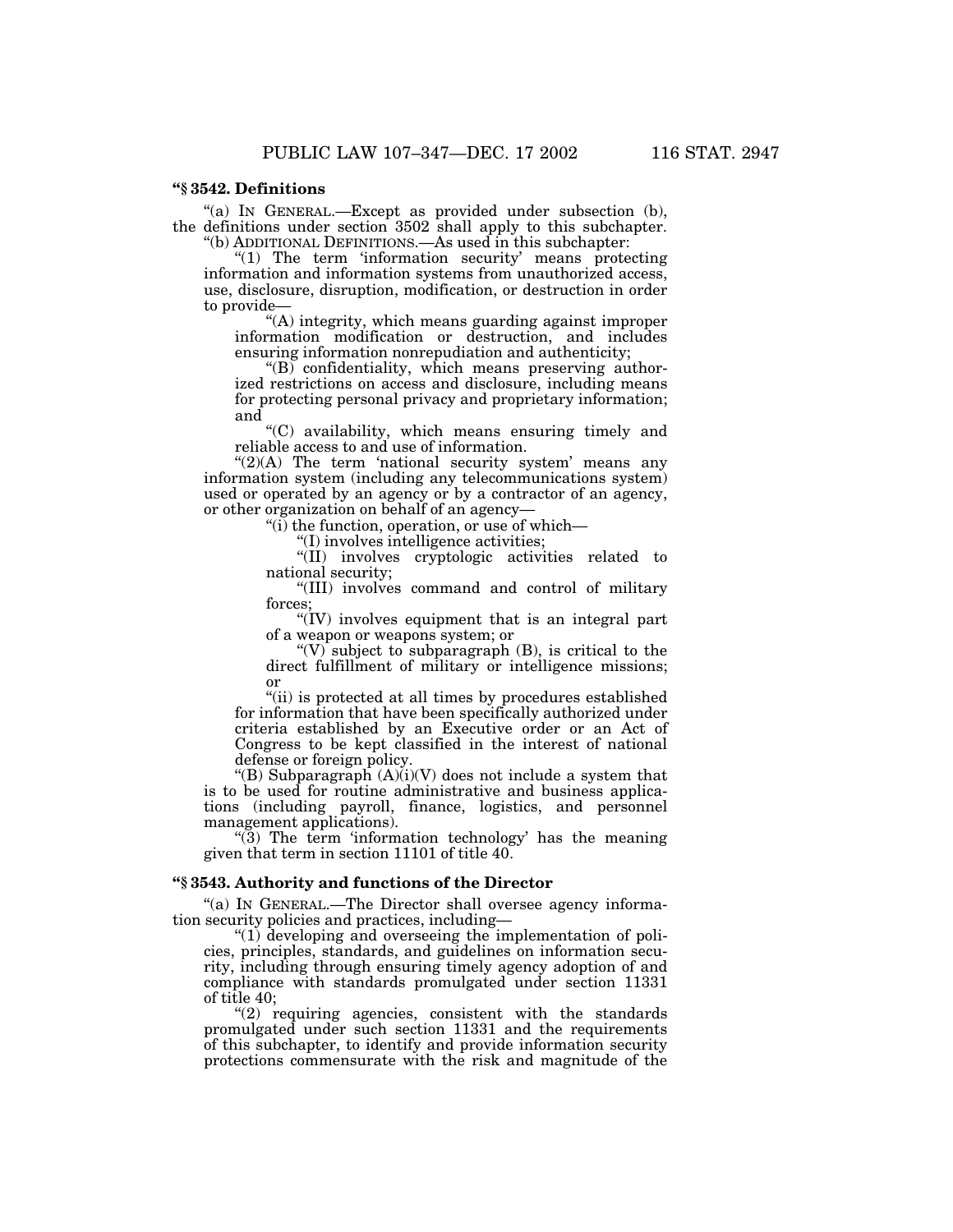harm resulting from the unauthorized access, use, disclosure, disruption, modification, or destruction of—

''(A) information collected or maintained by or on behalf of an agency; or

 $\mathrm{``(B)}$  information systems used or operated by an agency or by a contractor of an agency or other organization on behalf of an agency;

"(3) coordinating the development of standards and guidelines under section 20 of the National Institute of Standards and Technology Act (15 U.S.C. 278g–3) with agencies and offices operating or exercising control of national security systems (including the National Security Agency) to assure, to the maximum extent feasible, that such standards and guidelines are complementary with standards and guidelines developed for national security systems;

"(4) overseeing agency compliance with the requirements of this subchapter, including through any authorized action under section 11303 of title 40, to enforce accountability for compliance with such requirements;

''(5) reviewing at least annually, and approving or disapproving, agency information security programs required under section 3544(b);

''(6) coordinating information security policies and procedures with related information resources management policies and procedures;

''(7) overseeing the operation of the Federal information security incident center required under section 3546; and

 $\cdot$ (8) reporting to Congress no later than March 1 of each year on agency compliance with the requirements of this subchapter, including—

''(A) a summary of the findings of evaluations required by section 3545;

''(B) an assessment of the development, promulgation, and adoption of, and compliance with, standards developed under section 20 of the National Institute of Standards and Technology Act (15 U.S.C. 278g-3) and promulgated under section 11331 of title 40;

''(C) significant deficiencies in agency information security practices;

 $\sqrt[n]{(D)}$  planned remedial action to address such deficiencies; and

''(E) a summary of, and the views of the Director on, the report prepared by the National Institute of Standards and Technology under section 20(d)(10) of the National Institute of Standards and Technology Act (15 U.S.C. 278g– 3).

''(b) NATIONAL SECURITY SYSTEMS.—Except for the authorities described in paragraphs (4) and (8) of subsection (a), the authorities of the Director under this section shall not apply to national security systems.

''(c) DEPARTMENT OF DEFENSE AND CENTRAL INTELLIGENCE AGENCY SYSTEMS.—(1) The authorities of the Director described in paragraphs (1) and (2) of subsection (a) shall be delegated to the Secretary of Defense in the case of systems described in paragraph (2) and to the Director of Central Intelligence in the case of systems described in paragraph (3).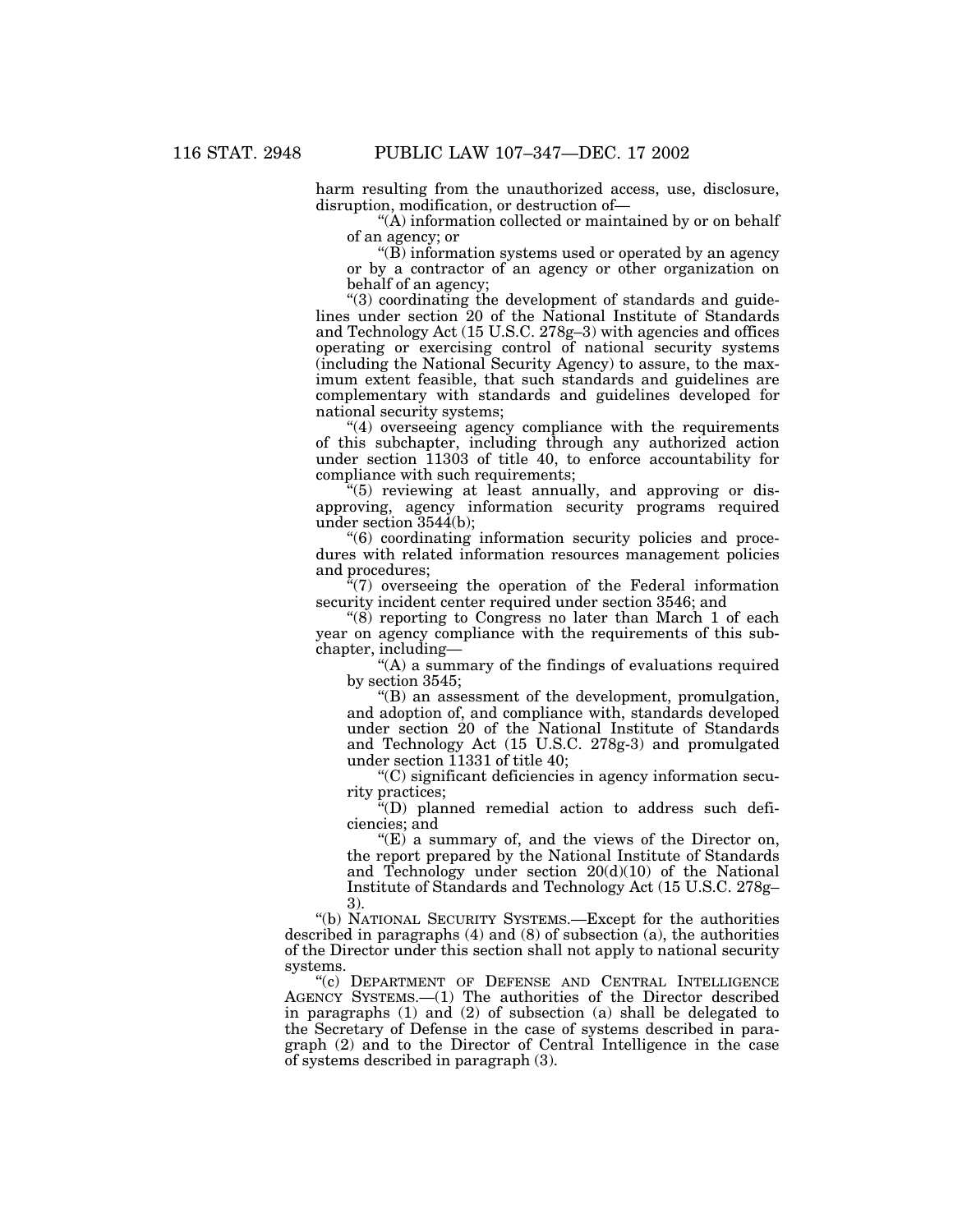"(2) The systems described in this paragraph are systems that are operated by the Department of Defense, a contractor of the Department of Defense, or another entity on behalf of the Department of Defense that processes any information the unauthorized access, use, disclosure, disruption, modification, or destruction of which would have a debilitating impact on the mission of the Department of Defense.

''(3) The systems described in this paragraph are systems that are operated by the Central Intelligence Agency, a contractor of the Central Intelligence Agency, or another entity on behalf of the Central Intelligence Agency that processes any information the unauthorized access, use, disclosure, disruption, modification, or destruction of which would have a debilitating impact on the mission of the Central Intelligence Agency.

## **''§ 3544. Federal agency responsibilities**

''(a) IN GENERAL.—The head of each agency shall—

" $(1)$  be responsible for-

''(A) providing information security protections commensurate with the risk and magnitude of the harm resulting from unauthorized access, use, disclosure, disruption, modification, or destruction of—

''(i) information collected or maintained by or on behalf of the agency; and

"(ii) information systems used or operated by an agency or by a contractor of an agency or other organization on behalf of an agency;

 $\mathrm{H}(\mathbf{B})$  complying with the requirements of this subchapter and related policies, procedures, standards, and guidelines, including—

''(i) information security standards promulgated under section 11331 of title 40; and

"(ii) information security standards and guidelines for national security systems issued in accordance with law and as directed by the President; and

''(C) ensuring that information security management processes are integrated with agency strategic and operational planning processes;

''(2) ensure that senior agency officials provide information security for the information and information systems that support the operations and assets under their control, including through—

"(A) assessing the risk and magnitude of the harm that could result from the unauthorized access, use, disclosure, disruption, modification, or destruction of such information or information systems;

''(B) determining the levels of information security appropriate to protect such information and information systems in accordance with standards promulgated under section 11331 of title 40, for information security classifications and related requirements;

''(C) implementing policies and procedures to cost-effectively reduce risks to an acceptable level; and

''(D) periodically testing and evaluating information security controls and techniques to ensure that they are effectively implemented;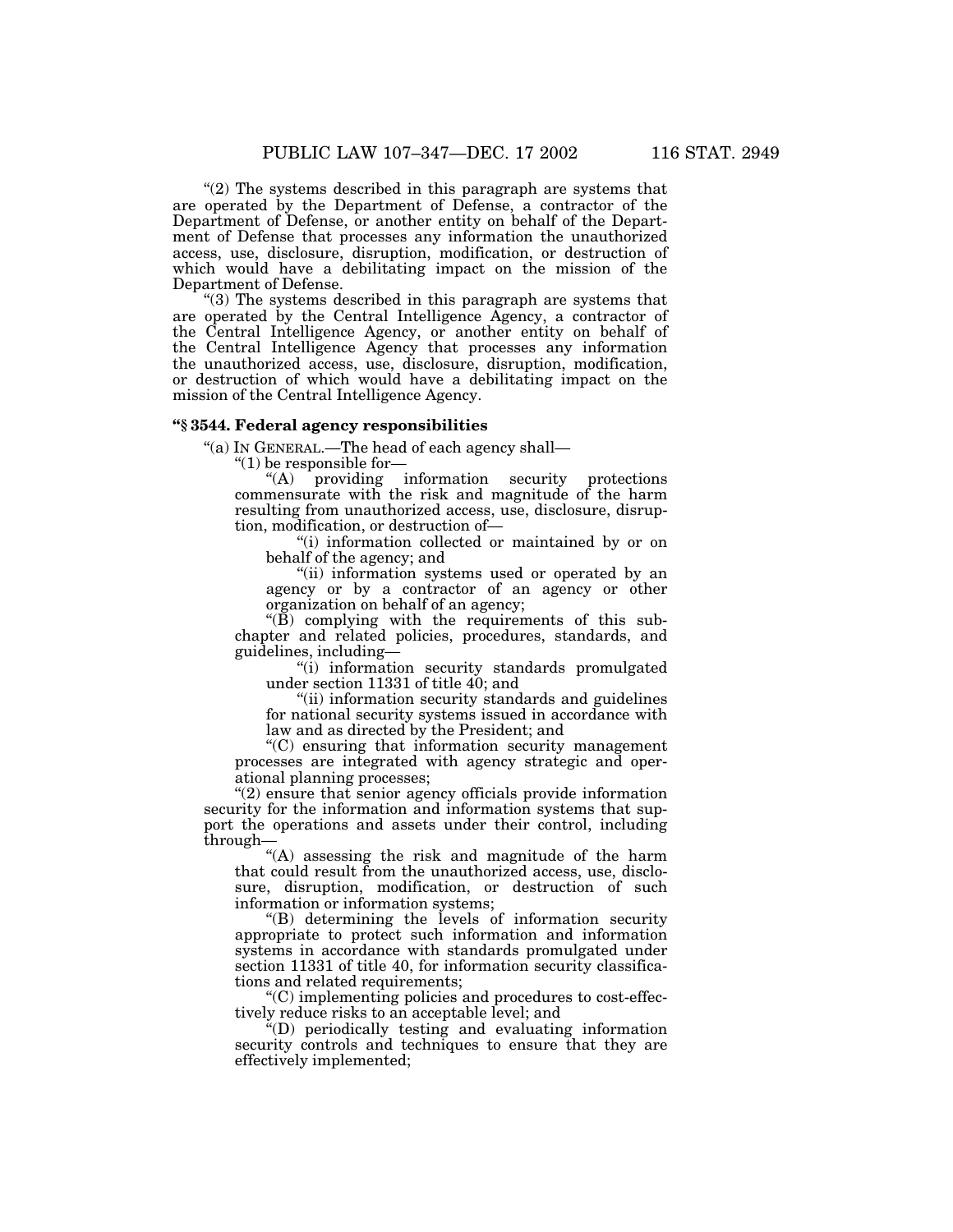"(3) delegate to the agency Chief Information Officer established under section 3506 (or comparable official in an agency not covered by such section) the authority to ensure compliance with the requirements imposed on the agency under this subchapter, including—

''(A) designating a senior agency information security officer who shall—

''(i) carry out the Chief Information Officer's responsibilities under this section;

''(ii) possess professional qualifications, including training and experience, required to administer the functions described under this section;

"(iii) have information security duties as that official's primary duty; and

''(iv) head an office with the mission and resources to assist in ensuring agency compliance with this section;<br>" $(B)$ 

developing and maintaining an agencywide information security program as required by subsection (b);

''(C) developing and maintaining information security policies, procedures, and control techniques to address all applicable requirements, including those issued under section 3543 of this title, and section  $\overline{1}1331$  of title 40;

''(D) training and overseeing personnel with significant responsibilities for information security with respect to such responsibilities; and

 $E$ ) assisting senior agency officials concerning their responsibilities under paragraph (2);

 $"(4)$  ensure that the agency has trained personnel sufficient to assist the agency in complying with the requirements of this subchapter and related policies, procedures, standards, and guidelines; and

 $\mathfrak{F}(5)$  ensure that the agency Chief Information Officer, in coordination with other senior agency officials, reports annually to the agency head on the effectiveness of the agency information security program, including progress of remedial actions.

''(b) AGENCY PROGRAM.—Each agency shall develop, document, and implement an agencywide information security program, approved by the Director under section 3543(a)(5), to provide information security for the information and information systems that support the operations and assets of the agency, including those provided or managed by another agency, contractor, or other source, that includes—

''(1) periodic assessments of the risk and magnitude of the harm that could result from the unauthorized access, use, disclosure, disruption, modification, or destruction of information and information systems that support the operations and assets of the agency;

''(2) policies and procedures that—

 $\mathcal{H}(\mathbf{A})$  are based on the risk assessments required by paragraph (1);

''(B) cost-effectively reduce information security risks to an acceptable level;

''(C) ensure that information security is addressed throughout the life cycle of each agency information system; and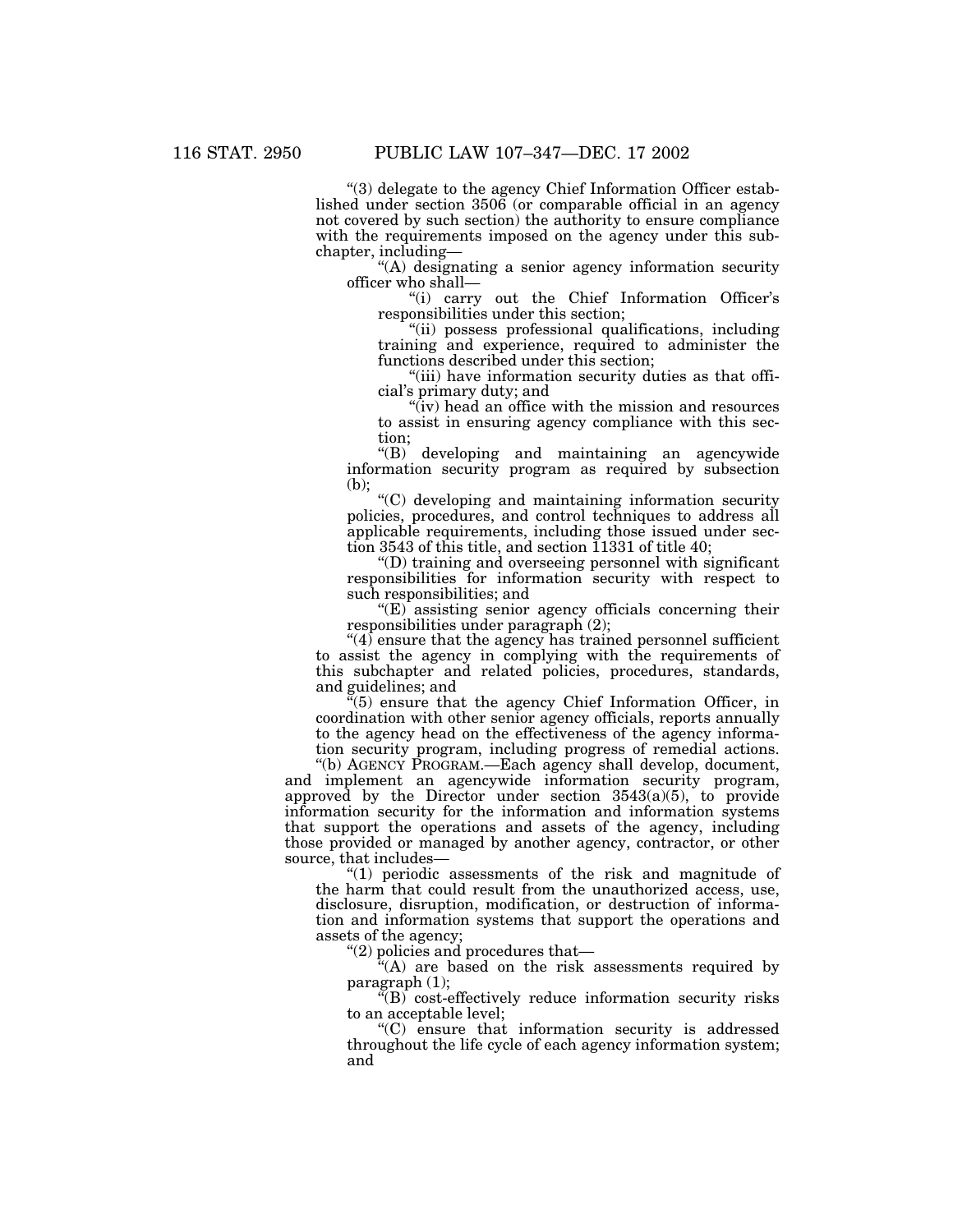"(D) ensure compliance with— $''(i)$  the requirements of this subchapter;

"(ii) policies and procedures as may be prescribed by the Director, and information security standards promulgated under section 11331 of title 40;

''(iii) minimally acceptable system configuration requirements, as determined by the agency; and

"(iv) any other applicable requirements, including standards and guidelines for national security systems issued in accordance with law and as directed by the President;

''(3) subordinate plans for providing adequate information security for networks, facilities, and systems or groups of information systems, as appropriate;

 $''(4)$  security awareness training to inform personnel, including contractors and other users of information systems that support the operations and assets of the agency, of—

''(A) information security risks associated with their activities; and

''(B) their responsibilities in complying with agency policies and procedures designed to reduce these risks;

''(5) periodic testing and evaluation of the effectiveness of information security policies, procedures, and practices, to be performed with a frequency depending on risk, but no less than annually, of which such testing—

''(A) shall include testing of management, operational, and technical controls of every information system identi-

fied in the inventory required under section 3505(c); and ''(B) may include testing relied on in a evaluation under

section 3545;

''(6) a process for planning, implementing, evaluating, and documenting remedial action to address any deficiencies in the information security policies, procedures, and practices of the agency;

 $\sqrt{\tau(7)}$  procedures for detecting, reporting, and responding to security incidents, consistent with standards and guidelines issued pursuant to section 3546(b), including—

"(A) mitigating risks associated with such incidents before substantial damage is done;

''(B) notifying and consulting with the Federal information security incident center referred to in section 3546; and

 $(C)$  notifying and consulting with, as appropriate— ''(i) law enforcement agencies and relevant Offices

of Inspector General; ''(ii) an office designated by the President for any

incident involving a national security system; and "(iii) any other agency or office, in accordance with

law or as directed by the President; and

''(8) plans and procedures to ensure continuity of operations for information systems that support the operations and assets of the agency.

''(c) AGENCY REPORTING.—Each agency shall—

''(1) report annually to the Director, the Committees on Government Reform and Science of the House of Representatives, the Committees on Governmental Affairs and Commerce, Science, and Transportation of the Senate, the appropriate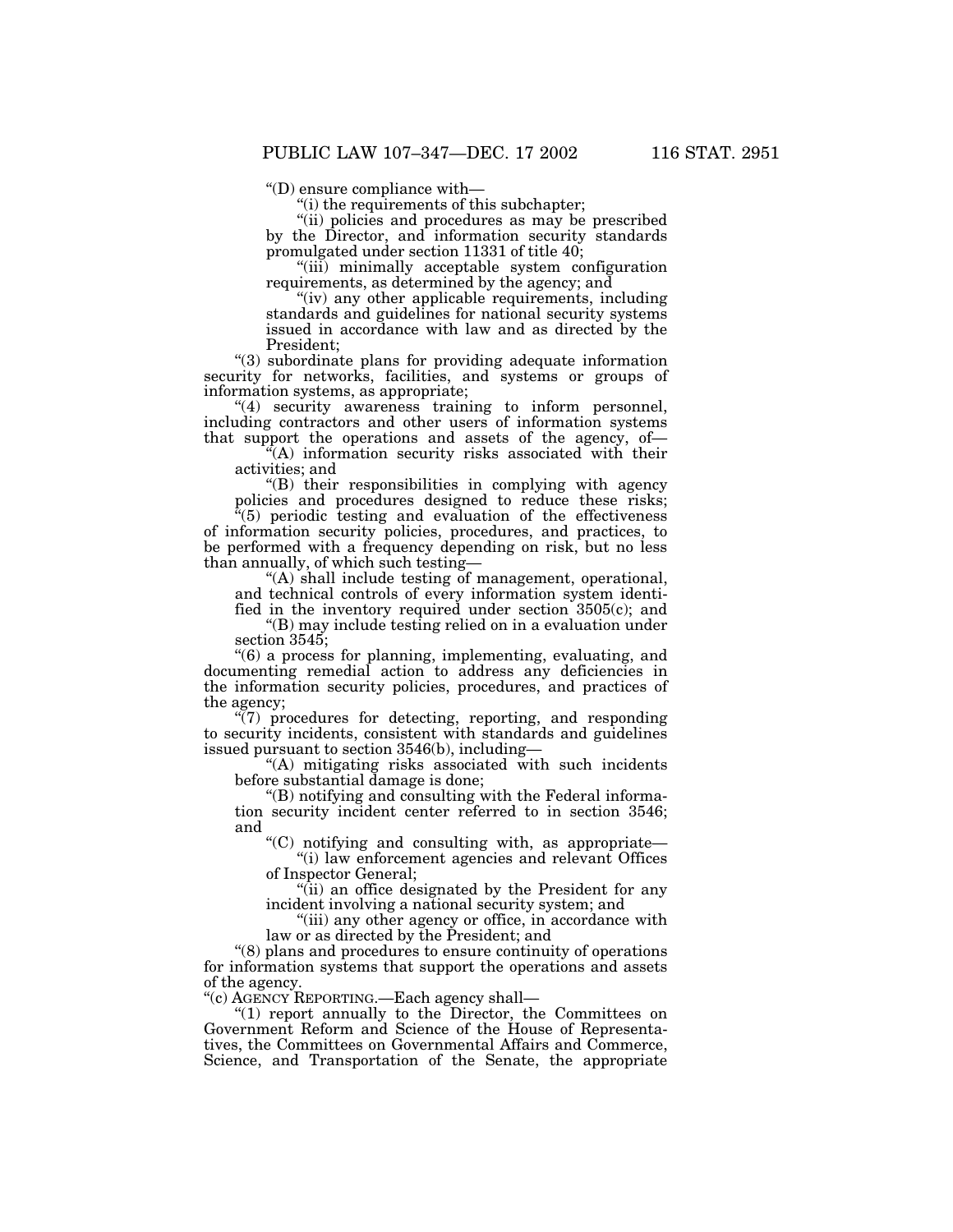authorization and appropriations committees of Congress, and the Comptroller General on the adequacy and effectiveness of information security policies, procedures, and practices, and compliance with the requirements of this subchapter, including compliance with each requirement of subsection  $(b)$ ;

''(2) address the adequacy and effectiveness of information security policies, procedures, and practices in plans and reports relating to—

''(A) annual agency budgets;

''(B) information resources management under subchapter 1 of this chapter;

''(C) information technology management under subtitle III of title 40;

''(D) program performance under sections 1105 and 1115 through 1119 of title 31, and sections 2801 and 2805 of title 39;

 $(E)$  financial management under chapter 9 of title 31, and the Chief Financial Officers Act of 1990 (31 U.S.C. 501 note; Public Law 101–576) (and the amendments made by that Act);

''(F) financial management systems under the Federal Financial Management Improvement Act (31 U.S.C. 3512 note); and

''(G) internal accounting and administrative controls under section 3512 of title 31, (known as the 'Federal Managers Financial Integrity Act'); and

''(3) report any significant deficiency in a policy, procedure, or practice identified under paragraph  $(1)$  or  $(2)$ —

"(A) as a material weakness in reporting under section 3512 of title 31; and

''(B) if relating to financial management systems, as an instance of a lack of substantial compliance under the Federal Financial Management Improvement Act (31 U.S.C. 3512 note).

"(d) PERFORMANCE PLAN.— $(1)$  In addition to the requirements of subsection (c), each agency, in consultation with the Director, shall include as part of the performance plan required under section 1115 of title 31 a description of—

''(A) the time periods, and

''(B) the resources, including budget, staffing, and training, that are necessary to implement the program required under subsection (b).

" $(2)$  The description under paragraph  $(1)$  shall be based on the risk assessments required under subsection  $(b)(2)(1)$ .

''(e) PUBLIC NOTICE AND COMMENT.—Each agency shall provide the public with timely notice and opportunities for comment on proposed information security policies and procedures to the extent that such policies and procedures affect communication with the public.

# **''§ 3545. Annual independent evaluation**

"(a) In GENERAL $-$ (1) Each year each agency shall have performed an independent evaluation of the information security program and practices of that agency to determine the effectiveness of such program and practices.

''(2) Each evaluation under this section shall include—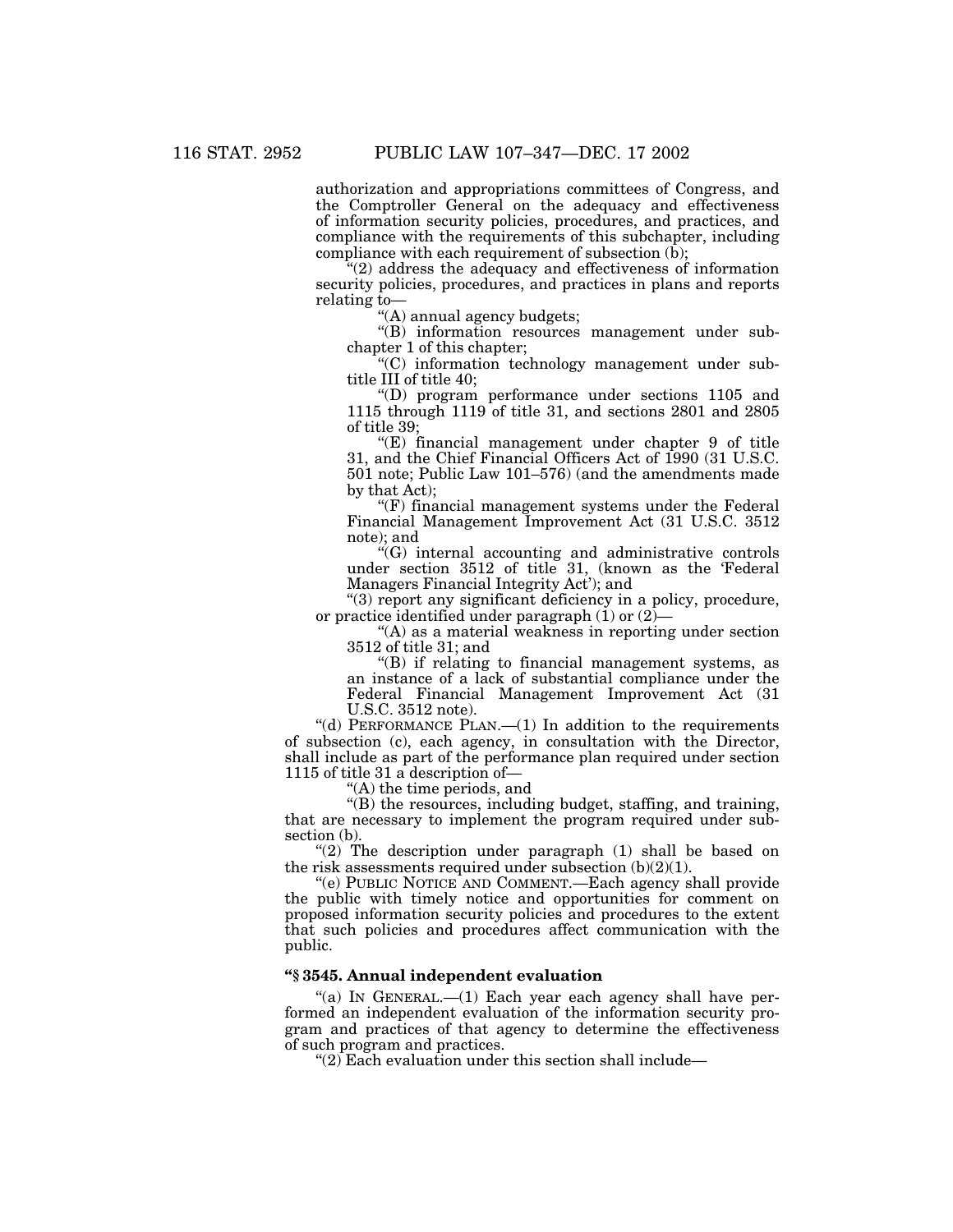''(A) testing of the effectiveness of information security policies, procedures, and practices of a representative subset of the agency's information systems; ''(B) an assessment (made on the basis of the results of

the testing) of compliance with—

 $\tilde{f}$ ) the requirements of this subchapter; and

"(ii) related information security policies, procedures, standards, and guidelines; and

''(C) separate presentations, as appropriate, regarding information security relating to national security systems.

''(b) INDEPENDENT AUDITOR.—Subject to subsection (c)— ''(1) for each agency with an Inspector General appointed under the Inspector General Act of 1978, the annual evaluation required by this section shall be performed by the Inspector General or by an independent external auditor, as determined<br>by the Inspector General of the agency; and

"(2) for each agency to which paragraph  $(1)$  does not apply, the head of the agency shall engage an independent external auditor to perform the evaluation.

''(c) NATIONAL SECURITY SYSTEMS.—For each agency operating or exercising control of a national security system, that portion of the evaluation required by this section directly relating to a national security system shall be performed—

" $(1)$  only by an entity designated by the agency head; and

 $(2)$  in such a manner as to ensure appropriate protection for information associated with any information security vulnerability in such system commensurate with the risk and in accordance with all applicable laws.

''(d) EXISTING EVALUATIONS.—The evaluation required by this section may be based in whole or in part on an audit, evaluation, or report relating to programs or practices of the applicable agency.

Deadline.

 $\mathcal{F}(e)$  AGENCY REPORTING.—(1) Each year, not later than such date established by the Director, the head of each agency shall submit to the Director the results of the evaluation required under this section.

 $(2)$  To the extent an evaluation required under this section directly relates to a national security system, the evaluation results submitted to the Director shall contain only a summary and assessment of that portion of the evaluation directly relating to a national security system.

''(f) PROTECTION OF INFORMATION.—Agencies and evaluators shall take appropriate steps to ensure the protection of information which, if disclosed, may adversely affect information security. Such protections shall be commensurate with the risk and comply with all applicable laws and regulations.

 $\widetilde{C}(g)$  OMB REPORTS TO CONGRESS.— $(1)$  The Director shall summarize the results of the evaluations conducted under this section in the report to Congress required under section 3543(a)(8).

" $(2)$  The Director's report to Congress under this subsection shall summarize information regarding information security relating to national security systems in such a manner as to ensure appropriate protection for information associated with any information security vulnerability in such system commensurate with the risk and in accordance with all applicable laws.

''(3) Evaluations and any other descriptions of information systems under the authority and control of the Director of Central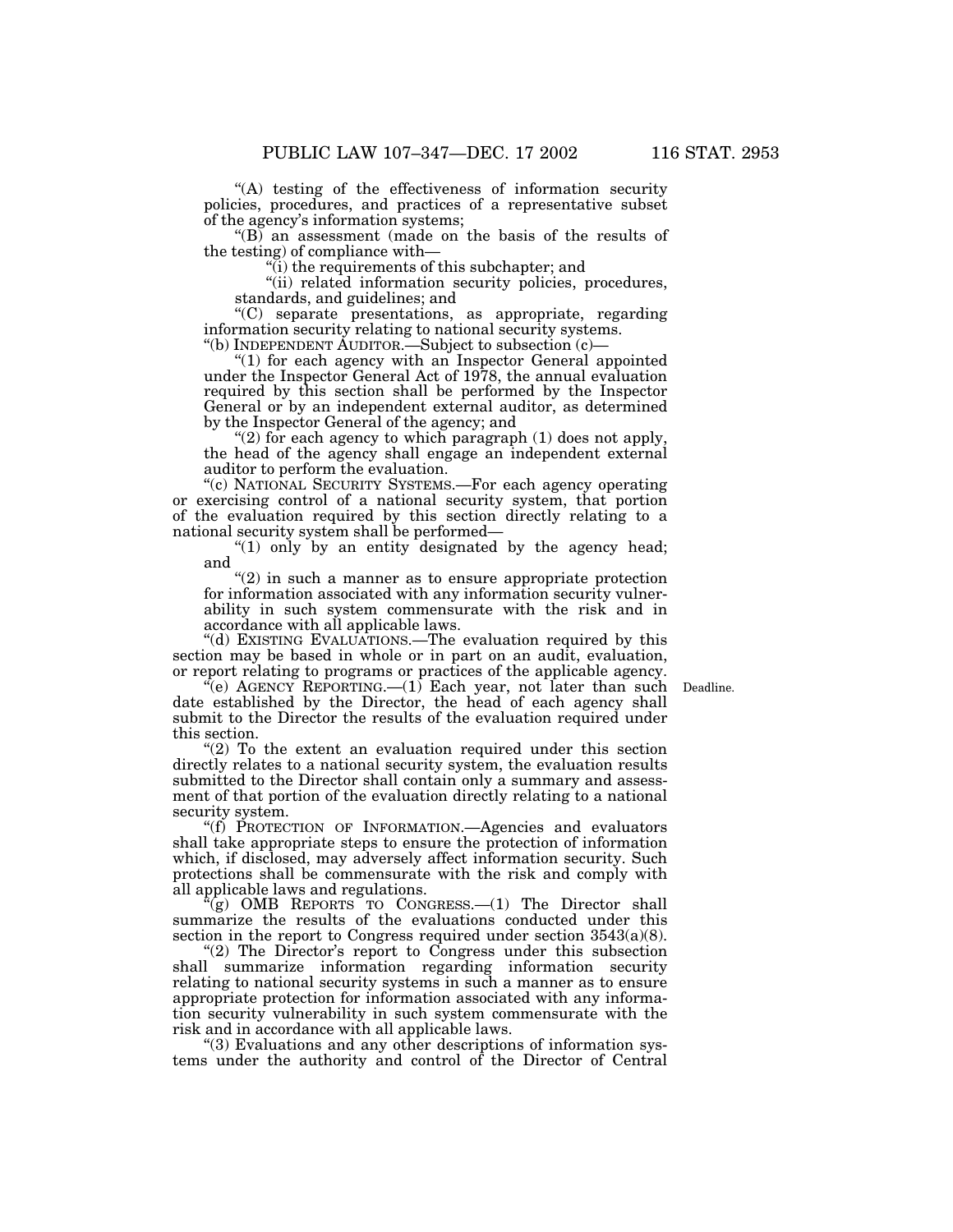Intelligence or of National Foreign Intelligence Programs systems under the authority and control of the Secretary of Defense shall be made available to Congress only through the appropriate oversight committees of Congress, in accordance with applicable laws.

''(h) COMPTROLLER GENERAL.—The Comptroller General shall periodically evaluate and report to Congress on—

 $''(1)$  the adequacy and effectiveness of agency information security policies and practices; and

''(2) implementation of the requirements of this subchapter.

#### **''§ 3546. Federal information security incident center**

''(a) IN GENERAL.—The Director shall ensure the operation of a central Federal information security incident center to—

''(1) provide timely technical assistance to operators of agency information systems regarding security incidents, including guidance on detecting and handling information security incidents;

''(2) compile and analyze information about incidents that threaten information security;

''(3) inform operators of agency information systems about current and potential information security threats, and vulnerabilities; and

''(4) consult with the National Institute of Standards and Technology, agencies or offices operating or exercising control of national security systems (including the National Security Agency), and such other agencies or offices in accordance with law and as directed by the President regarding information security incidents and related matters.

''(b) NATIONAL SECURITY SYSTEMS.—Each agency operating or exercising control of a national security system shall share information about information security incidents, threats, and vulnerabilities with the Federal information security incident center to the extent consistent with standards and guidelines for national security systems, issued in accordance with law and as directed by the President.

#### **''§ 3547. National security systems**

''The head of each agency operating or exercising control of a national security system shall be responsible for ensuring that the agency—

''(1) provides information security protections commensurate with the risk and magnitude of the harm resulting from the unauthorized access, use, disclosure, disruption, modification, or destruction of the information contained in such system;

''(2) implements information security policies and practices as required by standards and guidelines for national security systems, issued in accordance with law and as directed by the President; and

"(3) complies with the requirements of this subchapter.

#### **''§ 3548. Authorization of appropriations**

''There are authorized to be appropriated to carry out the provisions of this subchapter such sums as may be necessary for each of fiscal years 2003 through 2007.

Reports.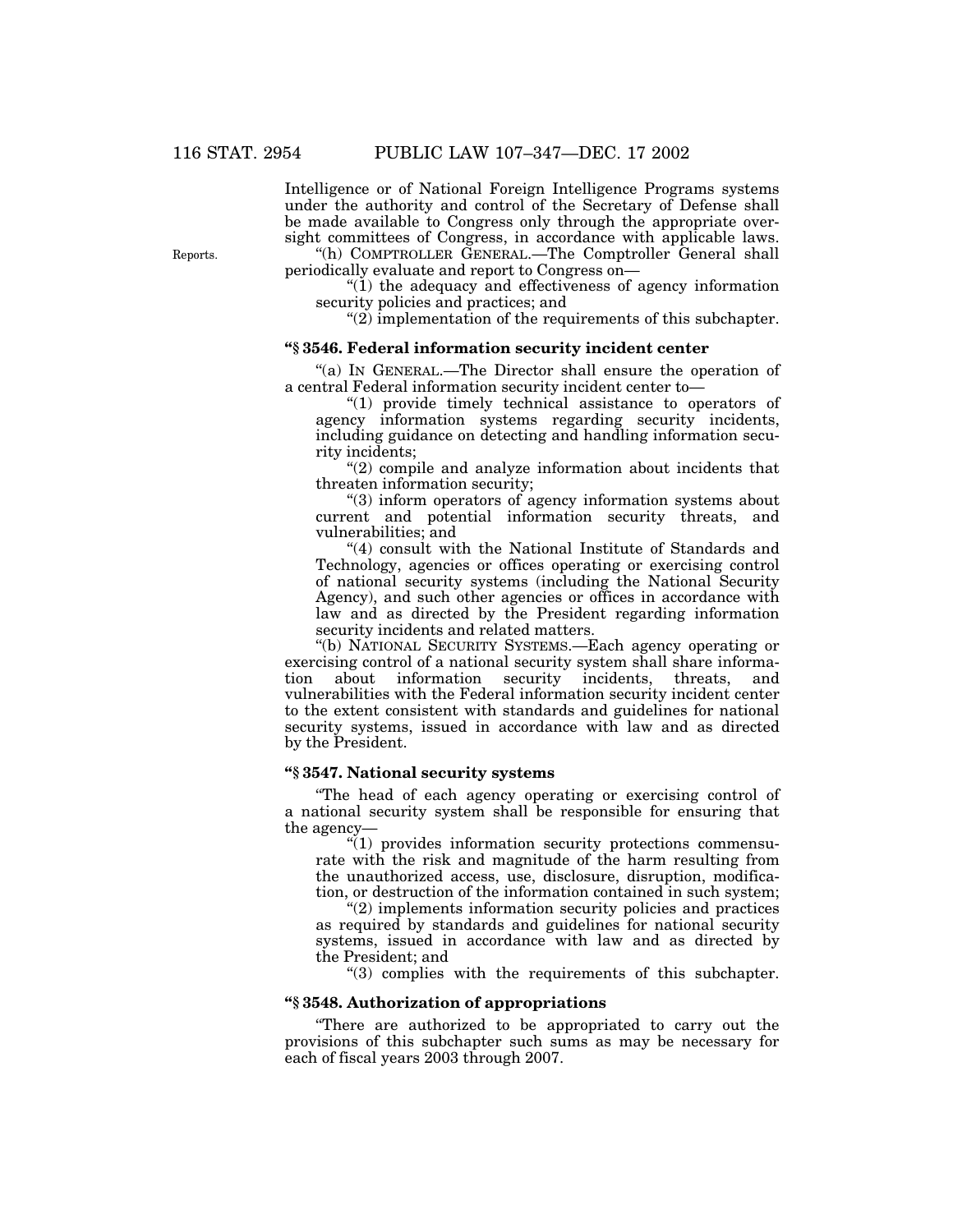## **''§ 3549. Effect on existing law**

''Nothing in this subchapter, section 11331 of title 40, or section 20 of the National Standards and Technology Act (15 U.S.C. 278g– 3) may be construed as affecting the authority of the President, the Office of Management and Budget or the Director thereof, the National Institute of Standards and Technology, or the head of any agency, with respect to the authorized use or disclosure of information, including with regard to the protection of personal privacy under section 552a of title 5, the disclosure of information under section 552 of title 5, the management and disposition of records under chapters 29, 31, or 33 of title 44, the management of information resources under subchapter I of chapter 35 of this title, or the disclosure of information to the Congress or the Comptroller General of the United States. While this subchapter is in effect, subchapter II of this chapter shall not apply.''.

(2) CLERICAL AMENDMENT.—The table of sections at the beginning of such chapter 35 is amended by adding at the end the following:

#### ''SUBCHAPTER III—INFORMATION SECURITY

''Sec.

''3541. Purposes.

''3542. Definitions.

''3543. Authority and functions of the Director.

''3544. Federal agency responsibilities.

''3545. Annual independent evaluation.

''3546. Federal information security incident center.

''3547. National security systems.

''3548. Authorization of appropriations.

''3549. Effect on existing law.''.

#### (c) INFORMATION SECURITY RESPONSIBILITIES OF CERTAIN AGEN-CIES.—

44 USC 3501 note.

(1) NATIONAL SECURITY RESPONSIBILITIES.—(A) Nothing in this Act (including any amendment made by this Act) shall supersede any authority of the Secretary of Defense, the Director of Central Intelligence, or other agency head, as authorized by law and as directed by the President, with regard to the operation, control, or management of national security systems, as defined by section 3542(b)(2) of title 44, United States Code.

(B) Section 2224 of title 10, United States Code, is amended—

(i) in subsection (b), by striking ''(b) OBJECTIVES AND MINIMUM REQUIREMENTS.—(1)" and inserting "(b) OBJEC-TIVES OF THE PROGRAM.—'';

(ii) in subsection (b), by striking paragraph (2); and (iii) in subsection (c), in the matter preceding paragraph (1), by inserting '', including through compliance with subchapter III of chapter 35 of title 44" after "infrastructure''.

(2) ATOMIC ENERGY ACT OF 1954.—Nothing in this Act shall supersede any requirement made by or under the Atomic Energy Act of 1954 (42 U.S.C. 2011 et seq.). Restricted data or formerly restricted data shall be handled, protected, classified, downgraded, and declassified in conformity with the Atomic Energy Act of 1954 (42 U.S.C. 2011 et seq.).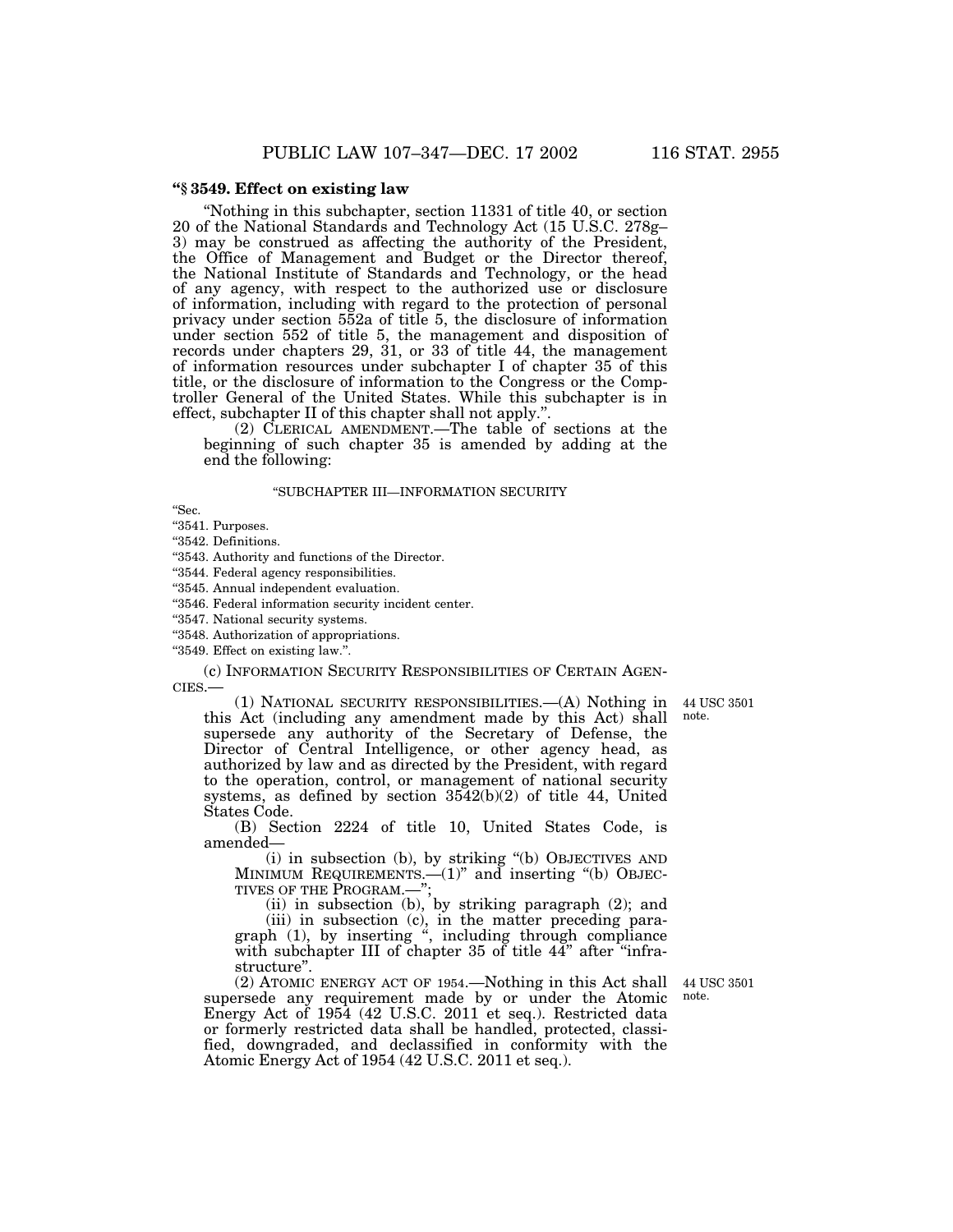#### **SEC. 302. MANAGEMENT OF INFORMATION TECHNOLOGY.**

(a) IN GENERAL.—Section 11331 of title 40, United States Code, is amended to read as follows:

## **''§ 11331. Responsibilities for Federal information systems standards**

''(a) STANDARDS AND GUIDELINES.— ''(1) AUTHORITY TO PRESCRIBE.—Except as provided under paragraph (2), the Secretary of Commerce shall, on the basis of standards and guidelines developed by the National Institute of Standards and Technology pursuant to paragraphs (2) and (3) of section 20(a) of the National Institute of Standards and Technology Act (15 U.S.C. 278g–3(a)), prescribe standards and

guidelines pertaining to Federal information systems. ''(2) NATIONAL SECURITY SYSTEMS.—Standards and guidelines for national security systems (as defined under this section) shall be developed, prescribed, enforced, and overseen as otherwise authorized by law and as directed by the President.

''(b) MANDATORY REQUIREMENTS.—

"(1) AUTHORITY TO MAKE MANDATORY.—Except as provided under paragraph (2), the Secretary shall make standards prescribed under subsection  $(a)(1)$  compulsory and binding to the extent determined necessary by the Secretary to improve the efficiency of operation or security of Federal information systems.

''(2) REQUIRED MANDATORY STANDARDS.—(A) Standards prescribed under subsection  $(a)(1)$  shall include information security standards that—

"(i) provide minimum information security requirements as determined under section 20(b) of the National Institute of Standards and Technology Act (15 U.S.C. 278g–  $3(b)$ ; and

"(ii) are otherwise necessary to improve the security of Federal information and information systems.

''(B) Information security standards described in subpara $graph (A) shall be compulsory and binding.$ 

 $\widetilde{f}(c)$  AUTHORITY TO DISAPPROVE OR MODIFY.—The President may disapprove or modify the standards and guidelines referred to in subsection (a)(1) if the President determines such action to be in the public interest. The President's authority to disapprove or modify such standards and guidelines may not be delegated. Notice of such disapproval or modification shall be published promptly in the Federal Register. Upon receiving notice of such disapproval or modification, the Secretary of Commerce shall immediately rescind or modify such standards or guidelines as directed by the President.

''(d) EXERCISE OF AUTHORITY.—To ensure fiscal and policy consistency, the Secretary shall exercise the authority conferred by this section subject to direction by the President and in coordination with the Director of the Office of Management and Budget.

"(e) APPLICATION OF MORE STRINGENT STANDARDS.—The head of an executive agency may employ standards for the cost-effective information security for information systems within or under the supervision of that agency that are more stringent than the standards the Secretary prescribes under this section if the more stringent standards—

Federal Register, publication.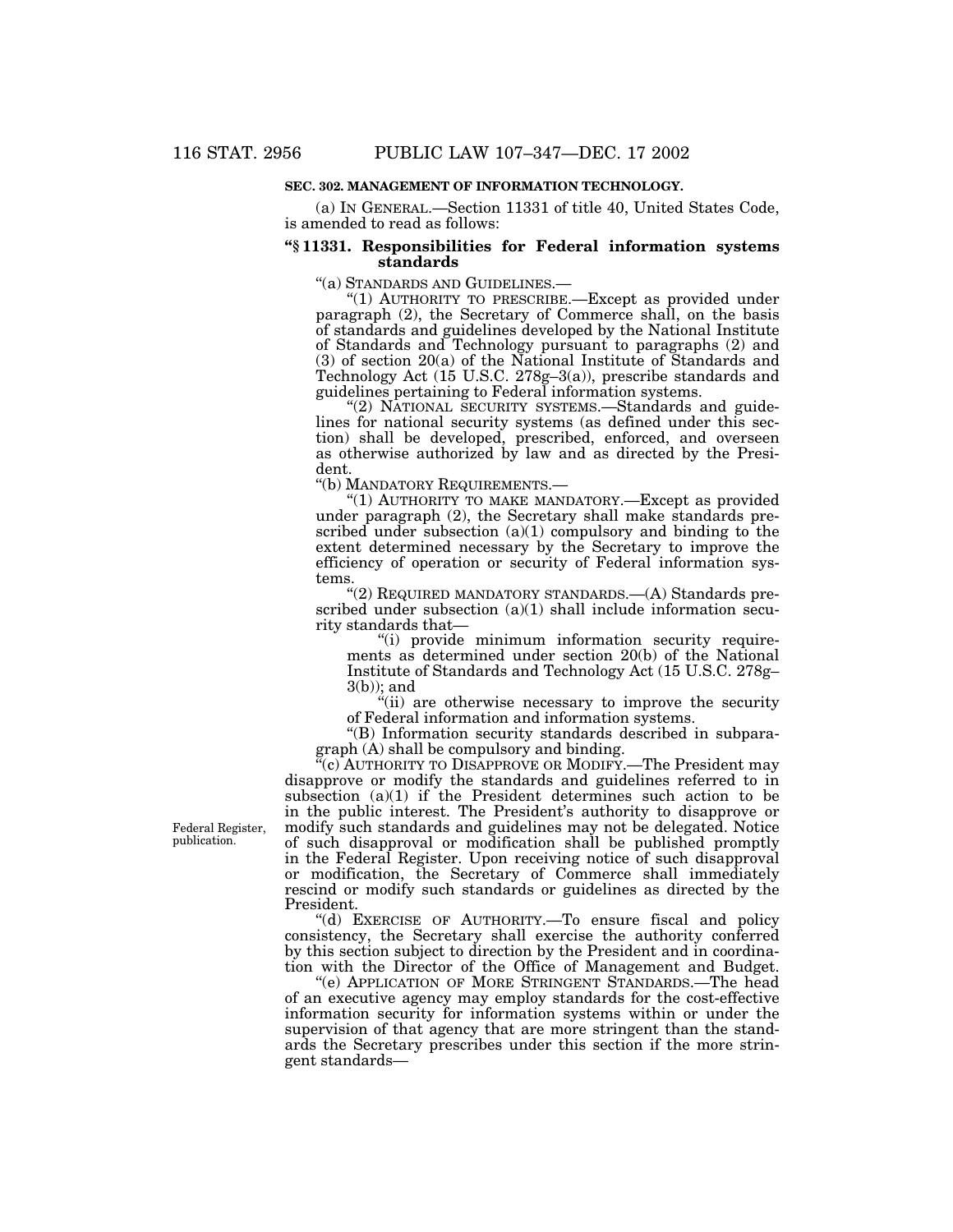''(1) contain at least the applicable standards made compul-

" $(2)$  are otherwise consistent with policies and guidelines issued under section 3543 of title 44.

''(f) DECISIONS ON PROMULGATION OF STANDARDS.—The decision Deadline. by the Secretary regarding the promulgation of any standard under this section shall occur not later than 6 months after the submission of the proposed standard to the Secretary by the National Institute of Standards and Technology, as provided under section 20 of the National Institute of Standards and Technology Act (15 U.S.C. 278g-3).<br>"(g) DEFINITIONS.—In this section:

"(1) FEDERAL INFORMATION SYSTEM.—The term 'Federal information system' means an information system used or operated by an executive agency, by a contractor of an executive agency, or by another organization on behalf of an executive

agency.<br>"(2) INFORMATION SECURITY.—The term 'information security' has the meaning given that term in section  $3542(b)(1)$ of title 44.

''(3) NATIONAL SECURITY SYSTEM.—The term 'national security system' has the meaning given that term in section 3542(b)(2) of title 44.''.

(b) CLERICAL AMENDMENT.—The item relating to section 11331 in the table of sections at the beginning of chapter 113 of such title is amended to read as follows:

''11331. Responsibilities for Federal information systems standards.''.

#### **SEC. 303. NATIONAL INSTITUTE OF STANDARDS AND TECHNOLOGY.**

Section 20 of the National Institute of Standards and Technology Act (15 U.S.C. 278g–3), is amended by striking the text and inserting the following:

''(a) IN GENERAL.—The Institute shall—

''(1) have the mission of developing standards, guidelines, and associated methods and techniques for information systems;

''(2) develop standards and guidelines, including minimum requirements, for information systems used or operated by an agency or by a contractor of an agency or other organization on behalf of an agency, other than national security systems (as defined in section 3542(b)(2) of title 44, United States Code); and

''(3) develop standards and guidelines, including minimum requirements, for providing adequate information security for all agency operations and assets, but such standards and guidelines shall not apply to national security systems.

''(b) MINIMUM REQUIREMENTS FOR STANDARDS AND GUIDE-LINES.—The standards and guidelines required by subsection (a) shall include, at a minimum—

 $''(1)(A)$  standards to be used by all agencies to categorize all information and information systems collected or maintained by or on behalf of each agency based on the objectives of providing appropriate levels of information security according to a range of risk levels;

''(B) guidelines recommending the types of information and information systems to be included in each such category; and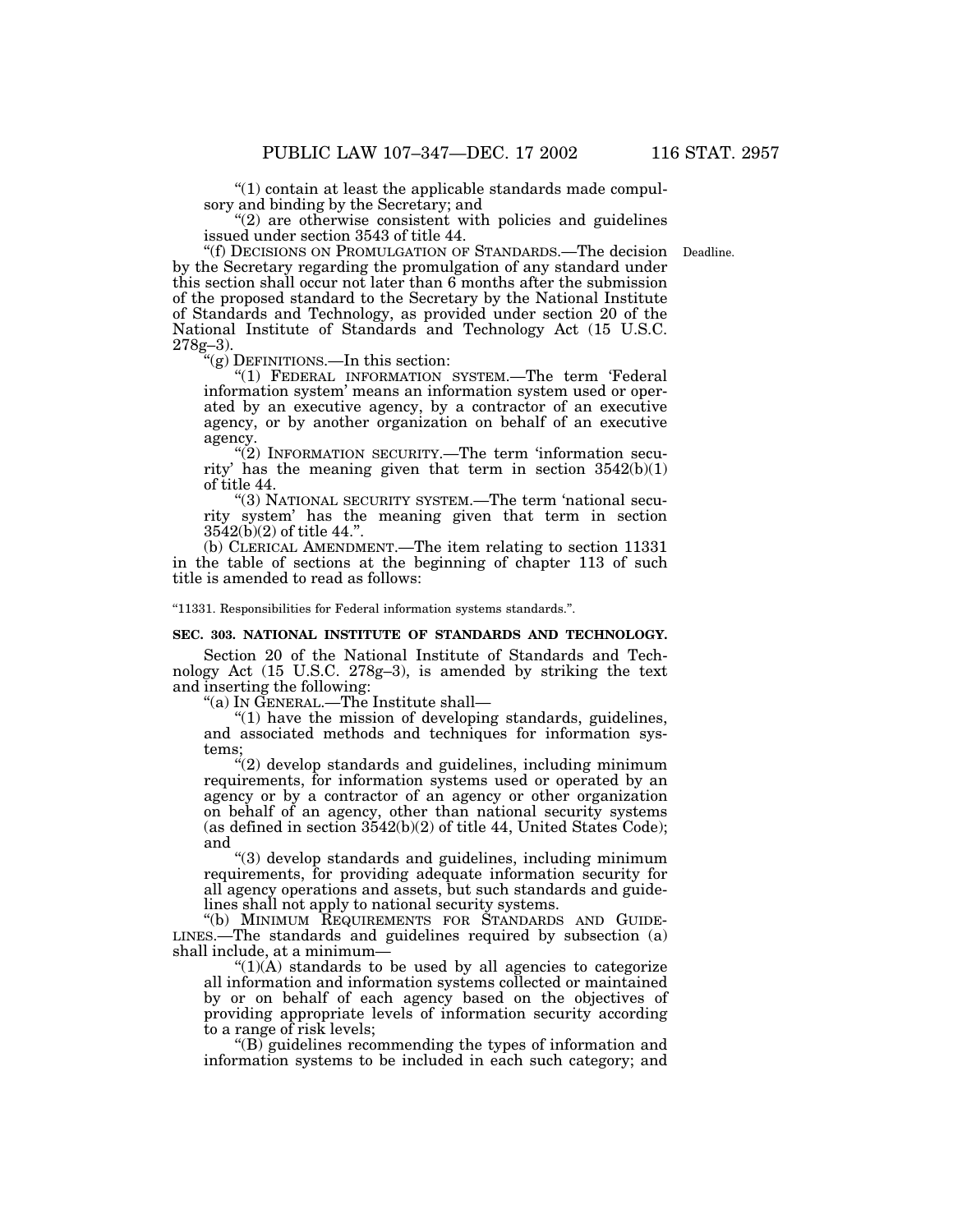''(C) minimum information security requirements for

 $i(2)$  a definition of and guidelines concerning detection and handling of information security incidents; and

''(3) guidelines developed in conjunction with the Department of Defense, including the National Security Agency, for identifying an information system as a national security system consistent with applicable requirements for national security systems, issued in accordance with law and as directed by the President.

"(c) DEVELOPMENT OF STANDARDS AND GUIDELINES.—In developing standards and guidelines required by subsections (a) and

 $\degree$ (1) consult with other agencies and offices and the private sector (including the Director of the Office of Management and Budget, the Departments of Defense and Energy, the National Security Agency, the General Accounting Office, and the Secretary of Homeland Security) to assure— ''(A) use of appropriate information security policies,

 $H(A)$  use of appropriate information security policies, procedures, and techniques, in order to improve information security and avoid unnecessary and costly duplication of effort; and  $H(S)$  that such standards and guidelines are com-

plementary with standards and guidelines employed for the protection of national security systems and information contained in such systems;

"(2) provide the public with an opportunity to comment on proposed standards and guidelines;

 $\degree$ (3) submit to the Secretary of Commerce for promulgation under section 11331 of title 40, United States Code—

"(A) standards, as required under subsection  $(b)(1)(A)$ , no later than 12 months after the date of the enactment of this section; and

''(B) minimum information security requirements for each category, as required under subsection (b)(1)(C), no later than 36 months after the date of the enactment of this section;

"(4) issue guidelines as required under subsection  $(b)(1)(B)$ , no later than 18 months after the date of the enactment of this section;

"(5) to the maximum extent practicable, ensure that such standards and guidelines do not require the use or procurement of specific products, including any specific hardware or software;

''(6) to the maximum extent practicable, ensure that such standards and guidelines provide for sufficient flexibility to permit alternative solutions to provide equivalent levels of protection for identified information security risks; and

''(7) to the maximum extent practicable, use flexible, performance-based standards and guidelines that permit the use of off-the-shelf commercially developed information security products.

 $^{x}(d)$  INFORMATION SECURITY FUNCTIONS.—The Institute shall—

''(1) submit standards developed pursuant to subsection (a), along with recommendations as to the extent to which these should be made compulsory and binding, to the Secretary of Commerce for promulgation under section 11331 of title 40, United States Code;

Deadlines.

Deadline.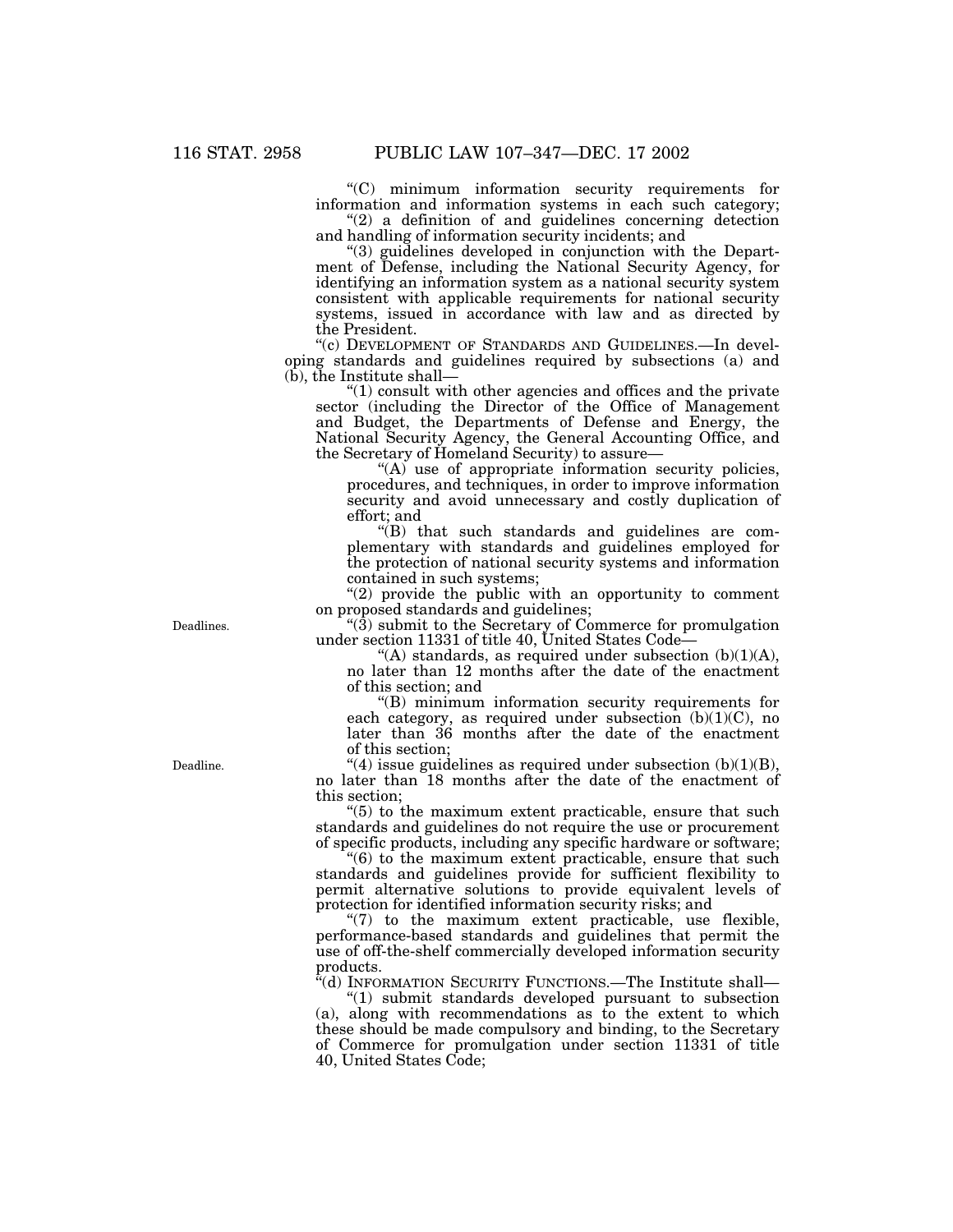"(2) provide technical assistance to agencies, upon request, regarding—

 $\mathbf{H}^{\mathsf{r}}(A)$  compliance with the standards and guidelines developed under subsection (a);

''(B) detecting and handling information security incidents; and

''(C) information security policies, procedures, and practices;

''(3) conduct research, as needed, to determine the nature and extent of information security vulnerabilities and techniques for providing cost-effective information security;

''(4) develop and periodically revise performance indicators and measures for agency information security policies and practices;

''(5) evaluate private sector information security policies and practices and commercially available information technologies to assess potential application by agencies to strengthen information security;

''(6) assist the private sector, upon request, in using and applying the results of activities under this section;

''(7) evaluate security policies and practices developed for national security systems to assess potential application by agencies to strengthen information security;

''(8) periodically assess the effectiveness of standards and guidelines developed under this section and undertake revisions as appropriate;

 $(9)$  solicit and consider the recommendations of the Information Security and Privacy Advisory Board, established by section 21, regarding standards and guidelines developed under subsection  $\bar{a}$  and submit such recommendations to the Secretary of Commerce with such standards submitted to the Secretary; and

 $\degree$ (10) prepare an annual public report on activities undertaken in the previous year, and planned for the coming year, to carry out responsibilities under this section.

''(e) DEFINITIONS.—As used in this section—

" $(1)$  the term 'agency' has the same meaning as provided in section 3502(1) of title 44, United States Code;

" $(2)$  the term 'information security' has the same meaning as provided in section 3542(b)(1) of such title;

"(3) the term 'information system' has the same meaning as provided in section 3502(8) of such title;

"(4) the term 'information technology' has the same meaning as provided in section 11101 of title 40, United States Code; and

"(5) the term 'national security system' has the same meaning as provided in section  $3542(b)(2)$  of title 44, United States Code.

''(f) AUTHORIZATION OF APPROPRIATIONS.—There are authorized to be appropriated to the Secretary of Commerce \$20,000,000 for each of fiscal years 2003, 2004, 2005, 2006, and 2007 to enable the National Institute of Standards and Technology to carry out the provisions of this section.''.

## **SEC. 304. INFORMATION SECURITY AND PRIVACY ADVISORY BOARD.**

Section 21 of the National Institute of Standards and Technology Act (15 U.S.C. 278g–4), is amended—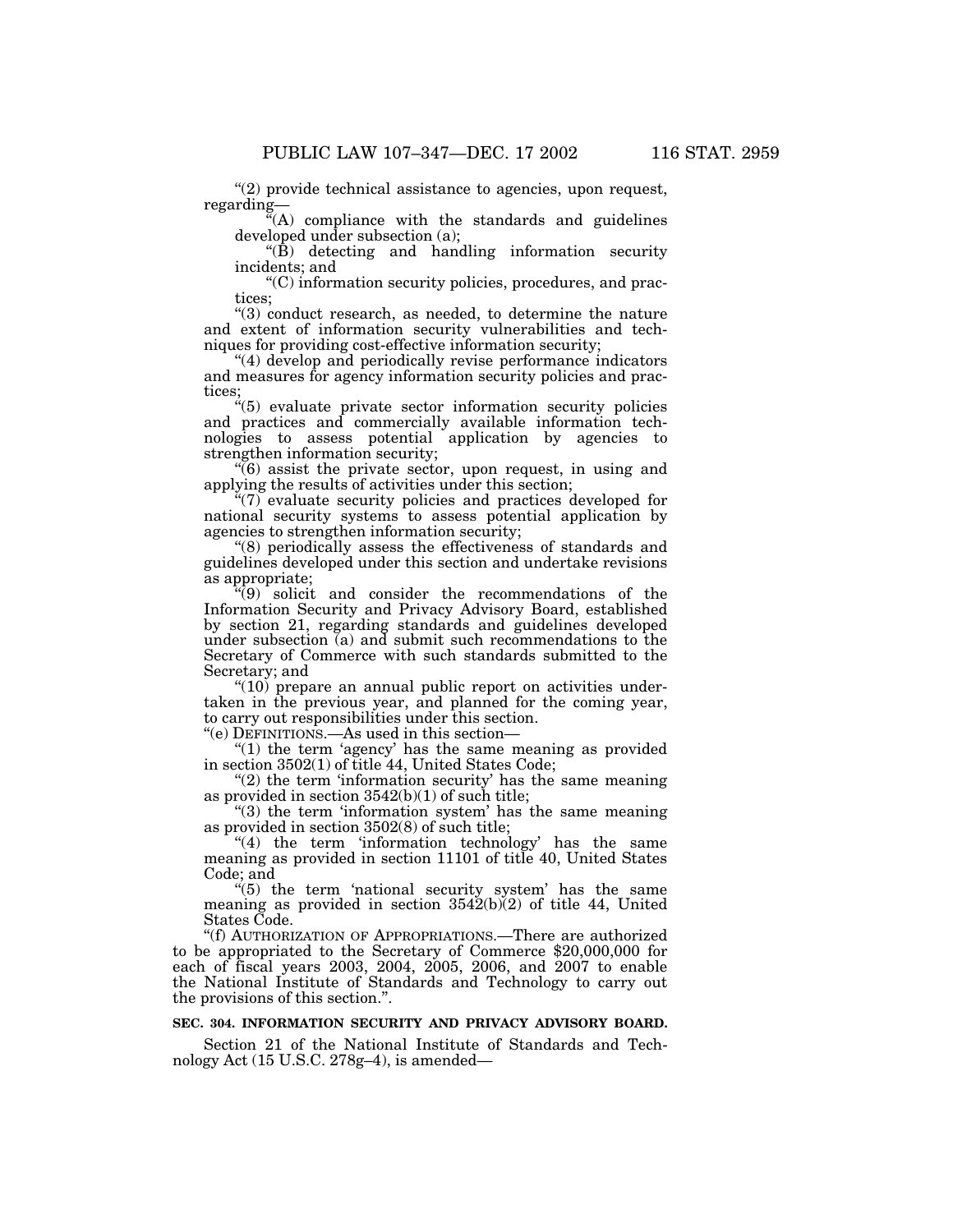(1) in subsection (a), by striking ''Computer System Security and Privacy Advisory Board'' and inserting ''Information Security and Privacy Advisory Board'';

 $(2)$  in subsection  $(a)(1)$ , by striking "computer or telecommunications" and inserting "information technology"

 $(3)$  in subsection  $(a)(2)$ —

(A) by striking ''computer or telecommunications technology'' and inserting ''information technology''; and

(B) by striking ''computer or telecommunications equipment" and inserting "information technology";

 $(4)$  in subsection  $(a)(3)$ –

(A) by striking ''computer systems'' and inserting "information system"; and

(B) by striking ''computer systems security'' and inserting "information security";

 $(5)$  in subsection  $(b)(1)$  by striking "computer systems security'' and inserting ''information security'';

(6) in subsection (b) by striking paragraph (2) and inserting the following:

" $(2)$  to advise the Institute, the Secretary of Commerce, and the Director of the Office of Management and Budget on information security and privacy issues pertaining to Federal Government information systems, including through review of proposed standards and guidelines developed under section 20; and'';

(7) in subsection  $(b)(3)$  by inserting "annually" after ''report'';

(8) by inserting after subsection (e) the following new subsection:

''(f) The Board shall hold meetings at such locations and at such time and place as determined by a majority of the Board.'';

(9) by redesignating subsections (f) and (g) as subsections (g) and (h), respectively; and

(10) by striking subsection (h), as redesignated by paragraph (9), and inserting the following:

 $\mathrm{H(h)}$  As used in this section, the terms 'information system' and 'information technology' have the meanings given in section  $20.$ ".

#### **SEC. 305. TECHNICAL AND CONFORMING AMENDMENTS.**

(a) COMPUTER SECURITY ACT.—Section 11332 of title 40, United States Code, and the item relating to that section in the table of sections for chapter 113 of such title, are repealed.

(b) FLOYD D. SPENCE NATIONAL DEFENSE AUTHORIZATION ACT FOR FISCAL YEAR 2001.—The Floyd D. Spence National Defense Authorization Act for Fiscal Year 2001 (Public Law 106–398) is amended by striking section 1062 (44 U.S.C. 3531 note).

(c) PAPERWORK REDUCTION ACT. $-(1)$  Section 3504(g) of title 44, United States Code, is amended—

(A) by adding "and" at the end of paragraph  $(1)$ ;

(B) in paragraph (2)—

 $(i)$  by striking "sections 11331 and 11332(b) and (c) of title  $40$ " and inserting "section 11331 of title 40 and subchapter II of this chapter''; and

(ii) by striking ''; and'' and inserting a period; and (C) by striking paragraph (3).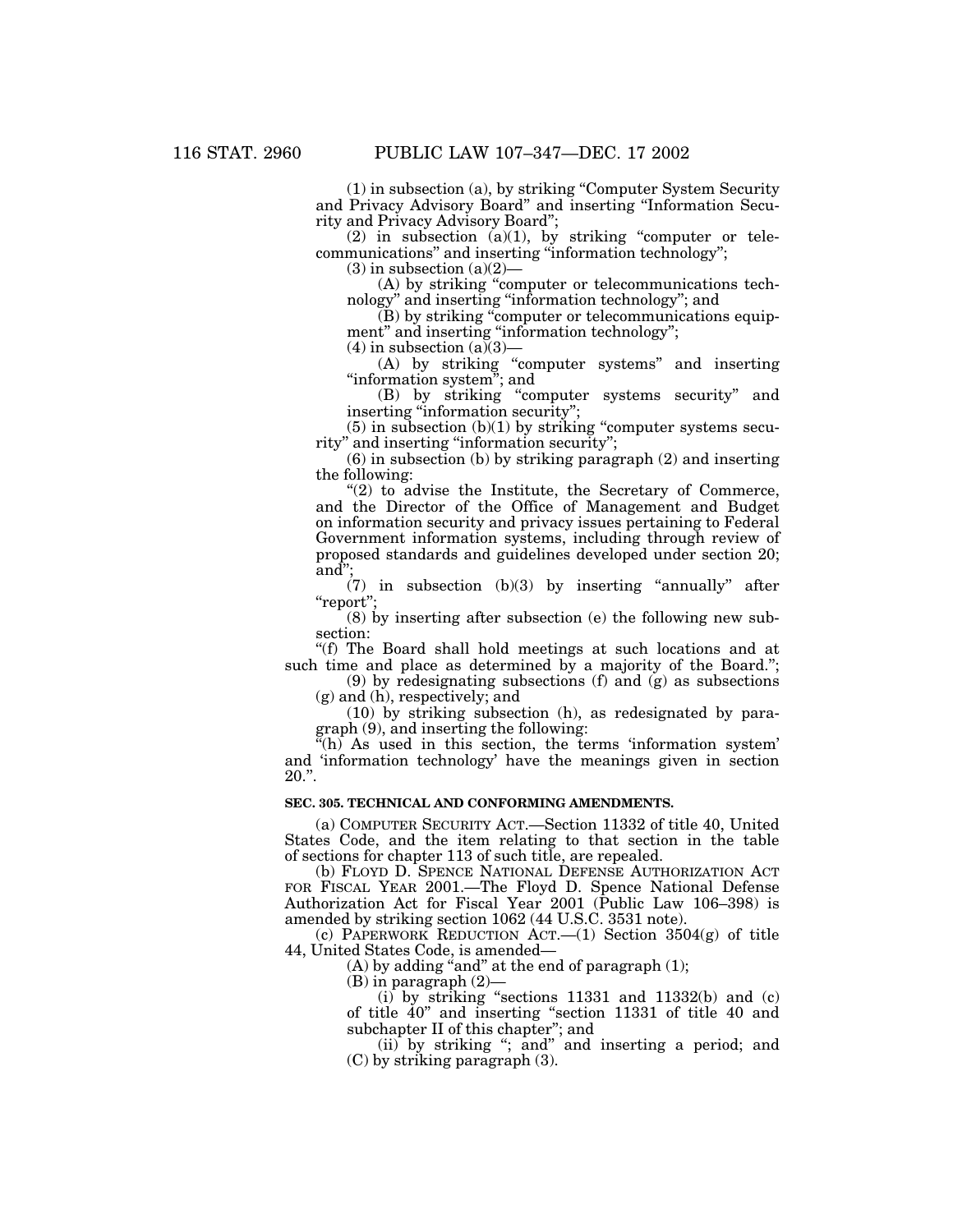(2) Section 3505 of such title is amended by adding at the end—

"(c) INVENTORY OF MAJOR INFORMATION SYSTEMS.-(1) The head of each agency shall develop and maintain an inventory of major information systems (including major national security systems)

" $(2)$  The identification of information systems in an inventory under this subsection shall include an identification of the interfaces between each such system and all other systems or networks, including those not operated by or under the control of the agency. "(3) Such inventory shall be—<br>"(A) updated at least annually;

''(B) made available to the Comptroller General; and

 $C'$ (C) used to support information resources management, including—

''(i) preparation and maintenance of the inventory of information resources under section 3506(b)(4);<br>"(ii) information technology planning, budgeting,

acquisition, and management under section  $3506(h)$ , sub-<br>title III of title 40, and related laws and guidance;

"(iii) monitoring, testing, and evaluation of information security controls under subchapter II;

" $(iv)$  preparation of the index of major information systems required under section  $552(g)$  of title 5, United States Code; and

 $\mathcal{L}(v)$  preparation of information system inventories required for records management under chapters 21, 29, 31, and 33.

"(4) The Director shall issue guidance for and oversee the implementation of the requirements of this subsection.''.

 $(3)$  Section  $3506(g)$  of such title is amended—

 $(A)$  by adding "and" at the end of paragraph  $(1)$ ;

(B) in paragraph (2)—

(i) by striking ''section 11332 of title 40'' and inserting "subchapter II of this chapter"; and

(ii) by striking ''; and'' and inserting a period; and (C) by striking paragraph (3).

# **TITLE IV—AUTHORIZATION OF APPRO-PRIATIONS AND EFFECTIVE DATES**

## **SEC. 401. AUTHORIZATION OF APPROPRIATIONS.**

Except for those purposes for which an authorization of appropriations is specifically provided in title I or II, including the amendments made by such titles, there are authorized to be appropriated such sums as are necessary to carry out titles I and II for each of fiscal years 2003 through 2007.

## **SEC. 402. EFFECTIVE DATES.**

 $(a)$  Titles I and II.—

(1) IN GENERAL.—Except as provided under paragraph (2), titles I and II and the amendments made by such titles shall take effect 120 days after the date of enactment of this Act.

(2) IMMEDIATE ENACTMENT.—Sections 207, 214, and 215 shall take effect on the date of enactment of this Act.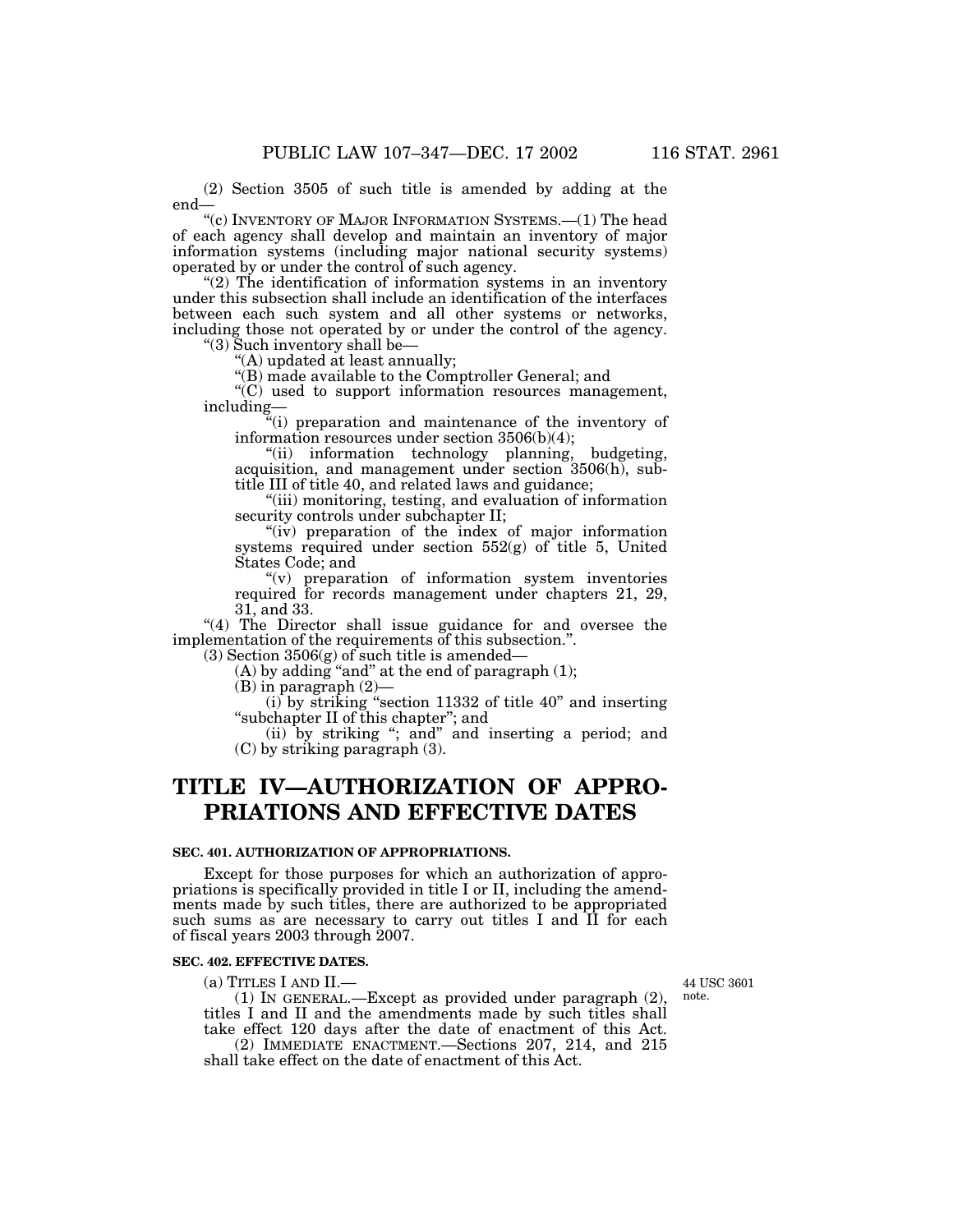44 USC 3541 note.

(b) TITLES III AND IV.—Title III and this title shall take effect on the date of enactment of this Act.

Confidential Information Protection and Statistical Efficiency Act of 2002.

# **TITLE V—CONFIDENTIAL INFORMATION PROTECTION AND STATISTICAL EFFI-CIENCY**

#### 44 USC 3501 note.

# **SEC. 501. SHORT TITLE.**

This title may be cited as the "Confidential Information Protection and Statistical Efficiency Act of 2002''.

44 USC 3501 note.

## **SEC. 502. DEFINITIONS.**

As used in this title:

(1) The term ''agency'' means any entity that falls within the definition of the term "executive agency" as defined in section 102 of title 31, United States Code, or "agency", as defined in section 3502 of title 44, United States Code.

 $(2)$  The term "agent" means an individual—

(A)(i) who is an employee of a private organization or a researcher affiliated with an institution of higher learning (including a person granted special sworn status by the Bureau of the Census under section 23(c) of title 13, United States Code), and with whom a contract or other agreement is executed, on a temporary basis, by an executive agency to perform exclusively statistical activities under the control and supervision of an officer or employee of that agency;

(ii) who is working under the authority of a government entity with which a contract or other agreement is executed by an executive agency to perform exclusively statistical activities under the control of an officer or employee of that agency;

(iii) who is a self-employed researcher, a consultant, a contractor, or an employee of a contractor, and with whom a contract or other agreement is executed by an executive agency to perform a statistical activity under the control of an officer or employee of that agency; or

(iv) who is a contractor or an employee of a contractor, and who is engaged by the agency to design or maintain the systems for handling or storage of data received under this title; and

(B) who agrees in writing to comply with all provisions

of law that affect information acquired by that agency. (3) The term ''business data'' means operating and financial data and information about businesses, tax-exempt organizations, and government entities.

(4) The term ''identifiable form'' means any representation of information that permits the identity of the respondent to whom the information applies to be reasonably inferred by either direct or indirect means.

(5) The term ''nonstatistical purpose''—

(A) means the use of data in identifiable form for any purpose that is not a statistical purpose, including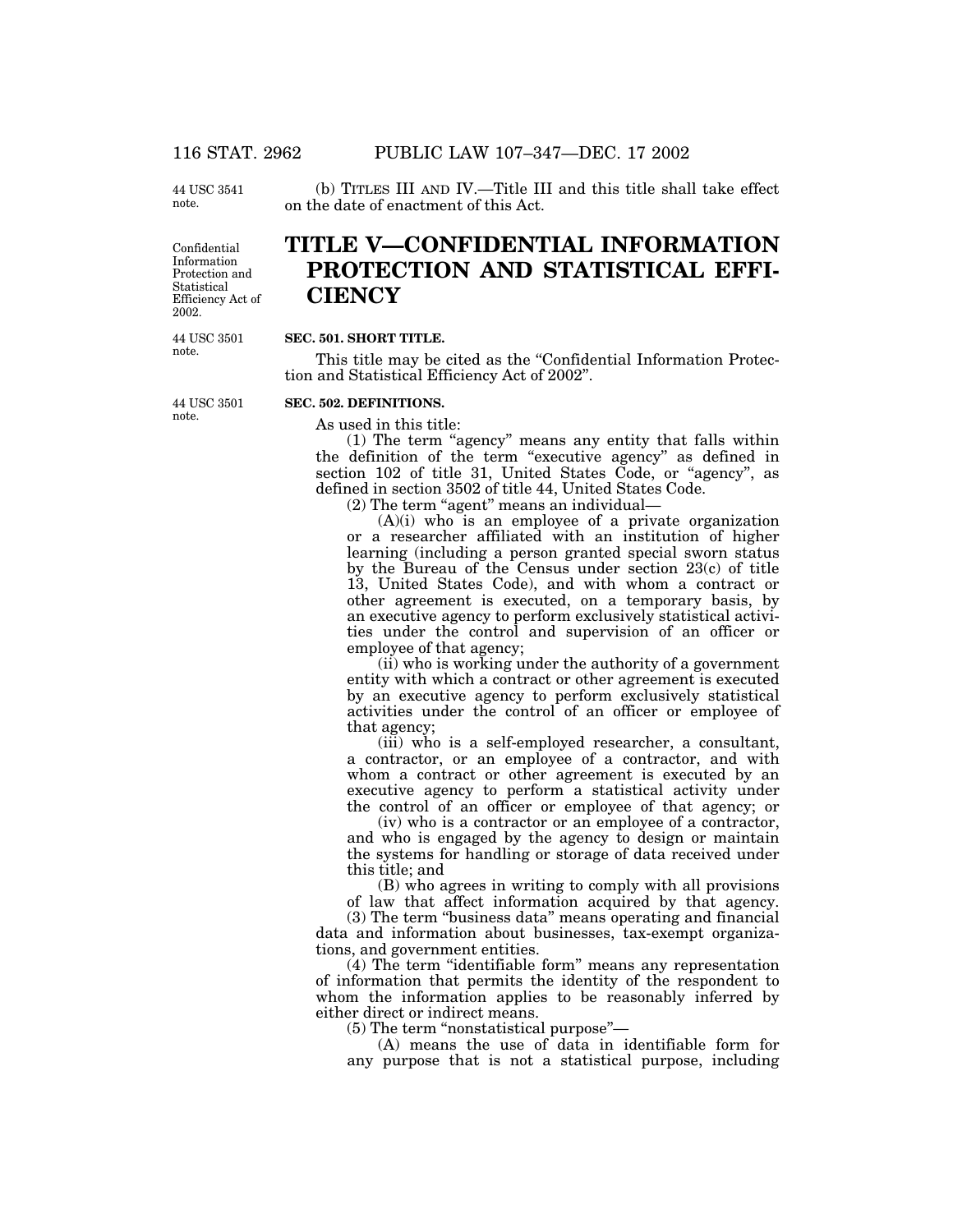any administrative, regulatory, law enforcement, adjudicatory, or other purpose that affects the rights, privileges, or benefits of a particular identifiable respondent; and

(B) includes the disclosure under section 552 of title 5, United States Code (popularly known as the Freedom of Information Act) of data that are acquired for exclusively statistical purposes under a pledge of confidentiality.

(6) The term ''respondent'' means a person who, or organization that, is requested or required to supply information to an agency, is the subject of information requested or required to be supplied to an agency, or provides that information to an agency.

 $(7)$  The term "statistical activities"—

(A) means the collection, compilation, processing, or analysis of data for the purpose of describing or making estimates concerning the whole, or relevant groups or components within, the economy, society, or the natural environment; and

(B) includes the development of methods or resources that support those activities, such as measurement methods, models, statistical classifications, or sampling frames.

(8) The term ''statistical agency or unit'' means an agency or organizational unit of the executive branch whose activities are predominantly the collection, compilation, processing, or analysis of information for statistical purposes.

(9) The term ''statistical purpose''—

(A) means the description, estimation, or analysis of the characteristics of groups, without identifying the individuals or organizations that comprise such groups; and

(B) includes the development, implementation, or maintenance of methods, technical or administrative procedures, or information resources that support the purposes described in subparagraph (A).

#### **SEC. 503. COORDINATION AND OVERSIGHT OF POLICIES.**

44 USC 3501 note.

(a) IN GENERAL.—The Director of the Office of Management and Budget shall coordinate and oversee the confidentiality and disclosure policies established by this title. The Director may promulgate rules or provide other guidance to ensure consistent interpretation of this title by the affected agencies.

(b) AGENCY RULES.—Subject to subsection (c), agencies may promulgate rules to implement this title. Rules governing disclosures of information that are authorized by this title shall be promulgated by the agency that originally collected the information.

(c) REVIEW AND APPROVAL OF RULES.—The Director shall review any rules proposed by an agency pursuant to this title for consistency with the provisions of this title and chapter 35 of title 44, United States Code, and such rules shall be subject to the approval of the Director.

(d) REPORTS.—

(1) The head of each agency shall provide to the Director of the Office of Management and Budget such reports and other information as the Director requests.

(2) Each Designated Statistical Agency referred to in section 522 shall report annually to the Director of the Office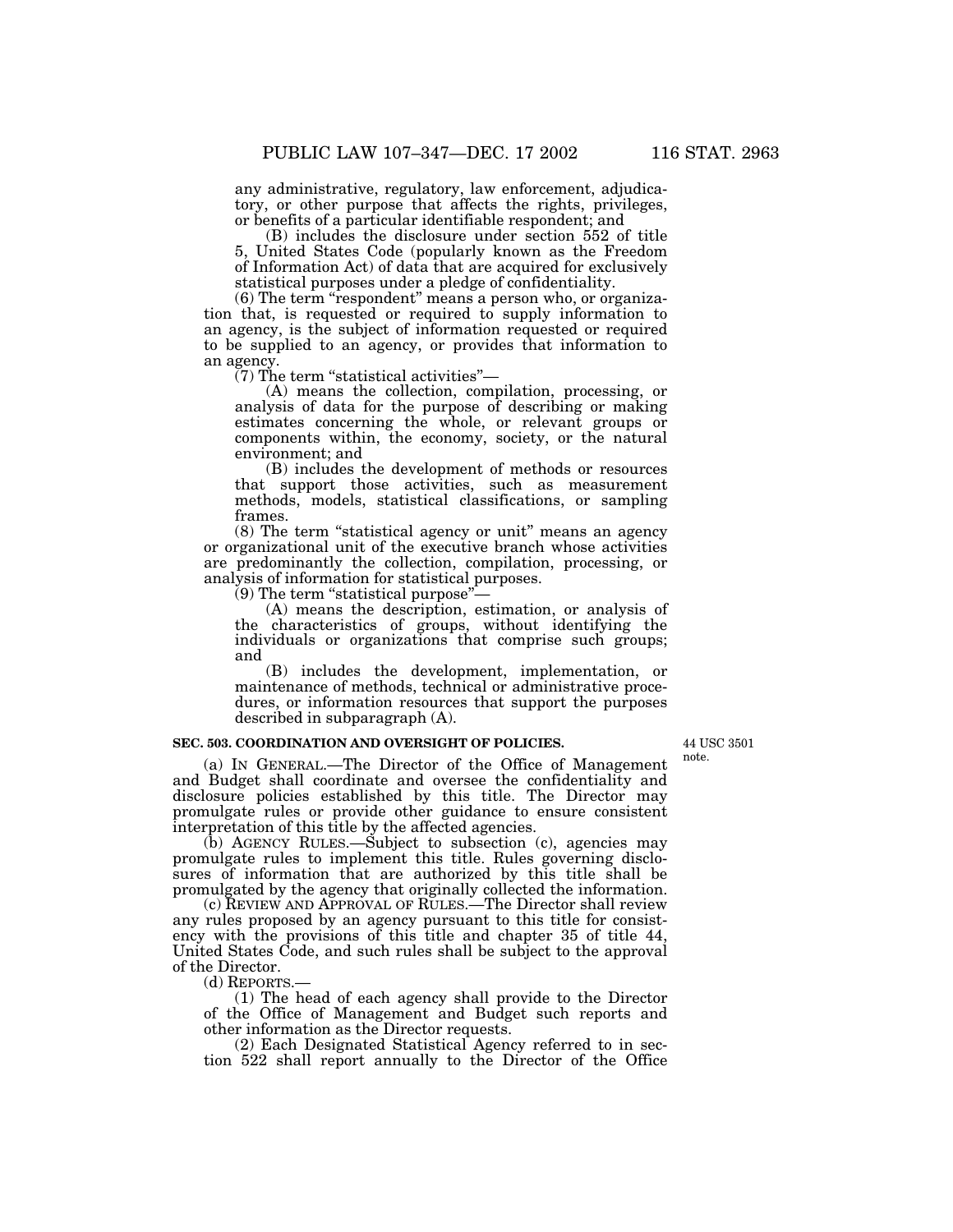of Management and Budget, the Committee on Government Reform of the House of Representatives, and the Committee on Governmental Affairs of the Senate on the actions it has taken to implement sections 523 and 524. The report shall include copies of each written agreement entered into pursuant to section 524(a) for the applicable year.

(3) The Director of the Office of Management and Budget shall include a summary of reports submitted to the Director under paragraph (2) and actions taken by the Director to advance the purposes of this title in the annual report to the Congress on statistical programs prepared under section  $3504(e)(\tilde{2})$  of title 44, United States Code.

44 USC 3501 note.

# **SEC. 504. EFFECT ON OTHER LAWS.**

(a) TITLE 44, UNITED STATES CODE.—This title, including amendments made by this title, does not diminish the authority under section 3510 of title 44, United States Code, of the Director of the Office of Management and Budget to direct, and of an agency to make, disclosures that are not inconsistent with any applicable law.

(b) TITLE 13 AND TITLE 44, UNITED STATES CODE.—This title, including amendments made by this title, does not diminish the authority of the Bureau of the Census to provide information in accordance with sections 8, 16, 301, and 401 of title 13, United States Code, and section 2108 of title 44, United States Code.

(c) TITLE 13, UNITED STATES CODE.—This title, including amendments made by this title, shall not be construed as authorizing the disclosure for nonstatistical purposes of demographic data or information collected by the Census Bureau pursuant to section 9 of title 13, United States Code.

(d) VARIOUS ENERGY STATUTES.—Data or information acquired by the Energy Information Administration under a pledge of confidentiality and designated by the Energy Information Administration to be used for exclusively statistical purposes shall not be disclosed in identifiable form for nonstatistical purposes under—

(1) section 12, 20, or 59 of the Federal Energy Administration Act of 1974 (15 U.S.C. 771, 779, 790h);

(2) section 11 of the Energy Supply and Environmental Coordination Act of 1974 (15 U.S.C. 796); or

(3) section 205 or 407 of the Department of the Energy Organization Act of 1977 (42 U.S.C. 7135, 7177).

(e) SECTION 201 OF CONGRESSIONAL BUDGET ACT OF 1974.— This title, including amendments made by this title, shall not be construed to limit any authorities of the Congressional Budget Office to work (consistent with laws governing the confidentiality of information the disclosure of which would be a violation of law) with databases of Designated Statistical Agencies (as defined in section 522), either separately or, for data that may be shared pursuant to section 524 of this title or other authority, jointly in order to improve the general utility of these databases for the statistical purpose of analyzing pension and health care financing issues.

(f) PREEMPTION OF STATE LAW.—Nothing in this title shall preempt applicable State law regarding the confidentiality of data collected by the States.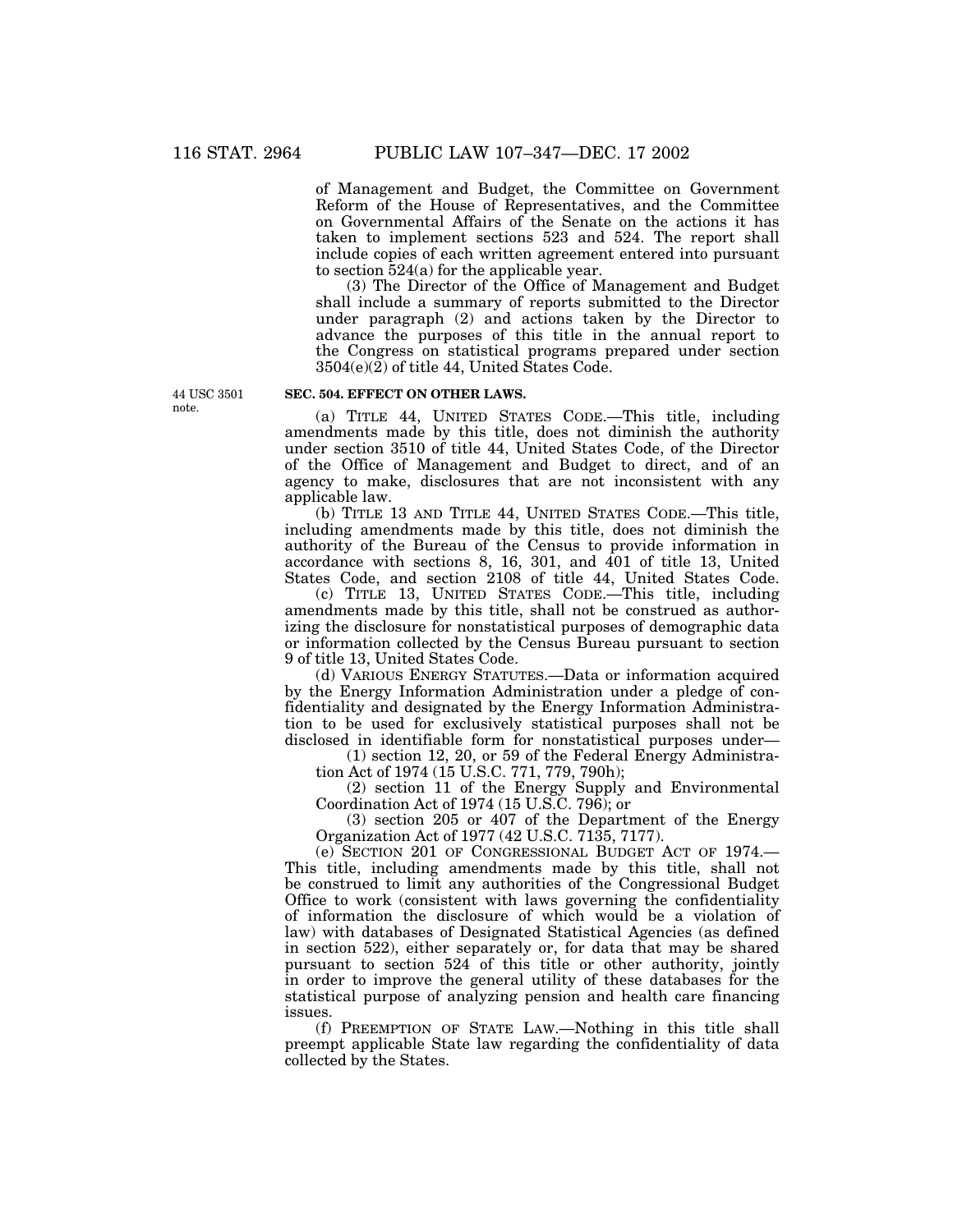(g) STATUTES REGARDING FALSE STATEMENTS.—Notwithstanding section 512, information collected by an agency for exclusively statistical purposes under a pledge of confidentiality may be provided by the collecting agency to a law enforcement agency for the prosecution of submissions to the collecting agency of false statistical information under statutes that authorize criminal penalties (such as section 221 of title 13, United States Code) or civil penalties for the provision of false statistical information, unless such disclosure or use would otherwise be prohibited under Federal law.

(h) CONSTRUCTION.—Nothing in this title shall be construed as restricting or diminishing any confidentiality protections or penalties for unauthorized disclosure that otherwise apply to data or information collected for statistical purposes or nonstatistical purposes, including, but not limited to, section 6103 of the Internal Revenue Code of 1986 (26 U.S.C. 6103).

(i) AUTHORITY OF CONGRESS.—Nothing in this title shall be construed to affect the authority of the Congress, including its committees, members, or agents, to obtain data or information for a statistical purpose, including for oversight of an agency's statistical activities.

# **Subtitle A—Confidential Information Protection**

#### **SEC. 511. FINDINGS AND PURPOSES.**

(a) FINDINGS.—The Congress finds the following:

(1) Individuals, businesses, and other organizations have varying degrees of legal protection when providing information to the agencies for strictly statistical purposes.

(2) Pledges of confidentiality by agencies provide assurances to the public that information about individuals or organizations or provided by individuals or organizations for exclusively statistical purposes will be held in confidence and will not be used against such individuals or organizations in any agency action.

(3) Protecting the confidentiality interests of individuals or organizations who provide information under a pledge of confidentiality for Federal statistical programs serves both the interests of the public and the needs of society.

(4) Declining trust of the public in the protection of information provided under a pledge of confidentiality to the agencies adversely affects both the accuracy and completeness of statistical analyses.

(5) Ensuring that information provided under a pledge of confidentiality for statistical purposes receives protection is essential in continuing public cooperation in statistical programs.

(b) PURPOSES.—The purposes of this subtitle are the following:

(1) To ensure that information supplied by individuals or organizations to an agency for statistical purposes under a pledge of confidentiality is used exclusively for statistical purposes.

(2) To ensure that individuals or organizations who supply information under a pledge of confidentiality to agencies for statistical purposes will neither have that information disclosed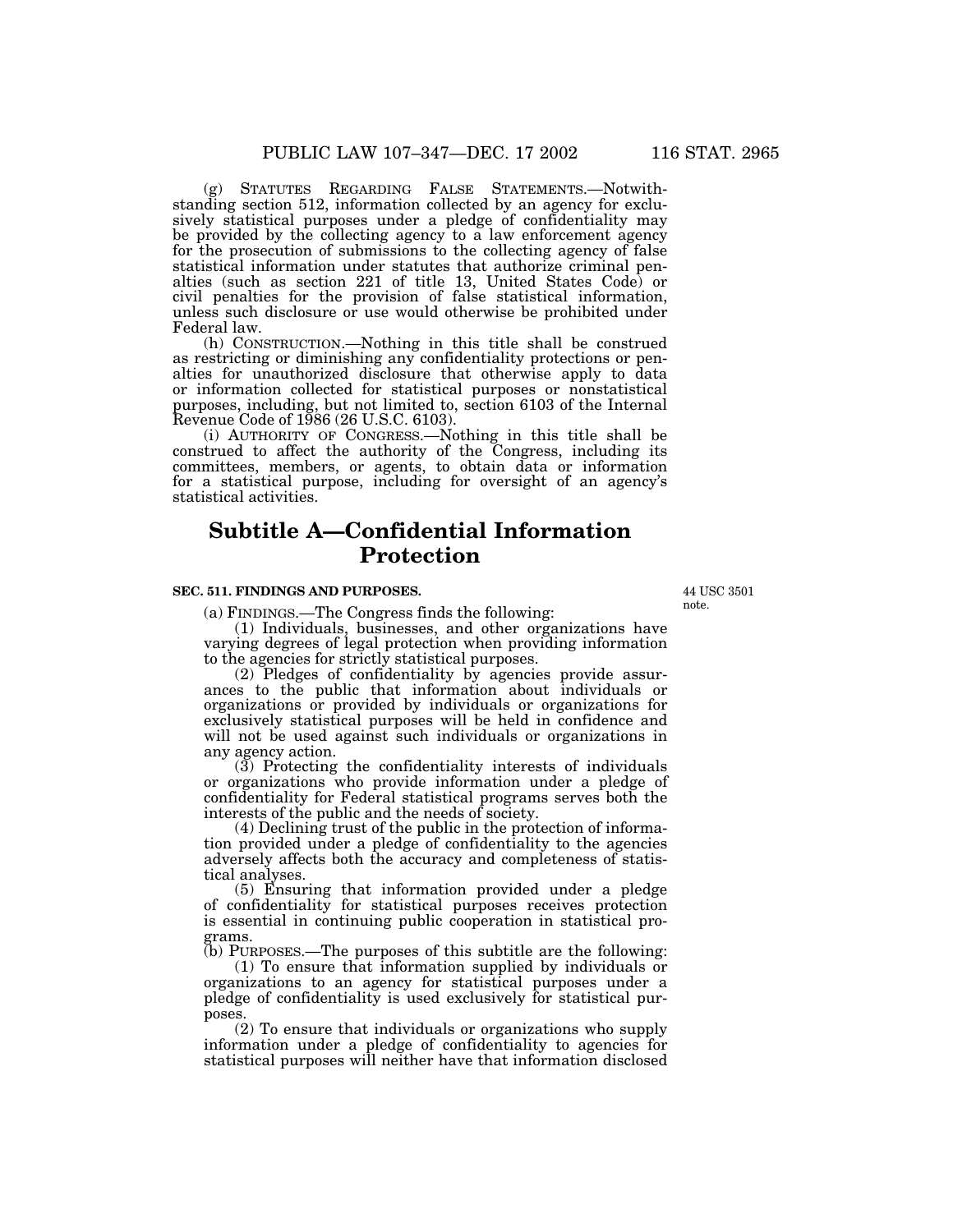in identifiable form to anyone not authorized by this title nor have that information used for any purpose other than a statistical purpose.

 $(3)$  T<sub>0</sub> safeguard the confidentiality of individually identifiable information acquired under a pledge of confidentiality for statistical purposes by controlling access to, and uses made of, such information.

44 USC 3501 note.

### **SEC. 512. LIMITATIONS ON USE AND DISCLOSURE OF DATA AND INFORMATION.**

(a) USE OF STATISTICAL DATA OR INFORMATION.—Data or information acquired by an agency under a pledge of confidentiality and for exclusively statistical purposes shall be used by officers, employees, or agents of the agency exclusively for statistical purposes.

(b) DISCLOSURE OF STATISTICAL DATA OR INFORMATION.—

(1) Data or information acquired by an agency under a pledge of confidentiality for exclusively statistical purposes shall not be disclosed by an agency in identifiable form, for any use other than an exclusively statistical purpose, except with the informed consent of the respondent.

(2) A disclosure pursuant to paragraph (1) is authorized only when the head of the agency approves such disclosure and the disclosure is not prohibited by any other law.

(3) This section does not restrict or diminish any confidentiality protections in law that otherwise apply to data or information acquired by an agency under a pledge of confidentiality for exclusively statistical purposes.

(c) RULE FOR USE OF DATA OR INFORMATION FOR NONSTATIS-TICAL PURPOSES.—A statistical agency or unit shall clearly distinguish any data or information it collects for nonstatistical purposes (as authorized by law) and provide notice to the public, before the data or information is collected, that the data or information could be used for nonstatistical purposes.

(d) DESIGNATION OF AGENTS.—A statistical agency or unit may designate agents, by contract or by entering into a special agreement containing the provisions required under section 502(2) for treatment as an agent under that section, who may perform exclusively statistical activities, subject to the limitations and penalties described in this title.

### **SEC. 513. FINES AND PENALTIES.**

Whoever, being an officer, employee, or agent of an agency acquiring information for exclusively statistical purposes, having taken and subscribed the oath of office, or having sworn to observe the limitations imposed by section 512, comes into possession of such information by reason of his or her being an officer, employee, or agent and, knowing that the disclosure of the specific information is prohibited under the provisions of this title, willfully discloses the information in any manner to a person or agency not entitled to receive it, shall be guilty of a class E felony and imprisoned for not more than 5 years, or fined not more than \$250,000, or both.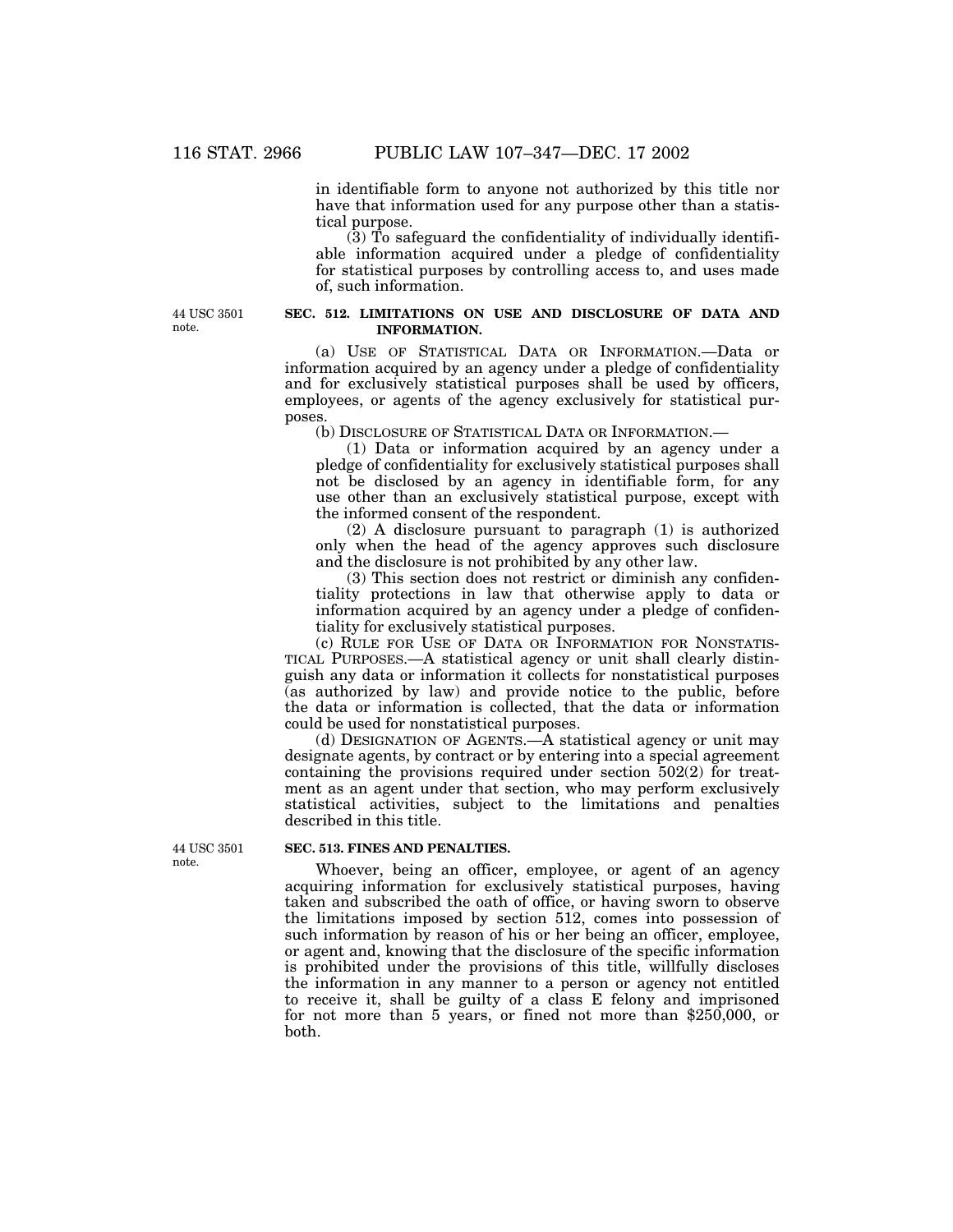#### **SEC. 521. FINDINGS AND PURPOSES.**

(a) FINDINGS.—The Congress finds the following:

(1) Federal statistics are an important source of information for public and private decision-makers such as policymakers, consumers, businesses, investors, and workers.

(2) Federal statistical agencies should continuously seek to improve their efficiency. Statutory constraints limit the ability of these agencies to share data and thus to achieve higher efficiency for Federal statistical programs.

(3) The quality of Federal statistics depends on the willingness of businesses to respond to statistical surveys. Reducing reporting burdens will increase response rates, and therefore lead to more accurate characterizations of the economy.

(4) Enhanced sharing of business data among the Bureau of the Census, the Bureau of Economic Analysis, and the Bureau of Labor Statistics for exclusively statistical purposes will improve their ability to track more accurately the large and rapidly changing nature of United States business. In particular, the statistical agencies will be able to better ensure that businesses are consistently classified in appropriate industries, resolve data anomalies, produce statistical samples that are consistently adjusted for the entry and exit of new businesses in a timely manner, and correct faulty reporting errors quickly and efficiently.

(5) The Congress enacted the International Investment and Trade in Services Act of 1990 that allowed the Bureau of the Census, the Bureau of Economic Analysis, and the Bureau of Labor Statistics to share data on foreign-owned companies. The Act not only expanded detailed industry coverage from 135 industries to over 800 industries with no increase in the data collected from respondents but also demonstrated how data sharing can result in the creation of valuable data products.

(6) With subtitle A of this title, the sharing of business data among the Bureau of the Census, the Bureau of Economic Analysis, and the Bureau of Labor Statistics continues to ensure the highest level of confidentiality for respondents to statistical surveys.

(b) PURPOSES.—The purposes of this subtitle are the following:

(1) To authorize the sharing of business data among the Bureau of the Census, the Bureau of Economic Analysis, and the Bureau of Labor Statistics for exclusively statistical purposes.

(2) To reduce the paperwork burdens imposed on businesses that provide requested information to the Federal Government.

(3) To improve the comparability and accuracy of Federal economic statistics by allowing the Bureau of the Census, the Bureau of Economic Analysis, and the Bureau of Labor Statistics to update sample frames, develop consistent classifications of establishments and companies into industries, improve coverage, and reconcile significant differences in data produced by the three agencies.

(4) To increase understanding of the United States economy, especially for key industry and regional statistics,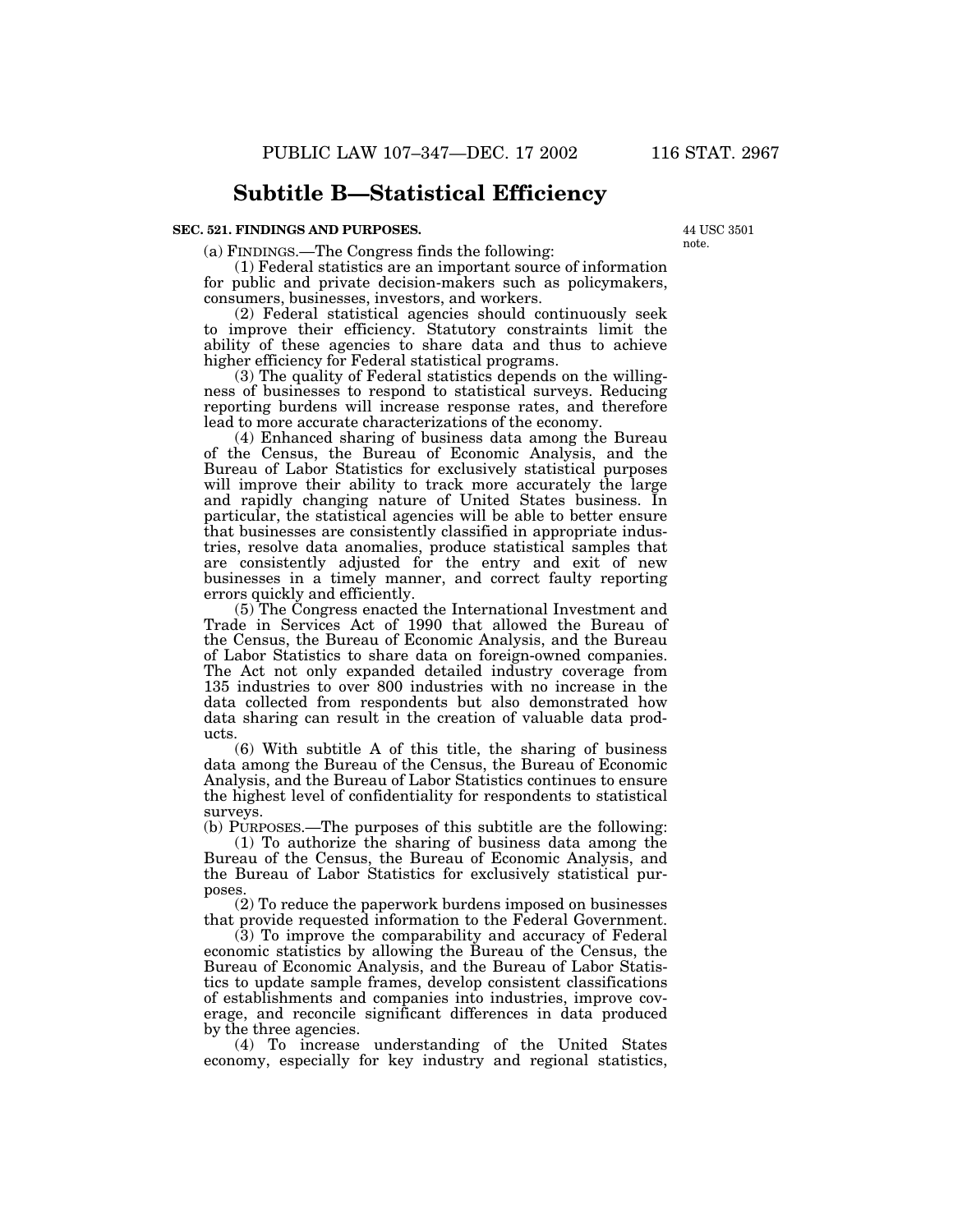to develop more accurate measures of the impact of technology on productivity growth, and to enhance the reliability of the Nation's most important economic indicators, such as the National Income and Product Accounts.

44 USC 3501 note.

# **SEC. 522. DESIGNATION OF STATISTICAL AGENCIES.**

For purposes of this subtitle, the term "Designated Statistical Agency'' means each of the following:

(1) The Bureau of the Census of the Department of Commerce.

(2) The Bureau of Economic Analysis of the Department of Commerce.

(3) The Bureau of Labor Statistics of the Department of Labor.

44 USC 3501 note.

# **SEC. 523. RESPONSIBILITIES OF DESIGNATED STATISTICAL AGENCIES.**

The head of each of the Designated Statistical Agencies shall— (1) identify opportunities to eliminate duplication and otherwise reduce reporting burden and cost imposed on the public in providing information for statistical purposes;

(2) enter into joint statistical projects to improve the quality and reduce the cost of statistical programs; and

(3) protect the confidentiality of individually identifiable information acquired for statistical purposes by adhering to safeguard principles, including—

(A) emphasizing to their officers, employees, and agents the importance of protecting the confidentiality of information in cases where the identity of individual respondents can reasonably be inferred by either direct or indirect means;

(B) training their officers, employees, and agents in their legal obligations to protect the confidentiality of individually identifiable information and in the procedures that must be followed to provide access to such information;

(C) implementing appropriate measures to assure the physical and electronic security of confidential data;

(D) establishing a system of records that identifies individuals accessing confidential data and the project for which the data were required; and

(E) being prepared to document their compliance with safeguard principles to other agencies authorized by law to monitor such compliance.

### **SEC. 524. SHARING OF BUSINESS DATA AMONG DESIGNATED STATIS-TICAL AGENCIES.**

(a) IN GENERAL.—A Designated Statistical Agency may provide business data in an identifiable form to another Designated Statistical Agency under the terms of a written agreement among the agencies sharing the business data that specifies—

(1) the business data to be shared;

(2) the statistical purposes for which the business data are to be used;

(3) the officers, employees, and agents authorized to examine the business data to be shared; and

(4) appropriate security procedures to safeguard the confidentiality of the business data.

(b) RESPONSIBILITIES OF AGENCIES UNDER OTHER LAWS.—The provision of business data by an agency to a Designated Statistical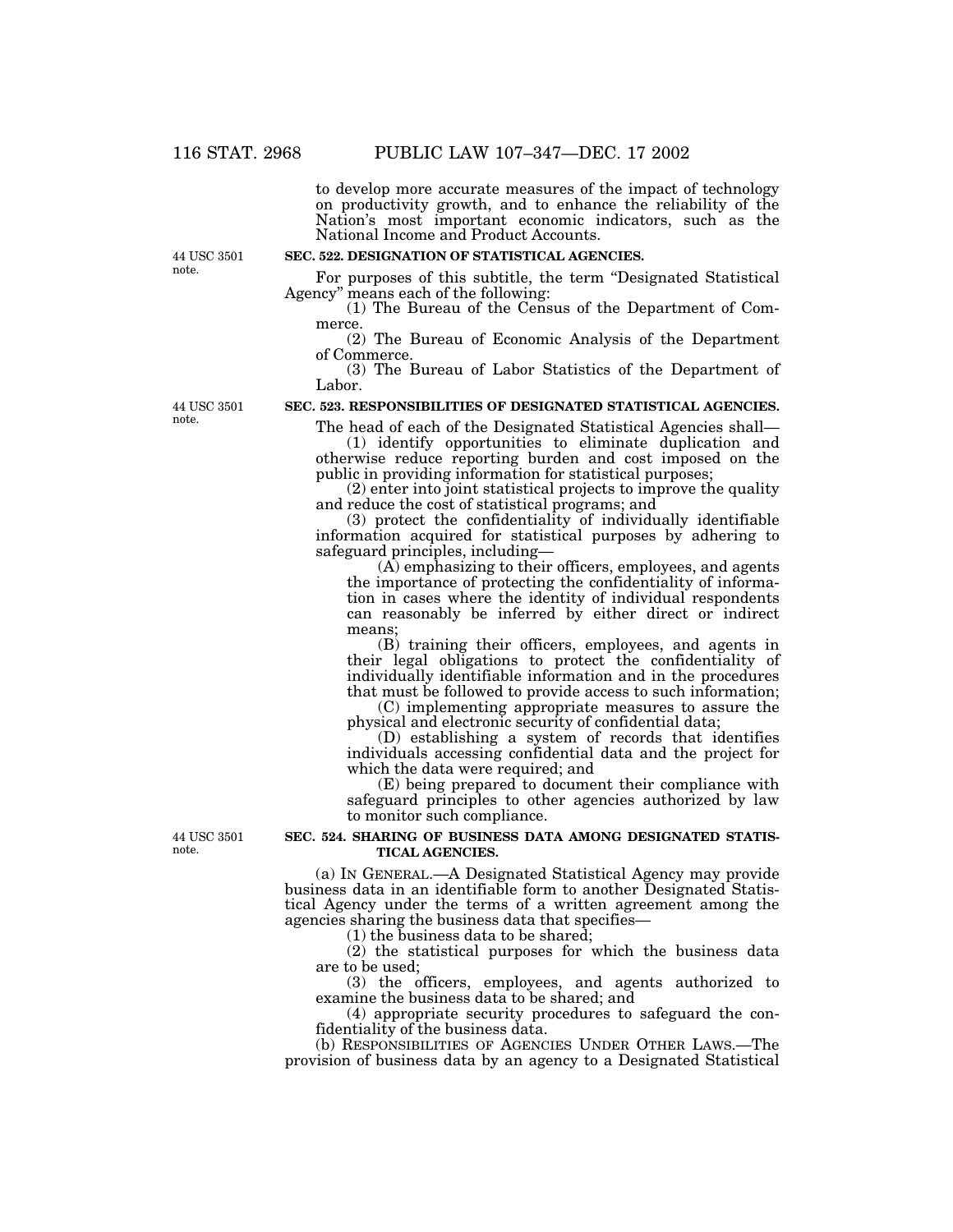Agency under this subtitle shall in no way alter the responsibility of the agency providing the data under other statutes (including section 552 of title 5, United States Code (popularly known as the Freedom of Information Act), and section 552b of title 5, United States Code (popularly known as the Privacy Act of 1974)) with respect to the provision or withholding of such information by the agency providing the data.

(c) RESPONSIBILITIES OF OFFICERS, EMPLOYEES, AND AGENTS.— Examination of business data in identifiable form shall be limited to the officers, employees, and agents authorized to examine the individual reports in accordance with written agreements pursuant to this section. Officers, employees, and agents of a Designated Statistical Agency who receive data pursuant to this subtitle shall be subject to all provisions of law, including penalties, that relate—

(1) to the unlawful provision of the business data that would apply to the officers, employees, and agents of the agency that originally obtained the information; and

(2) to the unlawful disclosure of the business data that would apply to officers, employees, and agents of the agency that originally obtained the information.

(d) NOTICE.—Whenever a written agreement concerns data that respondents were required by law to report and the respondents were not informed that the data could be shared among the Designated Statistical Agencies, for exclusively statistical purposes, the terms of such agreement shall be described in a public notice issued by the agency that intends to provide the data. Such notice shall allow a minimum of 60 days for public comment.

### **SEC. 525. LIMITATIONS ON USE OF BUSINESS DATA PROVIDED BY DES-IGNATED STATISTICAL AGENCIES.**

(a) USE, GENERALLY.—Business data provided by a Designated Statistical Agency pursuant to this subtitle shall be used exclusively for statistical purposes.

(b) PUBLICATION.—Publication of business data acquired by a Designated Statistical Agency shall occur in a manner whereby the data furnished by any particular respondent are not in identifiable form.

#### **SEC. 526. CONFORMING AMENDMENTS.**

(a) DEPARTMENT OF COMMERCE.—Section 1 of the Act of January 27, 1938 (15 U.S.C. 176a) is amended by striking ''The'' and inserting ''Except as provided in the Confidential Information Protection and Statistical Efficiency Act of 2002, the".

(b) TITLE 13.—Chapter 10 of title 13, United States Code, is amended—

(1) by adding after section 401 the following:

#### **''§ 402. Providing business data to Designated Statistical Agencies**

''The Bureau of the Census may provide business data to the Bureau of Economic Analysis and the Bureau of Labor Statistics ('Designated Statistical Agencies') if such information is required for an authorized statistical purpose and the provision is the subject of a written agreement with that Designated Statistical Agency, or their successors, as defined in the Confidential Information Protection and Statistical Efficiency Act of 2002.''; and

44 USC 3501 note.

information.

44 USC 3501 note.

Public